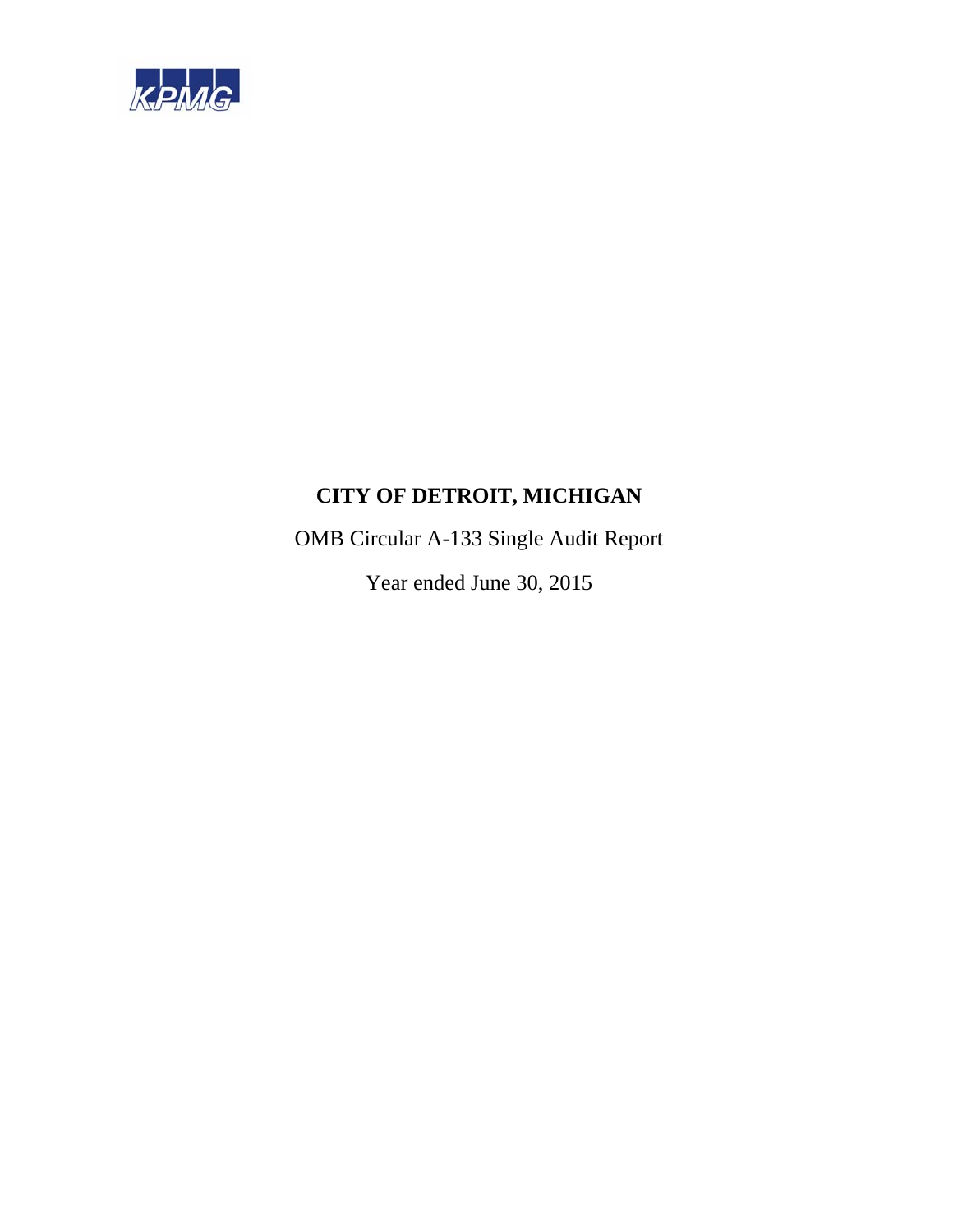### **Table of Contents**

|                                                                                                                                                                                                                          | Page(s)   |
|--------------------------------------------------------------------------------------------------------------------------------------------------------------------------------------------------------------------------|-----------|
| Independent Auditors' Report on Internal Control over Financial Reporting and on Compliance<br>and Other Matters Based on an Audit of Financial Statements Performed in Accordance with<br>Government Auditing Standards | $1 - 2$   |
| Independent Auditors' Report on Compliance for Each Major Program; Report on Internal<br>Control Over Compliance; and Report on Schedule of Expenditures of Federal Awards<br>Required by OMB Circular A-133             | $3 - 9$   |
| Schedule of Expenditures of Federal Awards                                                                                                                                                                               | $10 - 12$ |
| Notes to Schedule of Expenditures of Federal Awards                                                                                                                                                                      | $13 - 14$ |
| Schedule of Findings and Questioned Costs                                                                                                                                                                                | $15 - 80$ |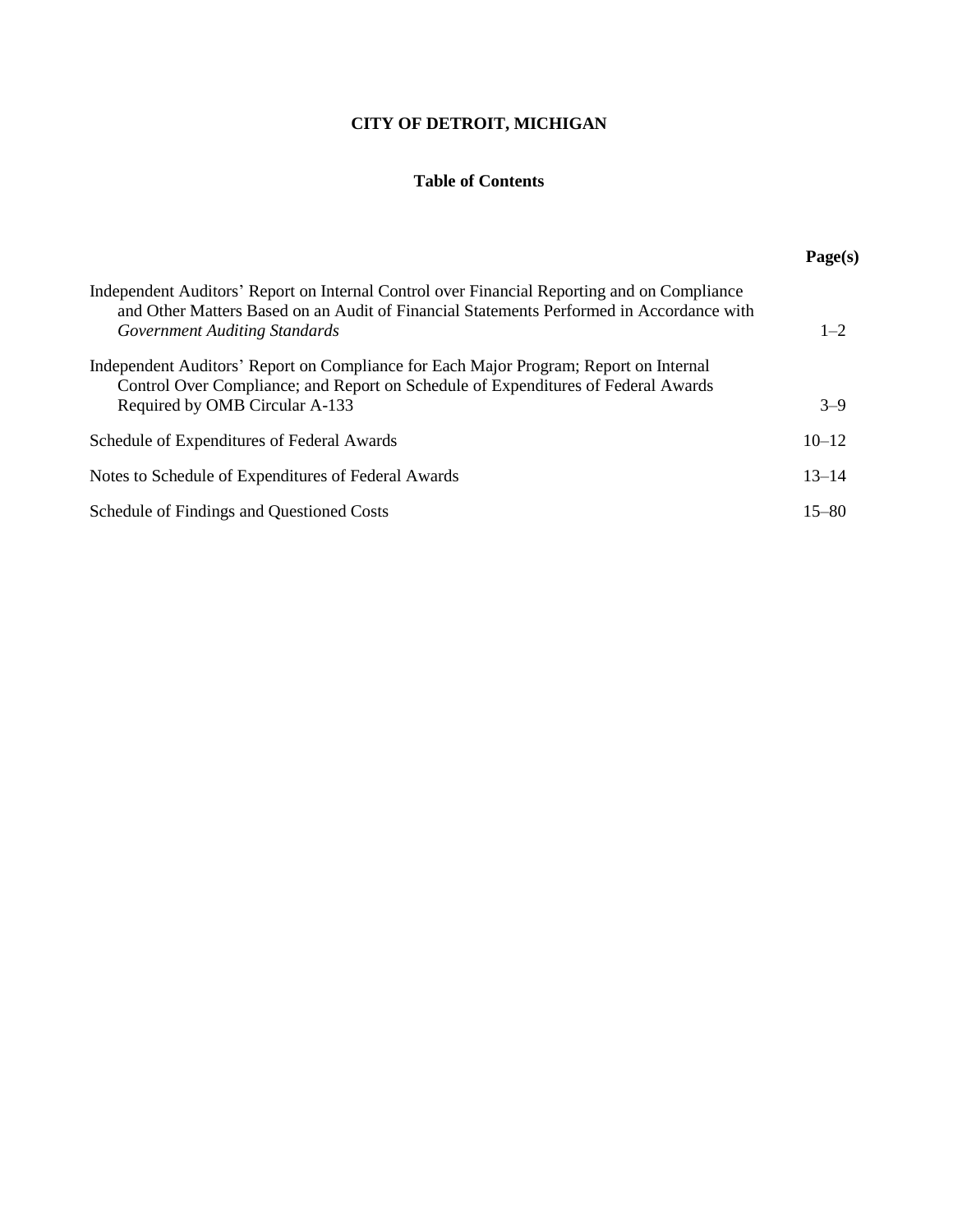

**KPMG LLP** Suite 1900 150 West Jefferson Detroit, MI 48226

### **Independent Auditors' Report on Internal Control over Financial Reporting and on Compliance and Other Matters Based on an Audit of Financial Statements Performed in Accordance with**  *Government Auditing Standards*

The Honorable Mayor Michael E. Duggan and the Honorable Members of the City Council City of Detroit, Michigan:

We have audited, in accordance with the auditing standards generally accepted in the United States of America and the standards applicable to financial audits contained in *Government Auditing Standards* issued by the Comptroller General of the United States, the financial statements of the governmental activities, the business-type activities, the aggregate discretely presented component units, each major fund, and the aggregate remaining fund information of the City of Detroit, Michigan (the City), as of and for the year ended June 30, 2015, and the related notes to the financial statements, which collectively comprise the City's basic financial statements, and have issued our report thereon dated May 31, 2016. Our report included an emphasis of matter paragraph, which states, among other matters, that the City filed a voluntary petition under Chapter 9 of the Bankruptcy Code on July 18, 2013 and exited bankruptcy on December 10, 2014. Our report also includes a reference to other auditors who audited the financial statements of the General Retirement System, the Police and Fire Retirement System, the Public Lighting Authority, and the Detroit Building Authority and all of the discretely presented component units, as described in our report on the City's basic financial statements. This report does not include the results of the other auditors' testing of internal control over financial reporting or compliance and other matters that are reported on separately by those auditors. The financial statements of the General Retirement System, Police and Fire Retirement System, and certain discretely presented component units identified in note I (a) to the City's basic financial statements were not audited in accordance with *Government Auditing Standards*.

### **Internal Control over Financial Reporting**

In planning and performing our audit of the basic financial statements, we considered the City's internal control over financial reporting (internal control) to determine the audit procedures that are appropriate in the circumstances for the purpose of expressing our opinions on the financial statements, but not for the purpose of expressing an opinion on the effectiveness of the City's internal control. Accordingly, we do not express an opinion on the effectiveness of the City's internal control.

Our consideration of internal control was for the limited purpose described in the preceding paragraph and was not designed to identify all deficiencies in internal control that might be material weaknesses or significant deficiencies and therefore, material weaknesses or significant deficiencies may exist that were not identified. However, as described in the accompanying schedule of findings and questioned costs, we identified certain deficiencies in internal control that we consider to be material weaknesses.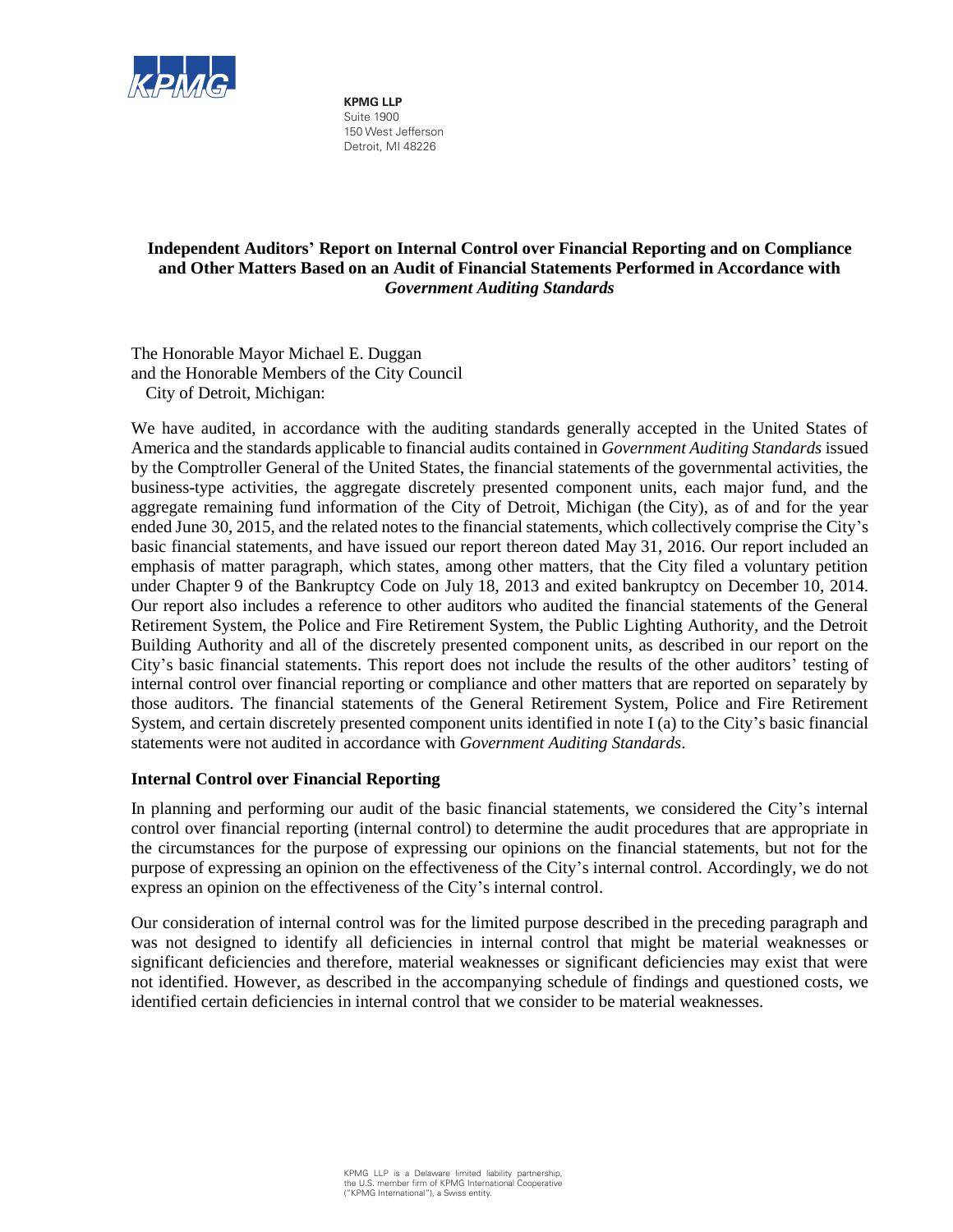

A deficiency in internal control exists when the design or operation of a control does not allow management or employees, in the normal course of performing their assigned functions, to prevent, or detect and correct, misstatements on a timely basis. A material weakness is a deficiency, or combination of deficiencies, in internal control, such that there is a reasonable possibility that a material misstatement of the entity's financial statements will not be prevented, or detected and corrected on a timely basis. We consider the deficiencies described in the accompanying schedule of findings and questioned costs as 2015-01, 2015-02, and 2015-03 to be material weaknesses.

### **Compliance and Other Matters**

As part of obtaining reasonable assurance about whether the City's financial statements are free from material misstatement, we performed tests of its compliance with certain provisions of laws, regulations, contracts, and grant agreements, noncompliance with which could have a direct and material effect on the determination of financial statement amounts. However, providing an opinion on compliance with those provisions was not an objective of our audit, and accordingly, we do not express such an opinion. The results of our tests disclosed instances of noncompliance or other matters that are required to be reported under *Government Auditing Standards* and which are described in the accompanying schedule of findings as items 2015-04, 2015-05, 2015-06, and 2015-07.

### **City's Response to Findings**

The City's responses to the findings identified in our audit are described in the accompanying schedule of findings and questioned costs. The City's responses were not subjected to the auditing procedures applied in the audit of the financial statements and, accordingly, we express no opinion on the responses.

#### **Purpose of this Report**

The purpose of this report is solely to describe the scope of our testing of internal control and compliance and the results of that testing, and not to provide an opinion on the effectiveness of the City's internal control or on compliance. This report is an integral part of an audit performed in accordance with *Government Auditing Standards* in considering the City's internal control and compliance. Accordingly, this communication is not suitable for any other purpose.

KPMG LLP

Detroit, Michigan May 31, 2016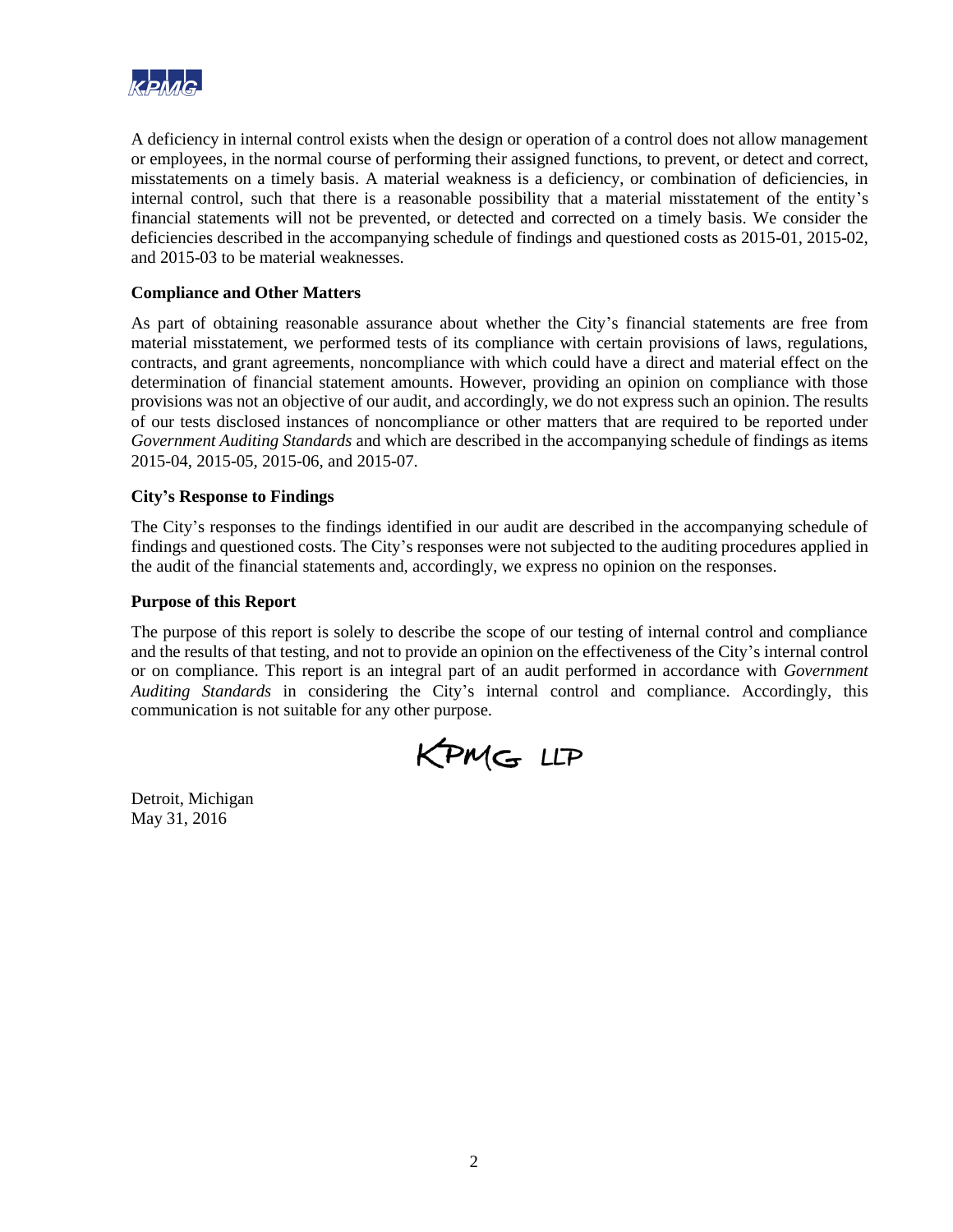

**KPMG LLP** Suite 1900 150 West Jefferson Detroit, MI 48226

### **Independent Auditors' Report on Compliance for Each Major Federal Program; Report on Internal Control Over Compliance; and Report on Schedule of Expenditures of Federal Awards Required by OMB Circular A-133**

The Honorable Mayor Mike Duggan and the Honorable Members of the City Council City of Detroit, Michigan:

### **Report on Compliance for Each Major Federal Program**

We have audited the City of Detroit, Michigan's (the City) compliance with the types of compliance requirements described in the *OMB Circular A-133 Compliance Supplement* that could have a direct and material effect on each of the City's major federal programs for the year ended June 30, 2015. The City's major federal programs are identified in the summary of auditors' results section of the accompanying schedule of findings and questioned costs.

The City's basic financial statements include the operations of the Detroit Brownfield Redevelopment Authority, Detroit Public Library, Detroit Transportation Corporation, Detroit Housing Commission, Downtown Development Authority, Eastern Market Corporation, Economic Development Corporation, Greater Detroit Resource Recovery Authority, Local Development Finance Authority, Museum of African American History, Detroit Land Bank Authority Eight Mile/Woodward Corridor Improvement Authority, and Detroit Employment Solutions Corporation as discretely presented component units, which received federal awards that are not included in the schedule of expenditures of federal awards for the year ended June 30, 2015. Our audit, described below, did not include the operations of the Detroit Brownfield Redevelopment Authority, Detroit Public Library, Detroit Transportation Corporation, Detroit Housing Commission, Downtown Development Authority, Eastern Market Corporation, Economic Development Corporation, Greater Detroit Resource Recovery Authority, Local Development Finance Authority, Museum of African American History, Detroit Land Bank Authority Eight Mile/Woodward Corridor Improvement Authority, and Detroit Employment Solutions Corporation because these component units engaged other auditors to perform audits in accordance with OMB Circular A-133.

### *Management's Responsibility*

Management is responsible for compliance with the requirements of laws, regulations, contracts, and grants applicable to its federal programs.

### *Auditors' Responsibility*

Our responsibility is to express an opinion on compliance for each of the City's major federal programs based on our audit of the types of compliance requirements referred to above.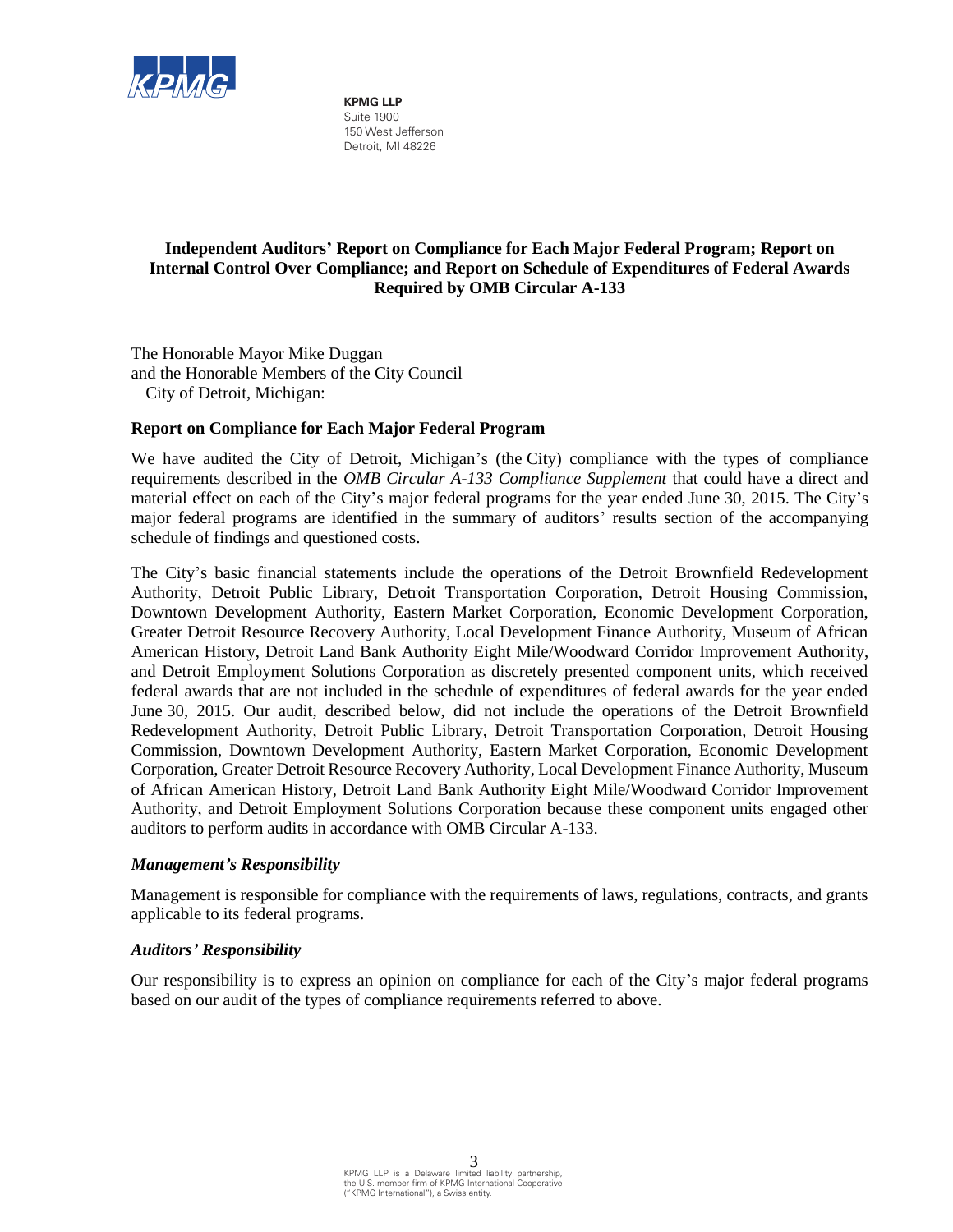

We conducted our audit of compliance in accordance with auditing standards generally accepted in the United States of America; the standards applicable to financial audits contained in *Government Auditing Standards*, issued by the Comptroller General of the United States; and OMB Circular A-133, *Audits of States, Local Governments, and Non-Profit Organizations*. Those standards and OMB Circular A-133 require that we plan and perform the audit to obtain reasonable assurance about whether noncompliance with the types of compliance requirements referred to above that could have a direct and material effect on a major federal program occurred. An audit includes examining, on a test basis, evidence about the City's compliance with those requirements and performing such other procedures as we considered necessary in the circumstances.

We believe that the audit evidence we have obtained is sufficient and appropriate to provide a basis for our unmodified and modified audit opinions on compliance. However, our audit does not provide a legal determination of the City's compliance.

### *Basis for Adverse Opinions on Major Federal Programs*

As identified in the finding numbers listed in Table I and described in the accompanying schedule of findings and questioned costs, the City did not comply with requirements regarding the following:

| Federal<br><b>Awarding</b><br><b>Agency</b> | <b>CFDA</b><br>Number(s) | <b>Federal Program</b>                            | Compliance<br>Requirement                                                                                                                                   | <b>Finding Number</b> |
|---------------------------------------------|--------------------------|---------------------------------------------------|-------------------------------------------------------------------------------------------------------------------------------------------------------------|-----------------------|
| Housing and<br>Urban<br>Development         | 14.239                   | <b>HOME</b> Investment<br>Partnerships<br>Program | Eligibility                                                                                                                                                 | 2015-15               |
| Housing and<br>Urban<br>Development         | 14.239                   | <b>HOME</b> Investment<br>Partnerships<br>Program | Special Tests and<br>Provisions-<br><b>Housing Quality</b><br><b>Standards</b>                                                                              | 2015-16               |
| Housing and<br>Urban<br>Development         | 14.239                   | <b>HOME</b> Investment<br>Partnerships<br>Program | Reporting                                                                                                                                                   | 2015-17               |
| Housing and<br>Urban<br>Development         | 14.231                   | Emergency<br><b>Solutions Grant</b>               | <b>Activities Allowed</b><br>or Unallowed and<br>Allowable<br>Costs/Cost<br>Principles, Cash<br>Management,<br>Earmarking, and<br>Period of<br>Availability | 2015-19               |
| Housing and<br>Urban<br>Development         | 14.231                   | Emergency<br><b>Solutions Grant</b>               | Reporting                                                                                                                                                   | 2015-20               |

|  | Table I – Material Noncompliance Noted in Programs Resulting in Adverse Opinion |  |  |  |
|--|---------------------------------------------------------------------------------|--|--|--|
|  |                                                                                 |  |  |  |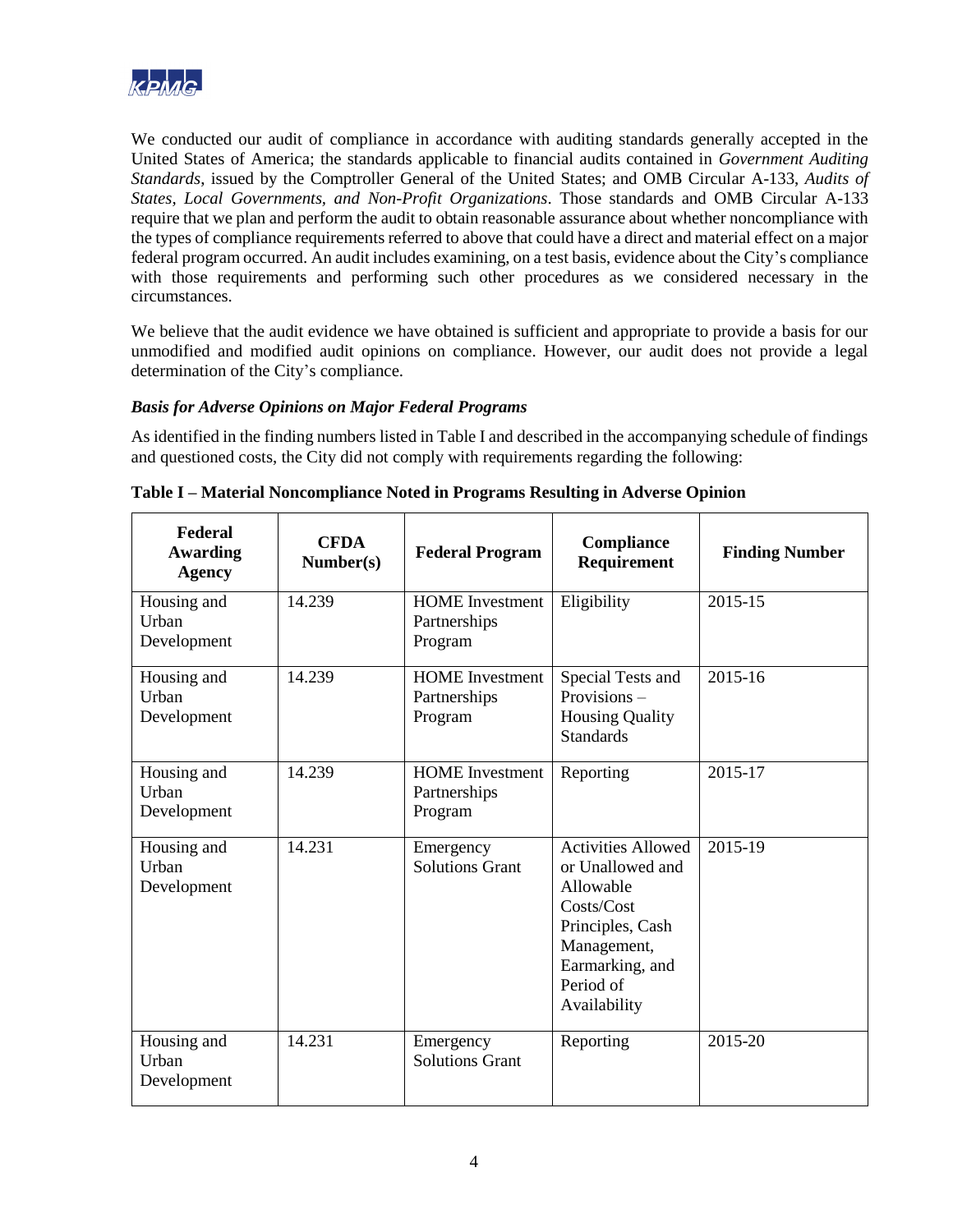

| Federal<br><b>Awarding</b><br><b>Agency</b> | <b>CFDA</b><br>Number(s) | <b>Federal Program</b>                                     | Compliance<br>Requirement                                                              | <b>Finding Number</b> |
|---------------------------------------------|--------------------------|------------------------------------------------------------|----------------------------------------------------------------------------------------|-----------------------|
| Housing and<br>Urban<br>Development         | 14.231                   | Emergency<br><b>Solutions Grant</b>                        | Special Tests and<br>Provisions-<br>Maintenance as<br><b>Homeless Shelters</b>         | 2015-21               |
| Housing and<br>Urban<br>Development         | 14.231                   | Emergency<br><b>Solutions Grant</b>                        | Special Tests and<br>Provisions-<br>Obligations and<br>Payments                        | 2015-22               |
| Housing and<br>Urban<br>Development         | 14.231                   | Emergency<br><b>Solutions Grant</b>                        | Special Tests and<br>Provisions-<br>Obligations and<br>Payments                        | 2015-23               |
| Homeland<br>Security                        | 97.083                   | Staffing for<br>Adequate Fire and<br>Emergency<br>Response | <b>Activities Allowed</b><br>or Unallowed and<br>Allowable<br>Costs/Cost<br>Principles | 2015-28               |
| Homeland<br>Security                        | 97.083                   | Staffing for<br>Adequate Fire and<br>Emergency<br>Response | Activities Allowed<br>or Unallowed and<br>Allowable<br>Costs/Cost<br>Principles        | 2015-29               |
| Homeland<br>Security                        | 97.083                   | Staffing for<br>Adequate Fire and<br>Emergency<br>Response | Reporting                                                                              | 2015-31               |
| Homeland Security   97.083                  |                          | Staffing for<br>Adequate Fire and<br>Emergency<br>Response | Reporting                                                                              | 2015-32               |
| <b>Homeland Security</b>                    | 97.083                   | Staffing for<br>Adequate Fire and<br>Emergency<br>Response | Reporting                                                                              | 2015-33               |

Compliance with such requirements is necessary, in our opinion, for the City to comply with requirements applicable to the identified major federal programs.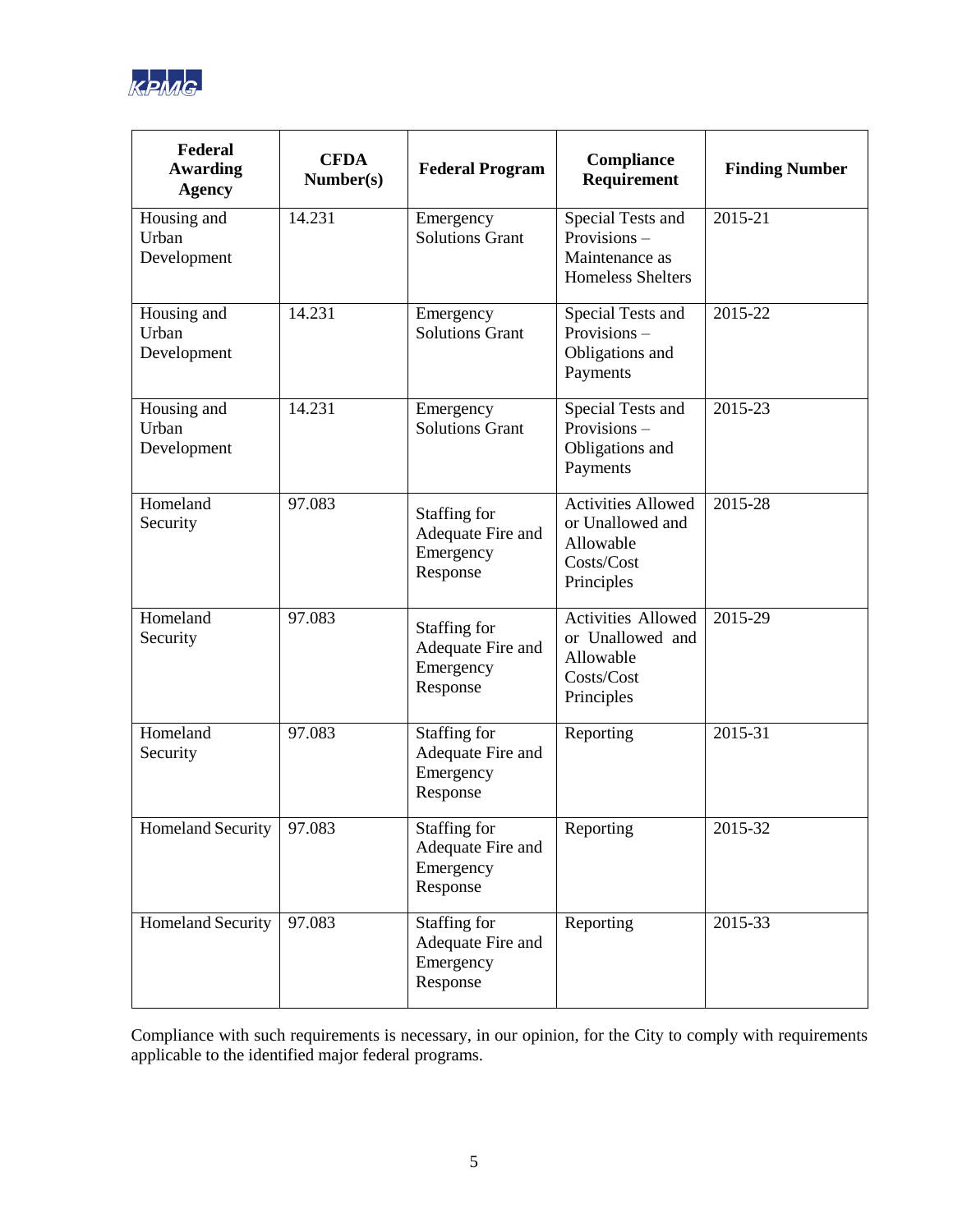

### *Adverse Opinions on Major Federal Programs*

In our opinion, because of the significance of the matters discussed in the Basis for Adverse Opinions on Major Federal Programs paragraph, the City did not comply, in all material respects, with the types of compliance requirements referred to above that could have a direct and material effect on each of the major federal programs listed in the Basis for Adverse Opinions on Major Federal Programs paragraph for the year ended June 30, 2015.

### *Basis for Qualified Opinions on Major Federal Programs*

As identified in the finding number listed in Table II and described in the accompanying schedule of findings and questioned costs, the City did not comply with requirements regarding the following:

| <b>Federal</b><br><b>Awarding</b><br><b>Agency</b> | <b>CFDA</b><br>Number(s) | <b>Federal Program</b>                                                                     | Compliance<br>Requirement                   | <b>Finding Number</b> |
|----------------------------------------------------|--------------------------|--------------------------------------------------------------------------------------------|---------------------------------------------|-----------------------|
| Agriculture                                        | 10.557                   | Special<br>Supplemental<br><b>Nutrition Program</b><br>for Women, Infants,<br>and Children | Subrecipient<br>Monitoringy                 | $2015 - 10$           |
| Housing and<br>Urban<br>Development                | 14.218                   | Community<br>Development Block<br>Grants/Entitlement<br>Grants                             | Procurement,<br>Suspension and<br>Debarment | 2015-12               |
| Housing and<br>Urban<br>Development                | 14.218                   | Community<br>Development Block<br><b>Grants/Entitlement</b><br><b>Grants</b>               | Reporting                                   | 2015-13               |
| <b>Health and Human</b><br><b>Services</b>         | 93.914                   | <b>HIV</b> Emergency<br><b>Relief Project</b><br><b>Grants</b>                             | Cash<br>Management                          | 2015-25               |
| <b>Health and Human</b><br>Services                | 93.914                   | <b>HIV</b> Emergency<br><b>Relief Project</b><br>Grants                                    | Procurement,<br>Suspension and<br>Debarment | 2015-26               |
| <b>Health and Human</b><br>Services                | 93.914                   | <b>HIV Emergency</b><br><b>Relief Project</b><br>Grants                                    | Procurement,<br>Suspension and<br>Debarment | 2015-27               |

**Table II – Material Noncompliance Noted in Programs Resulting in Qualified Opinion** 

Compliance with such requirements is necessary, in our opinion, for the City to comply with the requirements applicable to that program.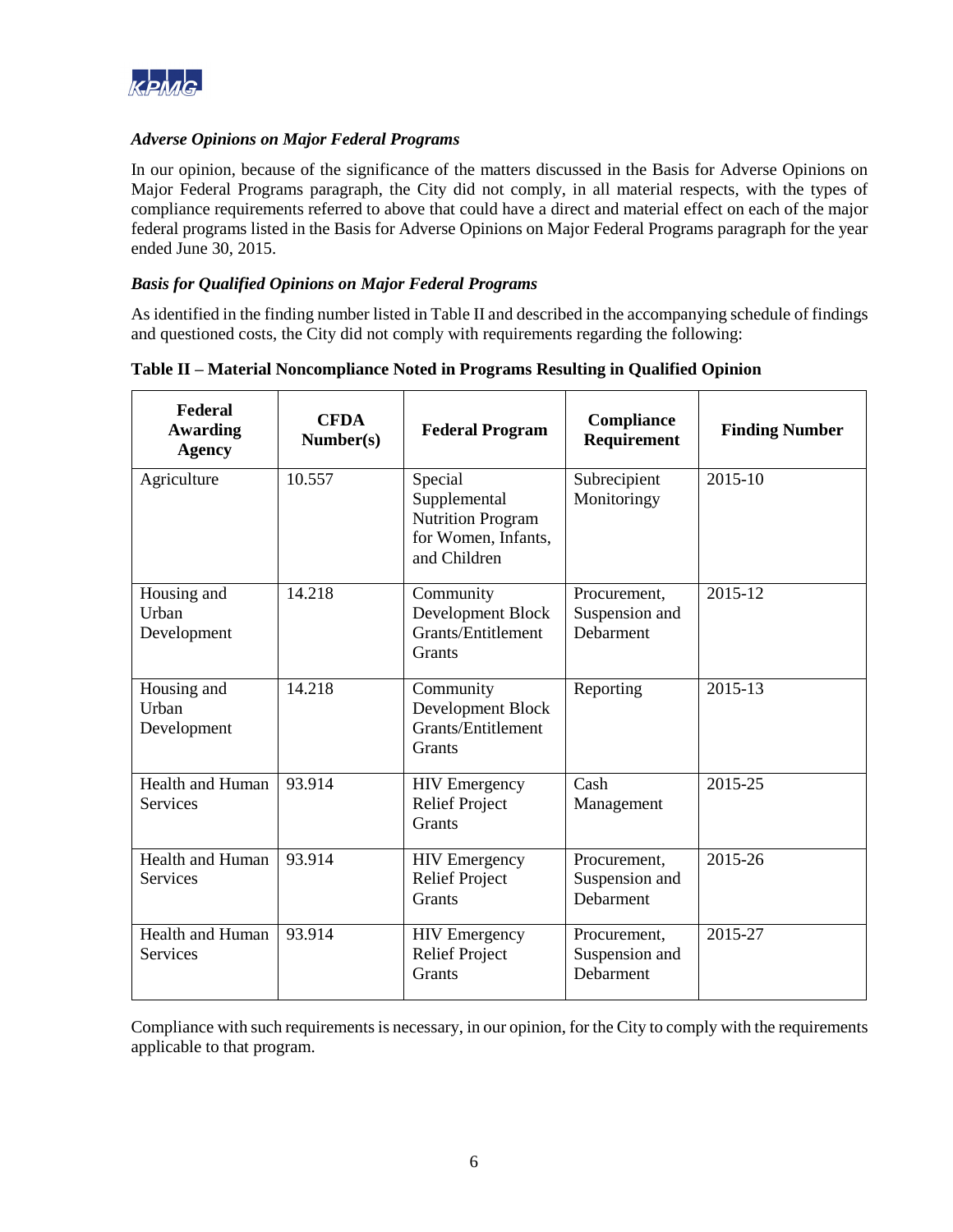

### *Qualified Opinions on Major Federal Programs*

In our opinion, except for the noncompliance described in the Basis for Qualified Opinion on Major Federal Programs paragraph, the City complied, in all material respects, with the types of compliance requirements referred to above that could have a direct and material effect on each of the major federal programs listed in the Basis for Qualified Opinions on Major Federal Programs paragraph for the year ended June 30, 2015.

### *Unmodified Opinion on Each of the Other Major Federal Programs*

In our opinion, the City complied, in all material respects, with the types of compliance requirements referred to above that could have a direct and material effect on its other major federal programs identified in the summary of auditors' results section of the accompanying schedule of findings and questioned costs for the year ended June 30, 2015.

### *Other Matters*

As identified in Table III and as described in the accompanying schedule of findings and questioned costs, the results of our auditing procedures disclosed other instances of noncompliance, which are required to be reported in accordance with OMB Circular A-133. Our opinion on each major federal program is not modified with respect to these matters.

| Federal<br>Awarding<br><b>Agency</b> | <b>CFDA</b><br>Number(s) | <b>Federal Program</b>                                                                     | Compliance<br>Requirement                   | <b>Finding Number</b> |
|--------------------------------------|--------------------------|--------------------------------------------------------------------------------------------|---------------------------------------------|-----------------------|
| Agriculture                          | 10.557                   | Special<br>Supplemental<br><b>Nutrition Program</b><br>for Women, Infants,<br>and Children | Procurement,<br>Suspension and<br>Debarment | 2015-09               |
| Housing and<br>Urban<br>Development  | 14.218                   | Community<br>Development Block<br>Grants/Entitlement<br><b>Grants</b>                      | Cash<br>Management                          | 2015-11               |
| Housing and<br>Urban<br>Development  | 14.218                   | Community<br>Development Block<br>Grants/Entitlement<br>Grants                             | Subrecipient<br>Monitoring                  | 2015-14               |
| Transportation                       | 20.500, 20.507           | <b>Federal Transit</b><br>Cluster                                                          | Reporting                                   | 2015-24               |

#### **Table III – Other Instances of Noncompliance**

The City's responses to the noncompliance findings identified in our audit are described in the accompanying schedule of findings and questioned costs. The City's responses were not subjected to the auditing procedures applied in the audit of compliance and, accordingly, we express no opinion on the responses.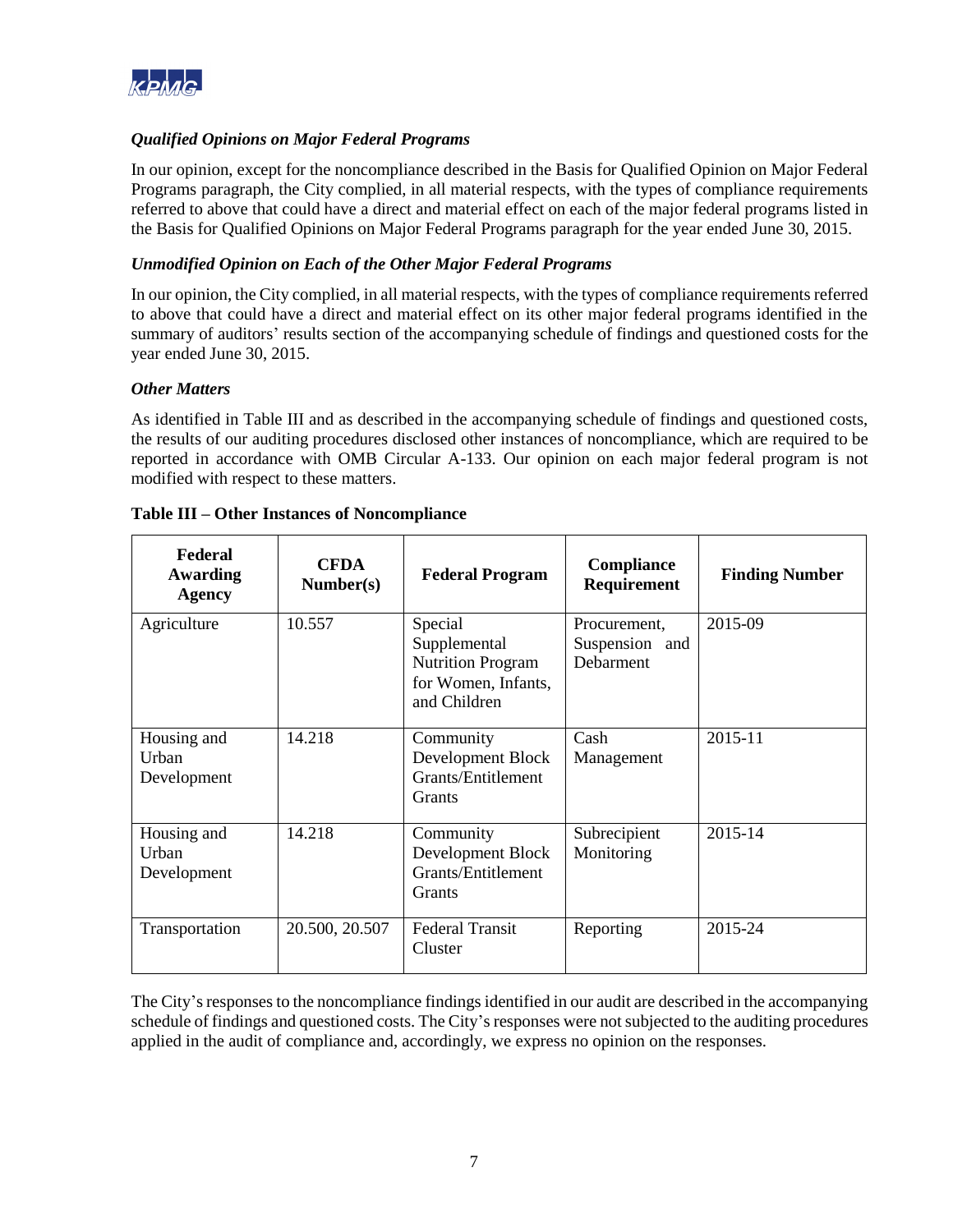

### **Report on Internal Control over Compliance**

Management of the City is responsible for establishing and maintaining effective internal control over compliance with the types of compliance requirements referred to above. In planning and performing our audit of compliance, we considered the City's internal control over compliance with the types of requirements that could have a direct and material effect on each major federal program to determine the auditing procedures that are appropriate in the circumstances for the purpose of expressing an opinion on compliance for each major federal program and to test and report on internal control over compliance in accordance with OMB Circular A-133, but not for the purpose of expressing an opinion on the effectiveness of internal control over compliance. Accordingly, we do not express an opinion on the effectiveness of the City's internal control over compliance.

Our consideration of internal control over compliance was for the limited purpose described in the preceding paragraph and was not designed to identify all deficiencies in internal control over compliance that might be material weaknesses or significant deficiencies and therefore, material weaknesses or significant deficiencies may exist that were not identified. However, as discussed below, we identified certain deficiencies in internal control over compliance that we consider to be material weaknesses and significant deficiencies.

A deficiency in internal control over compliance exists when the design or operation of a control over compliance does not allow management or employees, in the normal course of performing their assigned functions, to prevent, or detect and correct, noncompliance with a type of compliance requirement of a federal program on a timely basis. A material weakness in internal control over compliance is a deficiency, or combination of deficiencies, in internal control over compliance, such that there is a reasonable possibility that material noncompliance with a type of compliance requirement of a federal program will not be prevented, or detected and corrected, on a timely basis. We consider the deficiencies in internal control over compliance described in the accompanying schedule of findings and questioned costs as items 2015-08, 2015-18, 2015-30, and the items in Tables I and II, to be material weaknesses.

A significant deficiency in internal control over compliance is a deficiency, or a combination of deficiencies, in internal control over compliance with a type of compliance requirement of a federal program that is less severe than a material weakness in internal control over compliance, yet important enough to merit attention by those charged with governance. We consider the deficiencies in internal control over compliance described in the accompanying schedule of findings and questioned costs as the items in Table III to be significant deficiencies.

The City's responses to the internal control over compliance findings identified in our audit are described in the accompanying schedule of findings and questioned costs. The City's responses were not subjected to the auditing procedures applied in the audit of compliance and, accordingly, we express no opinion on the responses.

The purpose of this report on internal control over compliance is solely to describe the scope of our testing of internal control over compliance and the results of that testing based on the requirements of OMB Circular A-133. Accordingly, this report is not suitable for any other purpose.

#### **Report on Schedule of Expenditures of Federal Awards Required by OMB Circular A-133**

We have audited the financial statements of the governmental activities, the business-type activities, the aggregate discretely presented component units, each major fund, and the aggregate remaining fund information of the City as of and for the year ended June 30, 2015, and the related notes to the financial statements, which collectively comprise the City's basic financial statements. We issued our report thereon dated May 31, 2016, which referred to the use of reports of other auditors and which contained unmodified opinions on those financial statements. Our report included an emphasis of matter paragraph which states, along with other matters, that the City filed a voluntary petition under Chapter 9 of the Bankruptcy Code on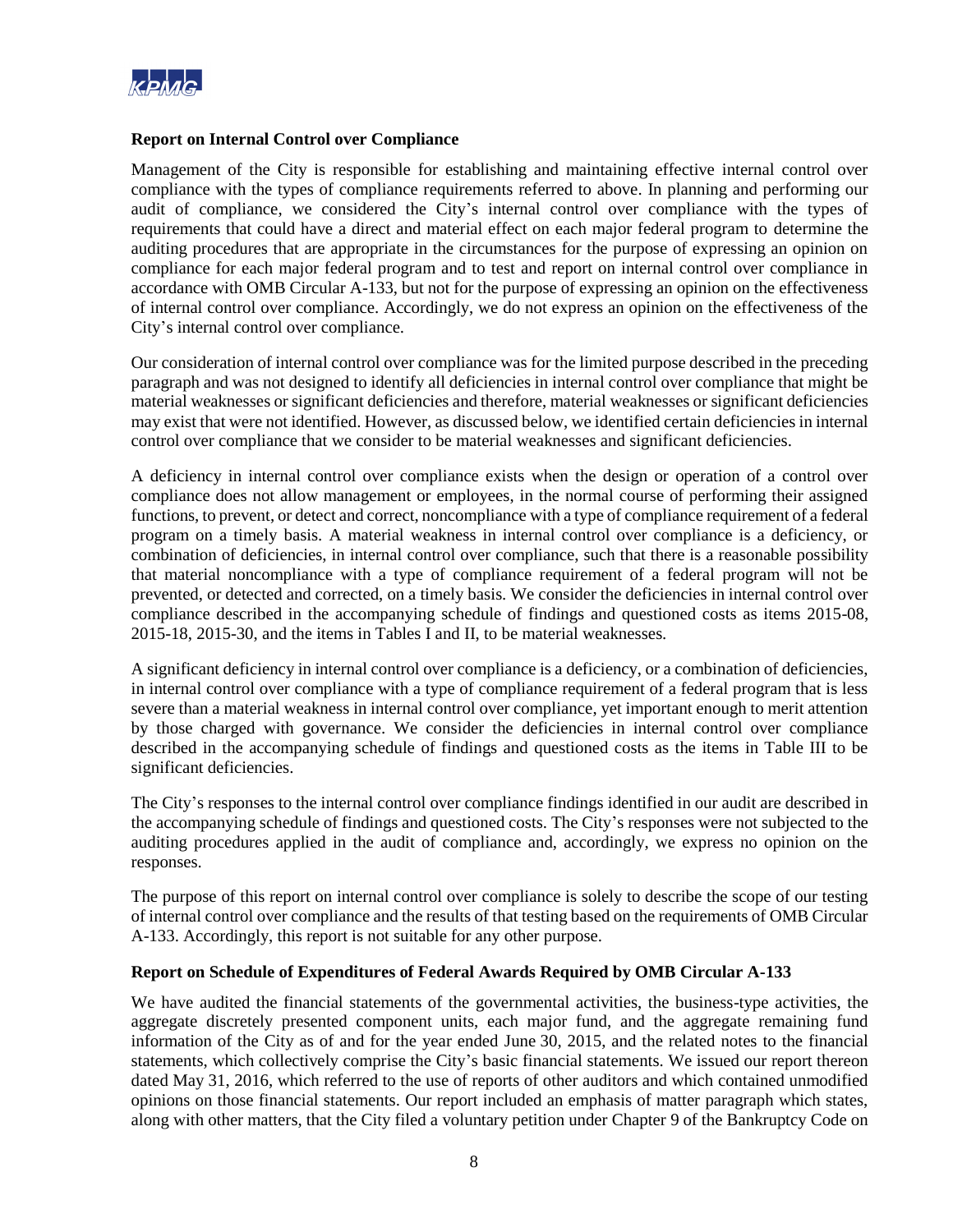

July 18, 2013 and exited bankruptcy on December 10, 2014. Our audit was conducted for the purpose of forming opinions on the financial statements that collectively comprise the basic financial statements. The accompanying schedule of expenditures of federal awards is presented for purposes of additional analysis as required by OMB Circular A-133 and is not a required part of the basic financial statements. Such information is the responsibility of management and was derived from and relates directly to the underlying accounting and other records used to prepare the basic financial statements. The information has been subjected to the auditing procedures applied in the audit of the basic financial statements and certain additional procedures, including comparing and reconciling such information directly to the underlying accounting and other records used to prepare the basic financial statements or to the basic financial statements themselves, and other additional procedures in accordance with auditing standards generally accepted in the United States of America. In our opinion, the schedule of expenditures of federal awards is fairly stated in all material respects in relation to the basic financial statements as a whole.

KPMG LLP

Detroit, Michigan September 28, 2016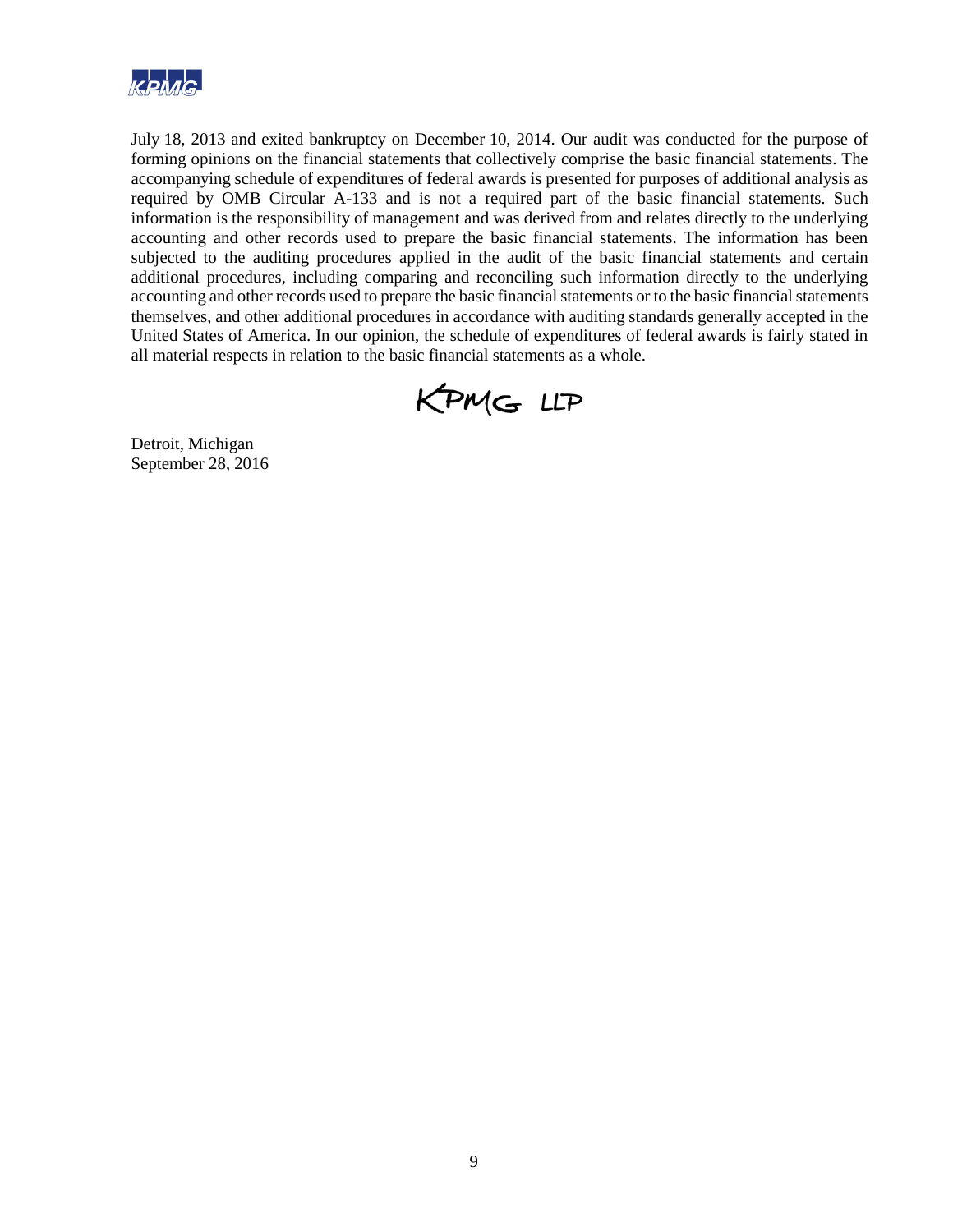#### Schedule of Expenditures of Federal Awards

Year ended June 30, 2015

| <b>Grant title</b>                                                                                                                                                                                                                                                                                                                                                                                       | <b>Catalog of</b><br>Federal<br><b>Domestic</b><br><b>Assistance</b> | Grant<br>number                                                                                                                   | 2015<br><b>Expenditure</b>                                                      |
|----------------------------------------------------------------------------------------------------------------------------------------------------------------------------------------------------------------------------------------------------------------------------------------------------------------------------------------------------------------------------------------------------------|----------------------------------------------------------------------|-----------------------------------------------------------------------------------------------------------------------------------|---------------------------------------------------------------------------------|
| Department of Agriculture:                                                                                                                                                                                                                                                                                                                                                                               |                                                                      |                                                                                                                                   |                                                                                 |
| Via Michigan Department of Community Health:<br>Special Supplemental Nutrition Program for Women, Infants, and Children 2015<br>Special Supplemental Nutrition Program for Women, Infants, and Children 2013<br>Special Supplemental Nutrition Program for Women, Infants, and Children Breastfeeding 2013<br>Special Supplemental Nutrition Program for Women, Infants, and Children Breastfeeding 2015 | 10.557<br>10.557<br>10.557<br>10.557                                 | \$<br>IW100342<br>IW100342<br>W500342<br>W500342                                                                                  | 3,334,585<br>1,374,998<br>15,992<br>76,798                                      |
| Total Supplemental Nutritional Assistance Program WIC                                                                                                                                                                                                                                                                                                                                                    |                                                                      |                                                                                                                                   | 4,802,373                                                                       |
| 2015 Summer Food Program                                                                                                                                                                                                                                                                                                                                                                                 | 10.559                                                               | N/A                                                                                                                               | 38,257                                                                          |
| <b>Total Department of Agriculture</b>                                                                                                                                                                                                                                                                                                                                                                   |                                                                      |                                                                                                                                   | 4,840,630                                                                       |
| Department of Housing and Urban Development:<br>Via Direct Awards:<br>Hardest Hit Fund<br><b>Community Development Block Grant</b><br><b>Community Development Block Grant</b><br>Entitlement Grant - NSP I<br>Entitlement Grant - NSP III                                                                                                                                                               | 14.UNK<br>14.218<br>14.218<br>14.218<br>14.218                       | N/A<br>B-12-MC-26-0006<br>B-13-MC-26-0006<br>B-08-MN-26-004<br>B-11-MN-26-004                                                     | 42,998<br>19,551,937<br>15,822,282<br>166,506<br>11,489,312                     |
| Total CDBG/ Entitlement Grants                                                                                                                                                                                                                                                                                                                                                                           |                                                                      |                                                                                                                                   | 47,073,035                                                                      |
| <b>Emergency Solutions Grant</b><br><b>Emergency Solutions Grant</b><br><b>Emergency Solutions Grant</b><br><b>Emergency Solutions Grant</b>                                                                                                                                                                                                                                                             | 14.231<br>14.231<br>14.231<br>14.231                                 | E-11-MC-26-0006<br>E-12-MC-26-0006<br>E-13-MC-26-0006<br>E-14-MC-26-0006                                                          | 563,133<br>2,710,588<br>2,057,776<br>85,122                                     |
| <b>Total ESG</b>                                                                                                                                                                                                                                                                                                                                                                                         |                                                                      |                                                                                                                                   | 5,416,619                                                                       |
| Home Investment Partnership (Special Housing)<br>Home Investment Partnership (Special Housing)<br>Home Investment Partnership (Special Housing)<br>Home Investment Partnership (Special Housing)<br>Home Investment Partnership (Special Housing)<br>Home Investment Partnership (Special Housing)<br>Home Investment Partnership (Special Housing)                                                      | 14.239<br>14.239<br>14.239<br>14.239<br>14.239<br>14.239<br>14.239   | M-08-MC-26-0202<br>M-09-MC-26-0202<br>M-10-MC-26-0202<br>M-11-MC-26-0202<br>M-12-MC-26-0202<br>M-13-MC-26-0202<br>M-14-MC-26-0202 | 1,074,246<br>2,707,428<br>6,503,245<br>977,308<br>(53,516)<br>64,829<br>250,761 |
| <b>Total Home Investment Partnership</b>                                                                                                                                                                                                                                                                                                                                                                 |                                                                      |                                                                                                                                   | 11,524,301                                                                      |
| Housing Opportunities for Persons with Aids (HOPWA) 6/2014<br>Housing Opportunities for Persons with Aids (HOPWA) 6/2015                                                                                                                                                                                                                                                                                 | 14.241<br>14.241                                                     | MIH13-F001<br>MIH14-F001                                                                                                          | 47,580<br>2,030,490                                                             |
| <b>Total HOPWA</b>                                                                                                                                                                                                                                                                                                                                                                                       |                                                                      |                                                                                                                                   | 2,078,070                                                                       |
| Total Department of Housing and Urban Development                                                                                                                                                                                                                                                                                                                                                        |                                                                      |                                                                                                                                   | 66,092,025                                                                      |
| Department of Justice:<br>Direct Awards:<br>Cease Fire Detroit Community Violence<br>Youth Violence Prevention Capacity                                                                                                                                                                                                                                                                                  | 16.123<br>16.123                                                     | 2012-PB-FX-K002<br>2012-NY-FX-0027                                                                                                | 663,679<br>216,988                                                              |
| Total Community – Based Violence Prevention Program                                                                                                                                                                                                                                                                                                                                                      |                                                                      |                                                                                                                                   | 880,667                                                                         |
| Via Michigan Department of Health and Human Services:<br>Juvenile Accountability Block Grant 2015                                                                                                                                                                                                                                                                                                        | 16.523                                                               | JAIBG12-820073                                                                                                                    | 50,564                                                                          |
| Direct Awards:<br>We're Here and We Care Program                                                                                                                                                                                                                                                                                                                                                         | 16.541                                                               | 2009-JL-FX-0149                                                                                                                   | 12,035                                                                          |
| Via Michigan Department of Health and Human Services:<br>Crime Victim Assist – Rape Counseling Center Prog 2013<br>Crime Victim Assist – Rape Counseling Center Prog 2014                                                                                                                                                                                                                                | 16.575<br>16.575                                                     | 20083-17V13<br>2015-0074-00                                                                                                       | 144,441<br>326,289                                                              |
| <b>Total Crime Victim Assistance</b>                                                                                                                                                                                                                                                                                                                                                                     |                                                                      |                                                                                                                                   | 470,730                                                                         |
| Direct Awards:<br>COPS Technology Program<br>2011 COPS Hiring Program Grant<br>2013 COPS Hiring Program Grant<br>2013 COPS Micro Bike                                                                                                                                                                                                                                                                    | 16.710<br>16.710<br>16.710<br>16.710                                 | 2010-CK-WX-0506<br>2011-UL-WX-0018<br>2013-UL-WX-0038<br>2013-CK-WX-K032                                                          | 62,192<br>1,000,292<br>746,500<br>3,212                                         |
| <b>Total Community Policing Grants</b>                                                                                                                                                                                                                                                                                                                                                                   |                                                                      |                                                                                                                                   | 1,812,196                                                                       |
| Via The County of Wayne<br>2010 Justice Assistance Grant (JAG)<br>2011 Justice Assistance Grant (JAG)<br>2012 Justice Assistance Grant (JAG)                                                                                                                                                                                                                                                             | 16.738<br>16.738<br>16.738                                           | 2010-DJ-BX-1068<br>2011-DJ-BX-2481<br>2012-DJ-BX-0730                                                                             | 1,018,545<br>548,829<br>162,559                                                 |
| Total Edward Byrne Memorial JAG                                                                                                                                                                                                                                                                                                                                                                          |                                                                      |                                                                                                                                   | 1,729,933                                                                       |
| <b>Total Department of Justice</b>                                                                                                                                                                                                                                                                                                                                                                       |                                                                      |                                                                                                                                   | 4,956,125                                                                       |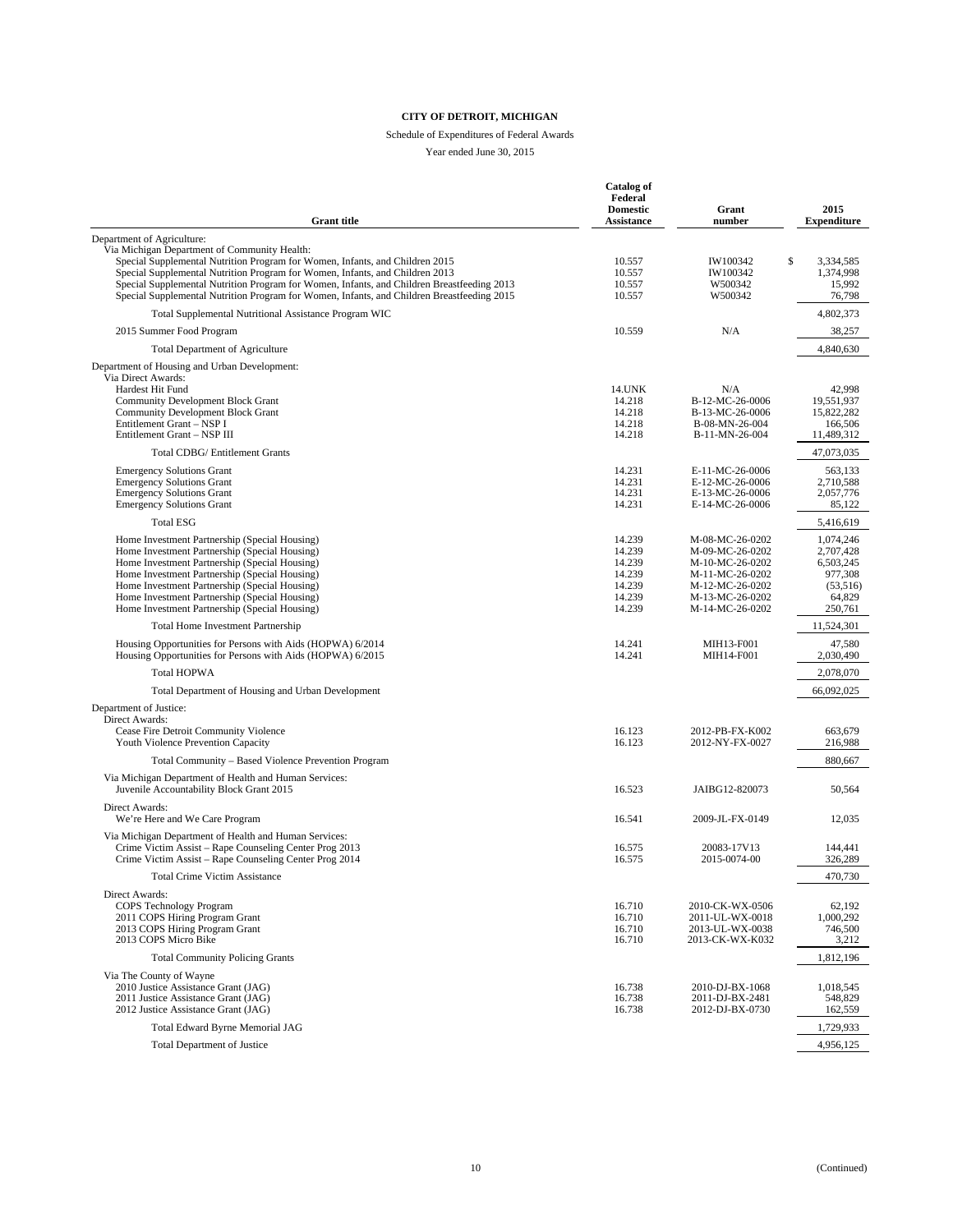#### Schedule of Expenditures of Federal Awards

Year ended June 30, 2015

|                                                                                                                             | <b>Catalog of</b><br>Federal<br><b>Domestic</b> | Grant                              | 2015                    |
|-----------------------------------------------------------------------------------------------------------------------------|-------------------------------------------------|------------------------------------|-------------------------|
| <b>Grant title</b>                                                                                                          | Assistance                                      | number                             | <b>Expenditure</b>      |
| Department of Transportation:                                                                                               |                                                 |                                    |                         |
| Via Michigan Department of Transportation:<br>Federal Aviation Admin: Airport Improvement Program_Rehab Parallel Taxiway A, |                                                 |                                    |                         |
| Runway 15/33                                                                                                                | 20.106                                          | D-26-0027-3610                     | \$<br>2,353,360         |
| Federal Aviation Admin: Airport Improvement Program_Rehab Parallel Taxiway A                                                | 20.106                                          | D-26-0027-3508                     | 325,955                 |
| Total Federal Aviation Admin: Airport Improvement Program                                                                   |                                                 |                                    | 2,679,315               |
| Via Federal Transit Administration:                                                                                         |                                                 |                                    |                         |
| Federal Transit Capital Investment Grant<br>Federal Transit Capital Investment Grant                                        | 20.500<br>20.500                                | MI-03-0241-00<br>MI-04-0070-00     | 14,851,098<br>183,744   |
| Federal Transit Capital Investment Grant                                                                                    | 20.500                                          | MI-04-0093-00                      | 2,224,648               |
| Federal Transit Capital Investment Grant<br>Federal Transit Capital Investment Grant                                        | 20.500<br>20.500                                | MI-34-0006-02<br>MI-90-X374-00     | 4,228,786<br>743,829    |
| Total Federal Transit Formula Grants                                                                                        |                                                 |                                    | 22,232,105              |
| Via Federal Transit Administration:                                                                                         |                                                 |                                    |                         |
| Federal Transit Formula Grant                                                                                               | 20.507                                          | MI-90-X604-00                      | 341,072                 |
| Federal Transit Formula Grant                                                                                               | 20.507                                          | MI-90-X605-00                      | 10,231,231              |
| Federal Transit Formula Grant<br>Federal Transit Formula Grant                                                              | 20.507<br>20.507                                | MI-95-X034-00<br>MI-90-X642-00     | 20,600<br>173,759       |
| Federal Transit Formula Grant                                                                                               | 20.507                                          | MI-95-X062-00                      | 4,069,027               |
| Total Federal Transit Formula Grants                                                                                        |                                                 |                                    | 14,835,689              |
| Unified Work Program - SEMCOG                                                                                               | 20.514                                          | U <sub>15</sub> -006               | 307,200                 |
| Job Access and Reverse Commute Grant                                                                                        | 20.516                                          | MI-37-X014-00                      | 74,821                  |
| Job Access and Reverse Commute Grant                                                                                        | 20.516                                          | MI-37-X020-00                      | 163,963                 |
| Job Access and Reverse Commute Grant<br>Job Access and Reverse Commute Grant                                                | 20.516<br>20.516                                | MI-37-X035-00<br>MI-37-X030-00     | 798,299<br>733,903      |
| Job Access and Reverse Commute Grant                                                                                        | 20.516                                          | MI-37-X041-02                      | 157,444                 |
| Total Job Access and Reverse Commute Grants                                                                                 |                                                 |                                    | 1,928,430               |
| New Freedom Grant                                                                                                           | 20.521                                          | MI-57-X005-00                      | 333,006                 |
| Via Michigan Department of State Police:                                                                                    |                                                 |                                    |                         |
| Strategic Traffic Enforcement Prog 2014-2015 (seat belt)<br>Strategic Traffic Enforcement Program 2014-2015                 | 20.600<br>20.600                                | PT-15-25<br>$PT-15-26$             | 48,042<br>53.043        |
| Strategic Traffic Enforcement Prog 2013-2014                                                                                | 20.600                                          | PT-14-07                           | 193,125                 |
| 2014 Youth Alcohol Enforcement                                                                                              | 20.601                                          | AL-14-14                           | 27,387                  |
| Total State & Community Highway Safety                                                                                      |                                                 |                                    | 321,597                 |
| <b>Total Department of Transportation</b>                                                                                   |                                                 |                                    | 42,637,342              |
| National Endowment for the Arts:                                                                                            |                                                 |                                    |                         |
| 2014-15 Mini-Grants Program Awards<br>2014-15 Mini-Grants Program Awards (Admin)                                            | 45.025<br>45.025                                | 15RR0016RG<br>15RR0016RG           | 12,760<br>11,288        |
| Total National Endowment for the Arts                                                                                       |                                                 |                                    | 24,048                  |
| Environmental Protection Agency:                                                                                            |                                                 |                                    |                         |
| Via Michigan Department of Environmental Quality:                                                                           |                                                 |                                    |                         |
| Capitalization Grants for Clean Water-State Revolving Loan                                                                  | 66.458                                          | 5175-06                            | 1,865,602               |
| Capitalization Grants for Clean Water-State Revolving Loan<br>Capitalization Grants for Clean Water-State Revolving Loan    | 66.458<br>66.458                                | 5486-01<br>5619-01                 | 1,432,644<br>50,243,910 |
| Capitalization Grants for Clean Water-State Revolving Loan                                                                  | 66.458                                          | 5619-02                            | 6,845,246               |
| Total Capitalization Grants for Clean Water-State Revolving Loans                                                           |                                                 |                                    | 60,387,402              |
| Direct Awards:                                                                                                              |                                                 |                                    |                         |
| 2015 Surface Water Intake Protection<br>Recovery Park Green Infrastructure Work                                             | 66.468<br>66.468                                | FS975487-13<br>GL-00E01279         | 32,577<br>119,120       |
| <b>Total Environmental Protection Agency</b>                                                                                |                                                 |                                    | 60,539,099              |
| Department of Health and Human Services:                                                                                    |                                                 |                                    |                         |
| Via Michigan Department of Health and Human Services:                                                                       |                                                 |                                    |                         |
| Bio-Terrorism Emerg Prep 9/2013<br>Bio-Terrorism Emerg Prep 9/2015                                                          | 93.069                                          | U90TP000528                        | 17.569                  |
| Cities Readiness Initiatives 9/2015                                                                                         | 93.069<br>93.069                                | U90TP000528<br>U90TP000528         | 167,623<br>189,479      |
| Cities Readiness Initiatives 9/2013                                                                                         | 93.069                                          | U90TP517018                        | 47,723                  |
| Total Public Health Emergency Preparedness                                                                                  |                                                 |                                    | 422,394                 |
| Direct Awards:                                                                                                              |                                                 |                                    |                         |
| TB Prev & Control 12/2013<br>TB Prev & Control 12/2014                                                                      | 93.116<br>93.116                                | 5U52PS500843-31<br>5U52PS500843-31 | 39,008<br>96,718        |
| <b>Total Direct Awards</b>                                                                                                  |                                                 |                                    | 135,726                 |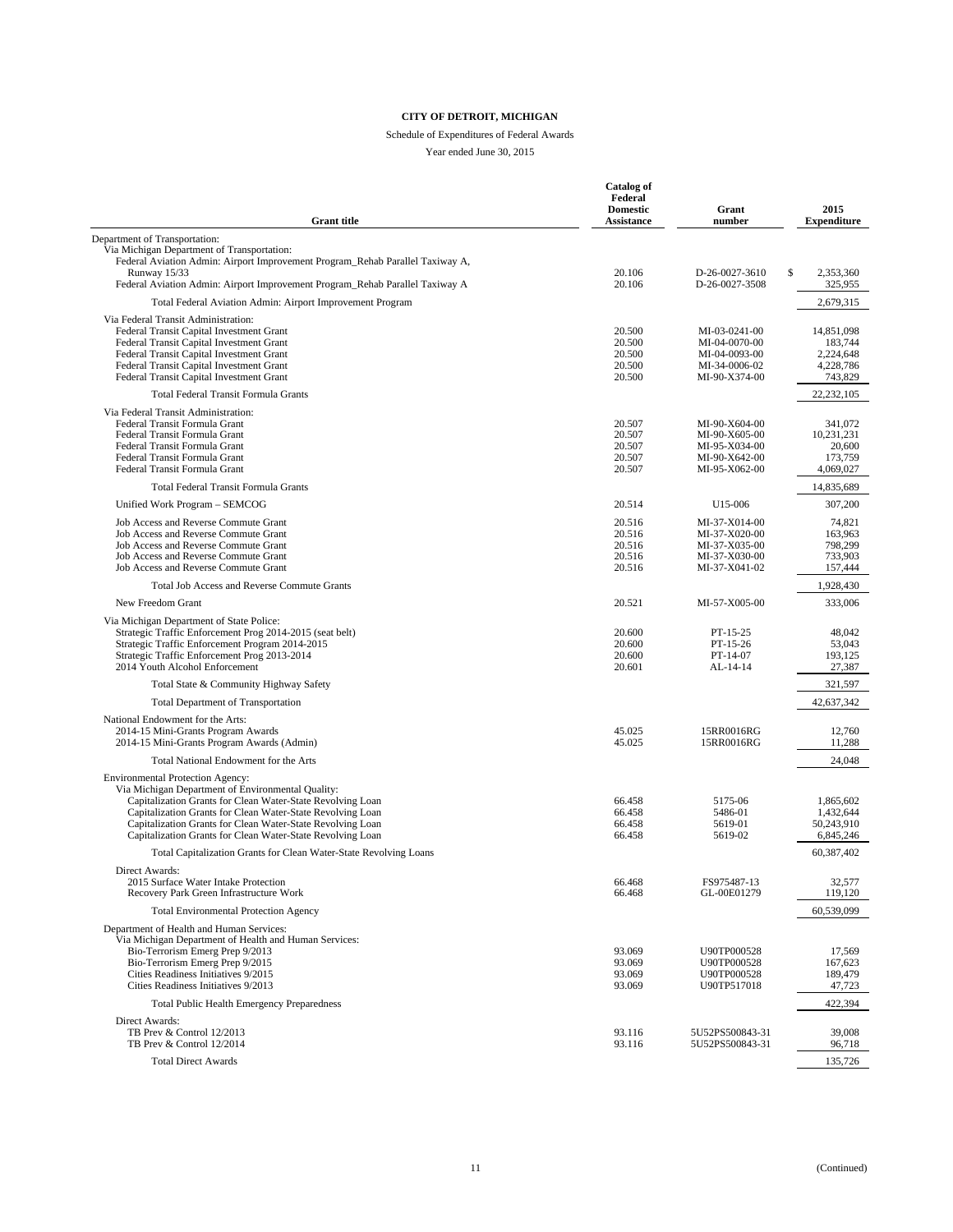#### Schedule of Expenditures of Federal Awards

Year ended June 30, 2015

| <b>Grant title</b>                                                                                                                                                                                                                                                                                                                                                       | Catalog of<br>Federal<br><b>Domestic</b><br>Assistance             | Grant<br>number                                                                                                                   | 2015<br><b>Expenditure</b>                                          |
|--------------------------------------------------------------------------------------------------------------------------------------------------------------------------------------------------------------------------------------------------------------------------------------------------------------------------------------------------------------------------|--------------------------------------------------------------------|-----------------------------------------------------------------------------------------------------------------------------------|---------------------------------------------------------------------|
| Via Michigan Department of Health and Human Services:                                                                                                                                                                                                                                                                                                                    |                                                                    |                                                                                                                                   |                                                                     |
| Family Planning 9/2013                                                                                                                                                                                                                                                                                                                                                   | 93.217                                                             | \$<br>GFPHPA05017341                                                                                                              | 242,488                                                             |
| Immunization Vaccines for Children 09/2013<br>Immunization Vaccines for Children 09/2015<br>Immunization action-Vaccination shipped (in-Kind)                                                                                                                                                                                                                            | 93.268<br>93.268<br>93.268                                         | N/A<br>H23 CCH522556<br>N/A                                                                                                       | 51,097<br>230,912<br>587,568                                        |
| <b>Total CDC Immunization</b>                                                                                                                                                                                                                                                                                                                                            |                                                                    |                                                                                                                                   | 869,577                                                             |
| Via Michigan Department of Health and Human Services:<br>CSHCS Outreach & Advocacy 9/2013<br>CSHCS Outreach & Advocacy 9/2015                                                                                                                                                                                                                                            | 93.778<br>93.778                                                   | <b>B1MIMCHS</b><br><b>B1MIMCHS</b>                                                                                                | 84,212<br>392,260                                                   |
| Total CSHCS Outreach & Advocacy                                                                                                                                                                                                                                                                                                                                          |                                                                    |                                                                                                                                   | 476,472                                                             |
| Direct Awards:<br>HIV Emerg Supp Relief 2/2015<br>HIV Emerg Supp Relief 2/2016                                                                                                                                                                                                                                                                                           | 93.914<br>93.914                                                   | H89HA00021-22-01<br>H89HA00021-23-01                                                                                              | 6,856,244<br>1,956,980                                              |
| <b>Total HIV Emerg Supp Relief</b>                                                                                                                                                                                                                                                                                                                                       |                                                                    |                                                                                                                                   | 8,813,224                                                           |
| Via Michigan Department of Health and Human Services:<br>HIV Ryan White Part B<br>Via Michigan Department of Health and Human Services:                                                                                                                                                                                                                                  | 93.917                                                             | N/A                                                                                                                               | 37,327                                                              |
| HIV/Aids Prevention planning 09/2013<br>Substance Abuse Prevention and Treatment Block Grant<br>Partnership for Success II                                                                                                                                                                                                                                               | 93.940<br>93.959<br>93.243<br>93.977                               | U62CCU52346401<br>2B08TI010026T<br>1U79SP019440<br>U90TP517018                                                                    | 78,339<br>1.845.185<br>37,514<br>53,379                             |
| Laboratory Svcs STD 9/2013<br>Via Michigan Department of Health and Human Services:<br>Fetal Infant Morality Review 9/2015<br>Fetal Infant Mortality Review 9/2013<br>CSHCS Outreach and Advo BG 9/2013<br>Local Maternal & Child Hlth 9/2015<br>Lead Intervention (MDCH) 9/2015<br>Childhood Lead Poisoning Prevention 2013<br>Childhood Lead Poisoning Prevention 2015 | 93.994<br>93.994<br>93.994<br>93.994<br>93.994<br>93.994<br>93.994 | <b>B1MIMCHS</b><br><b>B1MIMCHS</b><br><b>B1MIMCHS</b><br><b>B1MIMCHS</b><br><b>B1MIMCHS</b><br><b>B1MIMCHS</b><br><b>B1MIMCHS</b> | 1,080<br>2,625<br>272,536<br>481,834<br>97,909<br>57,917<br>100,000 |
| Lead Intervention (MDCH) 9/2013<br>Total Maternal & Child Health Block Grant                                                                                                                                                                                                                                                                                             | 93.994                                                             | <b>B1MIMCHS</b>                                                                                                                   | 21,732                                                              |
| Total Health and Human Services                                                                                                                                                                                                                                                                                                                                          |                                                                    |                                                                                                                                   | 1,035,633<br>14,047,258                                             |
| Department of Homeland Security:<br>Direct Awards:<br>2015 Emergency Management Performance Grant (EMPG)                                                                                                                                                                                                                                                                 | 97.042                                                             | EMW-2015-EP-00029                                                                                                                 | 45,320                                                              |
| Direct Awards:<br>2011 Assistance to Firefighter Grant – Fire Prevention and Safety<br>2012 Assistance to Firefighter Grant - Fire Prevention and Safety                                                                                                                                                                                                                 | 97.044<br>97.044                                                   | EMW-2011-FP-01398<br>EMW-2012-FO-07169                                                                                            | 1,243<br>172,320                                                    |
| Total Assistance to Firefighter Grant                                                                                                                                                                                                                                                                                                                                    |                                                                    |                                                                                                                                   | 173,563                                                             |
| Direct Awards:<br>2011 Pre-Disaster Mitigation Grant Program<br>Direct Awards:                                                                                                                                                                                                                                                                                           | 97.047                                                             | PDMC-PL-05-MI-2011-007                                                                                                            | 47,775                                                              |
| 2010 Emergency Operation Center Grant                                                                                                                                                                                                                                                                                                                                    | 97.052                                                             | 2010-EO-MX-0003                                                                                                                   | 293,629                                                             |
| Via The County of Macomb:<br>2011 HSGP Urban Area Security Initiative Program<br>2011-HSGP - Metropolitan Medical Response team<br>2012 HSGP Urban Area Security Initiative Program<br>2013 HSGP Urban Area Security Initiative Program<br>2014 HSGP-Urban Area Security Initiative Program<br>2013 HSGP Urban Area Security Initiative Program                          | 97.067<br>97.067<br>97.067<br>97.067<br>97.067<br>97.067           | EMW-2011-SS-00103<br>EMW-2011-SS-00103<br>EMW-2012-SS-00055<br>EMW-2013-SS-00049<br>EMW-2014-SS-00059<br>EMW-2013-SS-00049        | 23,804<br>123,070<br>136,080<br>35,801<br>34,013<br>797,771         |
| <b>Total HSGP</b>                                                                                                                                                                                                                                                                                                                                                        |                                                                    |                                                                                                                                   | 1,150,539                                                           |
| Direct Awards:<br>2011 Staffing for Adequate Fire and Emergency Response (SAFER)<br>2012 Staffing for Adequate Fire and Emergency Response (SAFER)<br>2013 Staffing for Adequate Fire and Emergency Response (SAFER)                                                                                                                                                     | 97.083<br>97.083<br>97.083                                         | EMW-2011-FH-00489<br>EMW-2012-FH-00665<br>EMW-2013-FH-00613                                                                       | 1,447,762<br>1,707,031<br>4,628,444                                 |
| <b>Total SAFER</b>                                                                                                                                                                                                                                                                                                                                                       |                                                                    |                                                                                                                                   | 7,783,237                                                           |
| Total Department of Homeland Security                                                                                                                                                                                                                                                                                                                                    |                                                                    |                                                                                                                                   | 9,494,063                                                           |
| <b>Total Federal Awards</b>                                                                                                                                                                                                                                                                                                                                              |                                                                    | \$.                                                                                                                               | 202,630,590                                                         |

See accompanying independent auditors' report.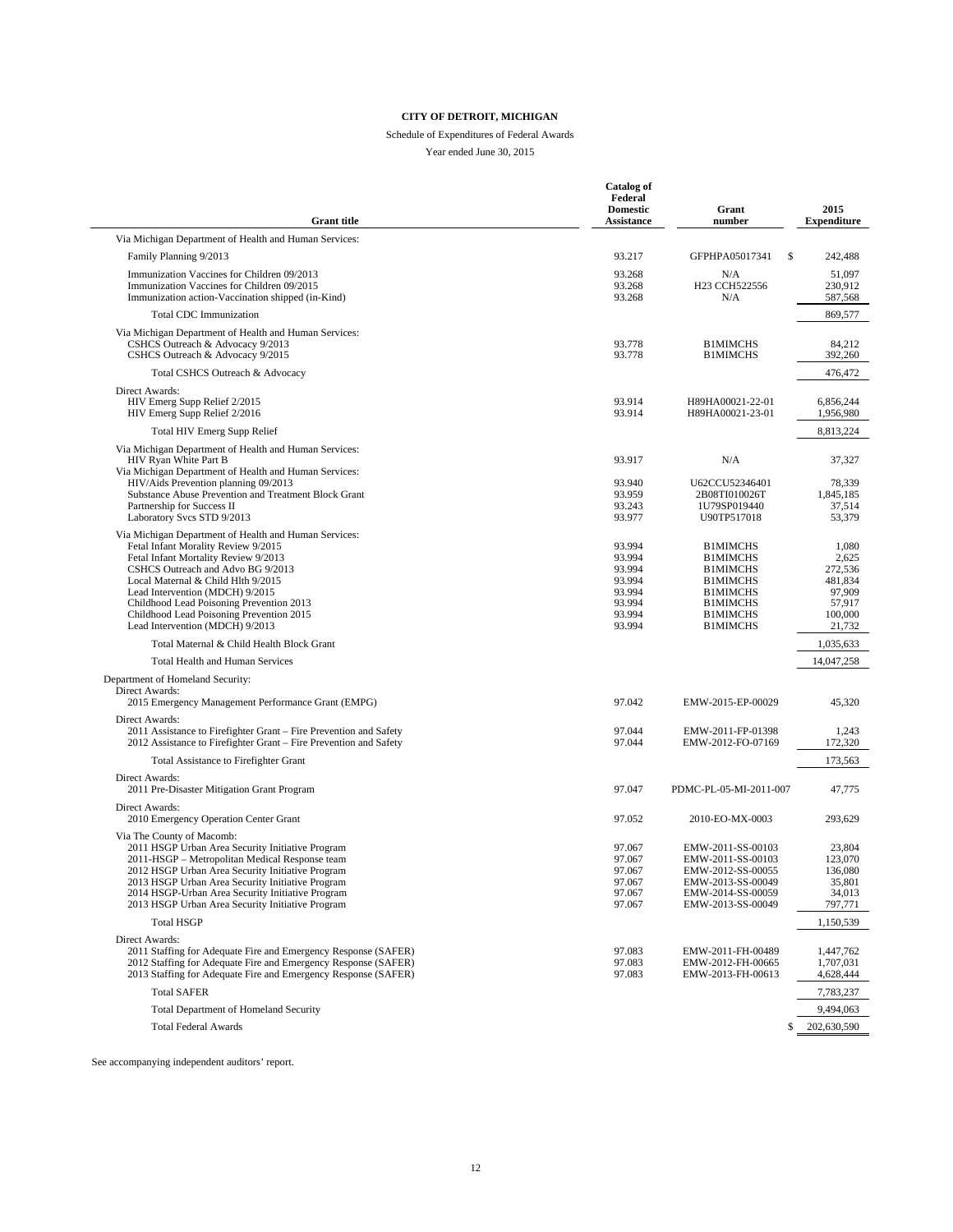#### Notes to Schedule of Expenditures of Federal Awards

Year ended June 30, 2015

### **(1) General**

The accompanying schedule of expenditures of federal awards (the SEFA) presents federal financial assistance for the City of Detroit, Michigan (the City). The reporting entity for the City is defined in Section I, note A to the City's basic financial statements. Federal financial assistance received directly from federal agencies, including federal financial assistance passed through other government agencies, is included in the SEFA.

#### **(2) Basis of Presentation**

The accompanying SEFA includes the federal grant activity of the City and is presented on the modified accrual basis of accounting. The information in the SEFA is presented in accordance with the requirements of OMB Circular A-133, *Audits of States, Local Governments, and Non-Profit Organizations*.

#### **(3) Subrecipient Awards**

Of the federal expenditures presented in the SEFA, \$40,857,580 of federal awards were provided to subrecipients.

#### **(4) Noncash Transactions**

The value of the noncash assistance received was determined in accordance with the provisions of OMB Circular A-133.

#### **(5) Highway and Construction Program**

The City participates in various road, street, and bridge construction and repair projects. The projects are funded through an award granted to the State of Michigan Department of Transportation (the State), which administers the grant for the City. The City identifies the projects needed in the locality, and the State performs the procurement, payment, and cash management functions on behalf of the City. The award is managed directly by the State and has not been included in the tests of compliance with laws and regulations associated with the City's Single Audit. The award is approximately \$27 million for the year ended June 30, 2015.

#### **(6) Outstanding Loan Balance**

#### *Section 108 Loans:*

The U.S. Department of Housing and Urban Development has insured certain mortgage loan borrowings (CFDA 14.248) made by the City of Detroit through the Planning and Development Department in connection with certain development projects. These loans had outstanding principal due of \$80,802,000 at June 30, 2015. There are no new borrowings in fiscal year 2015. In addition, there are no continuing compliance requirements associated with these loans other than the scheduled repayments.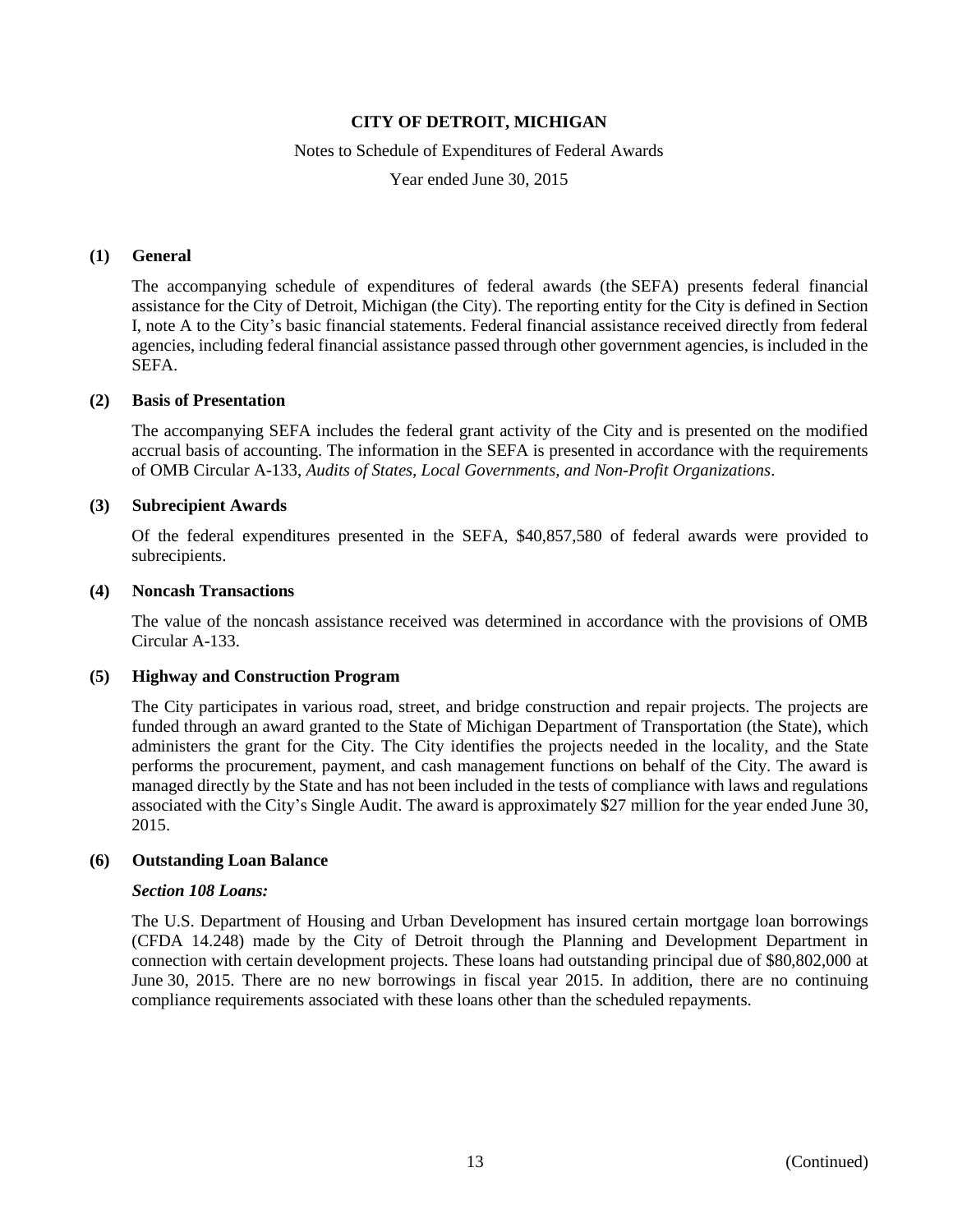#### Notes to Schedule of Expenditures of Federal Awards

Year ended June 30, 2015

#### *Water and Sewage State Revolving Fund Loans:*

The City of Detroit has an outstanding Water and Sewage State Revolving loans payable under the Clean Water State Revolving Loan Fund from the Michigan Department of Environmental Quality, as a pass-through agency for the Environmental Protection Agency (CFDA 66.458). There are no continuing compliance requirements associated with these loans other than the scheduled repayments. As of June 30, 2015, the outstanding loan balances were an aggregate of \$513,089,421.

During the year ended June 30, 2015, the City Sewage Disposal Fund received \$70,967,782 in loans from the State of Michigan Revolving Loan Fund. The proceeds of the loans were used to pay costs of acquiring, constructing extensions, and making certain repairs and improvements to the system. At June 30, 2015, \$47,751,065 in bonds was authorized and unissued.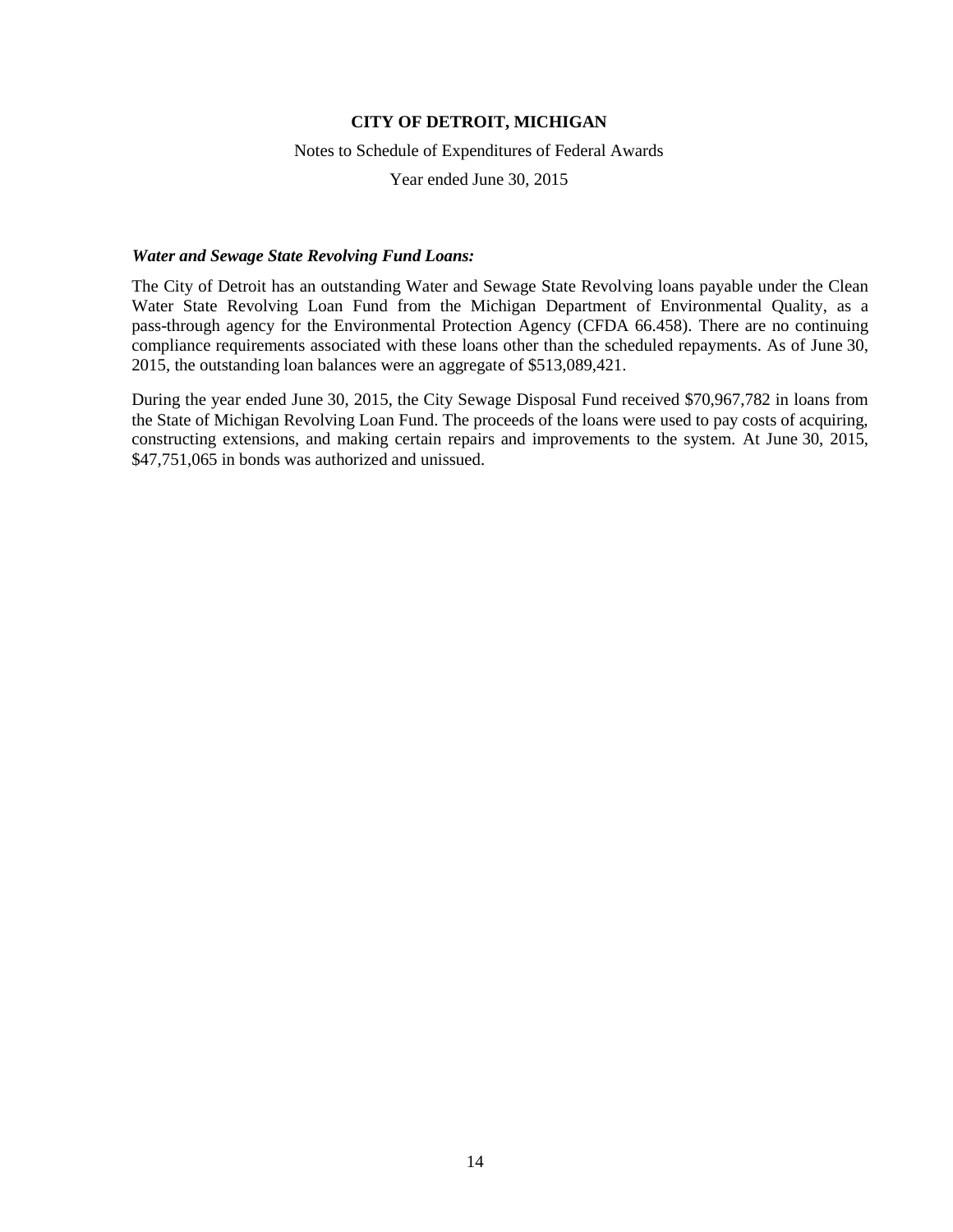#### Schedule of Findings and Questioned Costs

Year ended June 30, 2015

### **1. Summary of Auditors' Results**

#### *Basic Financial Statements*

- a) An unmodified opinion was issued on the governmental activities, the business-type activities, the aggregate discretely presented component units, the budgetary comparison statement, each major fund, and the aggregate remaining fund information of the Government of the City of Detroit Michigan (the City) as of and for the year ended June 30, 2015.
- b) The audit disclosed three material weaknesses in internal control over financial reporting in connection with the basic financial statements of the City as of and for the year ended June 30, 2015. There were no significant deficiencies reported.
- c) The audit disclosed four instances of noncompliance that are material to the basic financial statements of the City as of and for the year ended June 30, 2015.

### *Single Audit*

d) The audit of federal financial assistance disclosed material weaknesses and significant deficiencies that were reported in connection with major federal programs of the City for the year ended June 30, 2015.

| #              | <b>Major Program/Cluster</b>                                               | <b>CFDA Number(s)</b> | <b>Type of Report</b><br><b>Issued</b> |
|----------------|----------------------------------------------------------------------------|-----------------------|----------------------------------------|
| 1              | Special Supplemental Nutrition Program for<br>Women, Infants, and Children | 10.557                | Qualified                              |
| $\overline{2}$ | <b>Community Development Block</b><br><b>Grants/Entitlement Grants</b>     | 14.218                | Qualified                              |
| 3              | <b>Emergency Solutions Grant Program</b>                                   | 14.231                | Adverse                                |
| $\overline{4}$ | <b>HOME</b> Investment Partnerships Program                                | 14.239                | Adverse                                |
| $\overline{5}$ | <b>Federal Transit Cluster</b>                                             | 20.500, 20.507        | Unmodified                             |
| 6              | Capitalization Grants for Clean Water State<br><b>Revolving Funds</b>      | 66.458                | Unmodified                             |
| 7              | <b>HIV Emergency Relief Project Grants</b>                                 | 93.914                | Qualified                              |
| 8              | Staffing for Adequate Fire and Emergency<br>Response                       | 97.083                | Adverse                                |

e) The type of report issued on compliance for each major program is as follows: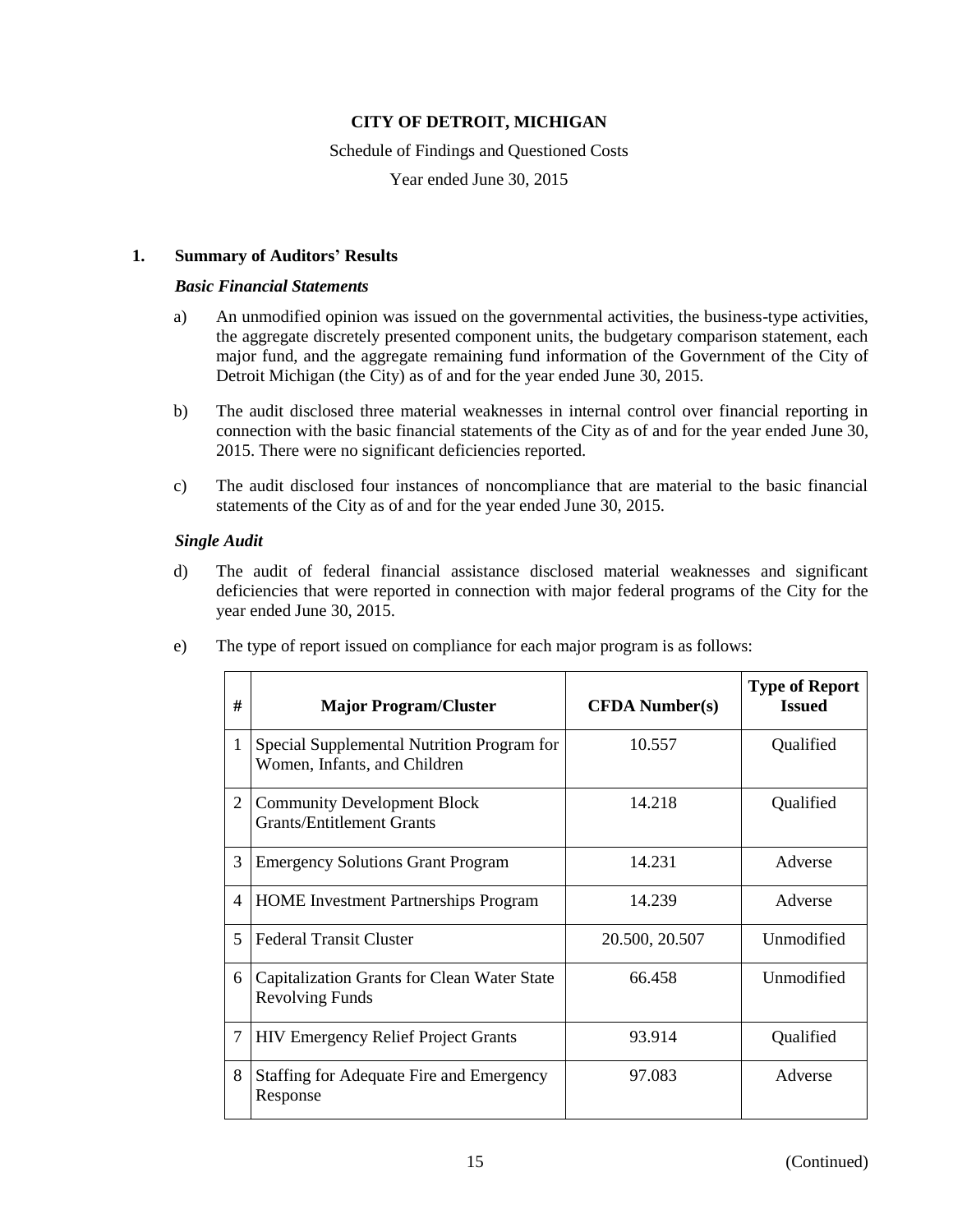Schedule of Findings and Questioned Costs

Year ended June 30, 2015

f) There were audit findings that are required to be reported under Section 510(a) of OMB Circular A-133 for the year ended June 30, 2015.

| #                       | <b>Major Program/Cluster</b>                                               | <b>CFDA</b> Number(s) |
|-------------------------|----------------------------------------------------------------------------|-----------------------|
| 1                       | Special Supplemental Nutrition Program for Women,<br>Infants, and Children | 10.557                |
| 2                       | <b>Community Development Block Grants/Entitlement</b><br>Grants            | 14.218                |
| 3                       | <b>Emergency Solutions Grant Program</b>                                   | 14.231                |
| 4                       | <b>HOME</b> Investment Partnerships Program                                | 14.239                |
| $\overline{\mathbf{5}}$ | <b>Federal Transit Cluster</b>                                             | 20.500 and 20.507     |
| 6                       | Capitalization Grants for Clean Water State Revolving<br><b>Funds</b>      | 66.458                |
| 7                       | <b>HIV Emergency Relief Project Grants</b>                                 | 93.914                |
| 8                       | <b>Staffing for Adequate Fire and Emergency Response</b>                   | 97.083                |

g) The major Federal programs of the City for the year ended June 30, 2015 were as follows:

- h) The dollar threshold used to distinguish between type A and type B programs was \$3,000,000 for federal awards for the year ended June 30, 2015.
- i) The City did not qualify as a low-risk auditee for the year ended June 30, 2015.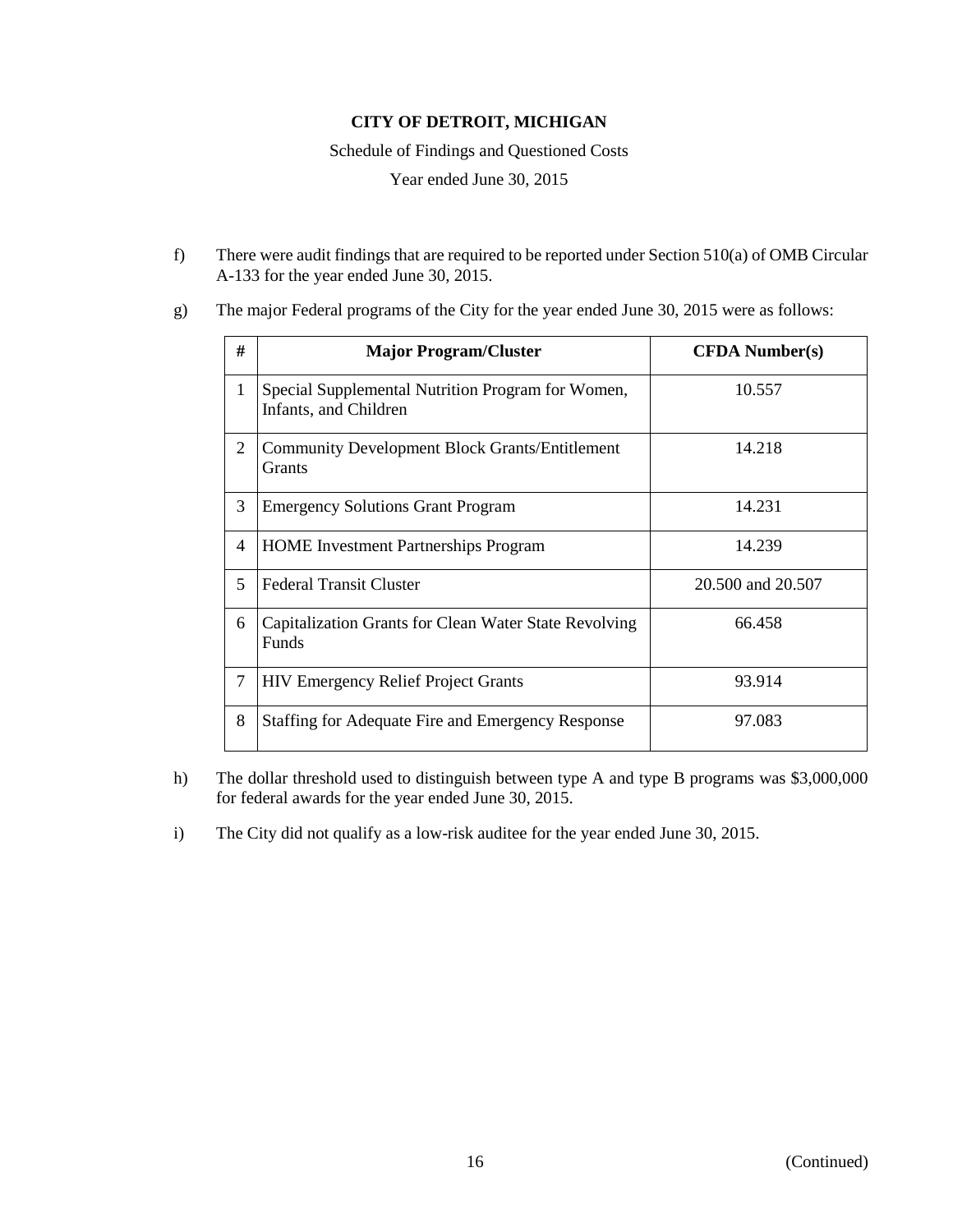Schedule of Findings and Questioned Costs

Year ended June 30, 2015

### **2. Findings Related to the Basic Financial Statements Reported in Accordance with** *Government Auditing Standards*

### *Finding 2015-01 – Financial Closing and Reporting*

The City of Detroit (the City) had internal control deficiencies in the financial closing and reporting processes, the processes to evaluate accounts, and in the processes to record entries into the general ledger in a timely, complete, and accurate manner. These deficiencies included the following:

- The process to prepare closing entries and financial statements relied partly upon decentralized accounting staff and software applications other than the City's Detroit Resource Management System (DRMS) general ledger. The process requires a significant amount of manual intervention in order to get information from these other systems into DRMS.
- The process to identify significant transactions throughout the City's fiscal year to determine the appropriate accounting treatment did not result in timely consideration of how to record or report such transactions. Certain of these transactions were not identified until the end of the fiscal year during the financial reporting process. There was inadequate communication between various City departments on transactions and on how they affected the individual stand-alone financial reports and the Comprehensive Annual Financial Report (CAFR). Information necessary to effectuate a timely and accurate closing of the books was not consistently communicated between certain departments and agencies of the City.
- The process to close the books and prepare financial statements included the recording of a significant number of manual post-closing entries. For the year ended June 30, 2015, there were more than 320 manual journal entries that were made after the books were closed for the year (i.e., after the trial balance was frozen).
- The process to close the books and evaluate accounts occurred only on an annual basis instead of monthly or quarterly. As a result, certain key account reconciliations and account evaluations were not performed timely and required an extended amount of time to complete during the year-end closing process.
- The management review control for review of the financial statements prior to submitting to the auditors did not operate at an appropriate level of precision.
- The procedures to identify and accurately disclose certain information within the notes to the financial statements were not consistently followed.
- Continuing professional education and training was not offered or required to maintain an appropriate level of skills and knowledge of the accounting staff. Additionally, the employee evaluation process was not consistently utilized or enforced to assist the accounting staff in managing their performance.

#### *Recommendation*

We recommend management continue to develop and refine its financial reporting systems and processes. Refinements should include assignment of accounts and reporting units to qualified personnel to conduct detailed analysis of accounts throughout the year on a monthly and quarterly basis. We further recommend management conduct a thorough assessment of the adequacy and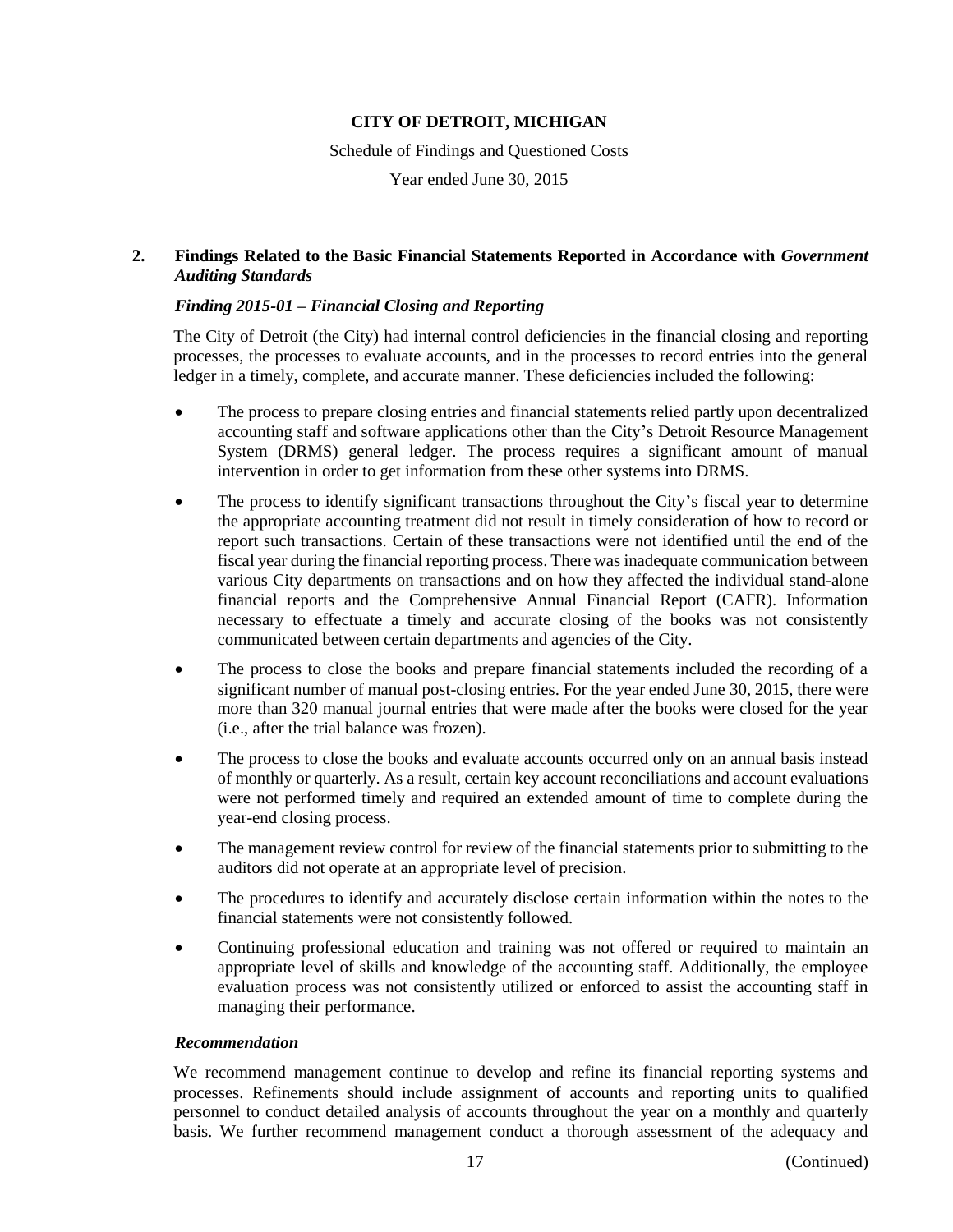Schedule of Findings and Questioned Costs

Year ended June 30, 2015

completeness of the City's accounting and financial reporting policies and procedures. Management should perform an annual risk assessment process at the entity and process levels to identify and evaluate past internal control deficiencies and any internal and external changes that may impact the design or operating effectiveness of control activities. Based on the results of the assessments, management should determine the need to develop new policies, procedures, and internal controls and should reinforce the new and existing policies and procedures to personnel through training and monitoring.

#### *Views of Responsible Officials*

We have reviewed the findings and concur with the recommendations. In September 2014, pursuant to the Emergency Manager Order No. 41, the City of Detroit created an Office of the Chief Financial Officer (OCFO).

During FY15, the CFO created a new organizational structure for the financial operations of the City through extensive benchmarking of municipal organizational structures and practices, as well as leading practice research and recommendations from private and public publications and institutions. The CFO began centralizing financial management thereby creating an operational environment of financial accountability and provided integrated financial management. This process included conducting extensive job studies to determine the requirements of the new positions in the OCFO, creating and issuing a new salary and grading system for all new positions included in the OCFO, and filling all new positions through a competitive selection process. The fully operational OCFO will create an environment of technical expertise, financial accountability, and data integrity.

In addition, the City of Detroit implemented a new Enterprise Resource Planning (ERP) software. This new Cloud-based software went live in March 2016. The new ERP will enhance our overall productivity and efficiency by focusing on the use of leading practices, automating a significant number of manual processes, and will allow for regular closings and timely reviews. Through the ERP implementation, we are evaluating all software applications and assessing their business value, with the ultimate goal of consolidating a number of systems if deemed necessary. We feel the execution of these two projects will allow us to address the issues outlined by our external auditors. While the implementation is ongoing, we will continue to work diligently and find more effective ways to manage the current environment.

In addition, the CFO has established performance objectives for each OCFO division and each division is establishing performance objectives for staff. The OCFO is also developing a comprehensive training and development program for its staff and has budgeted resources for training opportunities.

### **Finding 2015-02 – Reconciliations, Transaction Processing, Account Analysis, and Document Retention**

Operations of the City are carried out by numerous City departments utilizing a variety of people, processes, and systems. This type of environment requires diligence in ensuring accurate information is processed and shared with others in the City. Performing reconciliations of data reported from different systems, sources, and account analysis are an integral part of ensuring transactional data integrity and accurate financial reporting. During our audit, we noted deficiencies in the areas of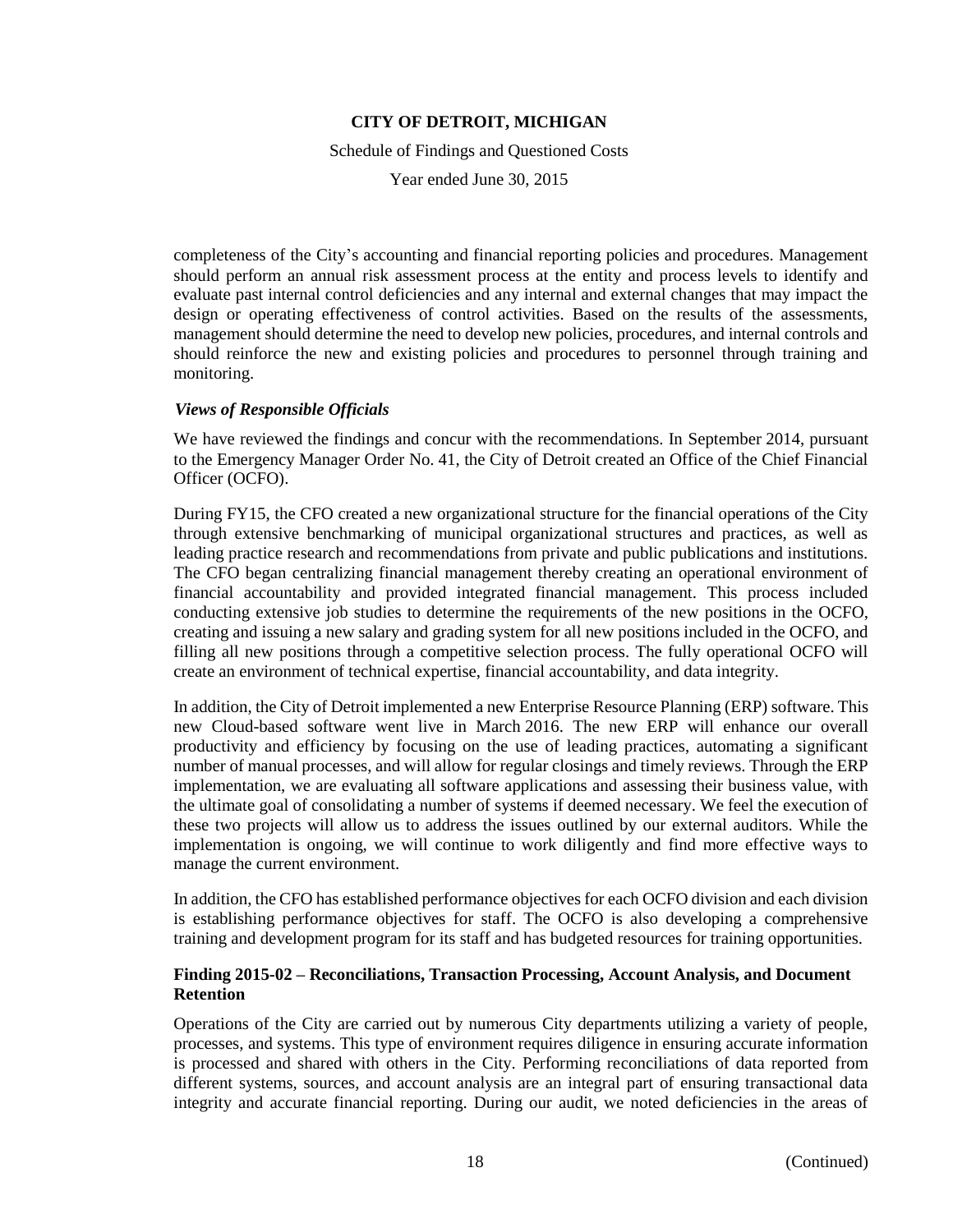Schedule of Findings and Questioned Costs

Year ended June 30, 2015

transaction processing, account analysis, data integrity, reconciliation performance, and document retention. Those deficiencies include the following:

- Bank reconciliations were not completed timely throughout the year.
- Reconciliations of subsidiary ledgers to general ledgers and other IT systems to DRMS for key accounts were either not completed, not completed timely, or contained inappropriately aged, unsupported, or unreconciled items (e.g., Cash, grants receivable, interfunds, accounts receivable, accounts payable, etc.)
- The City did not have appropriate user entity controls implemented for data provided to third-party service providers. Additionally, the City did not review the internal controls employed by its third-party service providers including AccuMed, Duncan Solutions, Global, Park-Rite, ECI, IPS, Pierce Monroe, and Blue Cross Blue Shield.
- Interfund and interdepartmental transfers, balances, and other transactions were not reconciled throughout the year on a timely basis or reviewed for accuracy and proper financial statement classification.
- The City did not have an appropriate process or controls in place to properly calculate accrued compensated absences. As a result of various system limitations preventing the application of new payroll policies, the actual compensated absences amount paid to employees was calculated manually with the use of internally generated reports created with unreliable source data.
- A physical inventory count of capital assets was not completed by all agencies, as required by the City's asset management policies. Additionally, due to lack of proper source documents from various City agencies as well as the lack of a formal policy, capital assets were not adequately tracked, capitalized, or recorded in Capital Asset System (the City's subledger) in a timely manner.
- The City did not have an adequate process in place to identify properties that are subject to pollution remediation obligations throughout the year nor timely after year-end (per Governmental Accounting Standards Board (GASB) 49, *Accounting and Financial Reporting for Pollution Remediation Obligations*). Also, the City does not have a process established to assess capital asset impairment (GASB 42, *Accounting and Financial Reporting for Impairment of Capital Assets and for Insurance Recoveries*) at each City agency throughout the year or in a timely manner after year-end.
- Data provided by the City to the actuaries for estimating workers' compensation liabilities was not reviewed by the City for accuracy nor reconciled by the City to supporting data prior to submission.
- The City's process to follow up and resolve prior audit findings was not operating effectively.
- The City did not have effectively operating controls in place to record, administer, and monitor grant revenue and the related deferred inflows throughout the year.
- Manual journal entries were not consistently reviewed and approved by an appropriate supervisor in a timely manner. Additionally, for those journal entries that were reviewed, the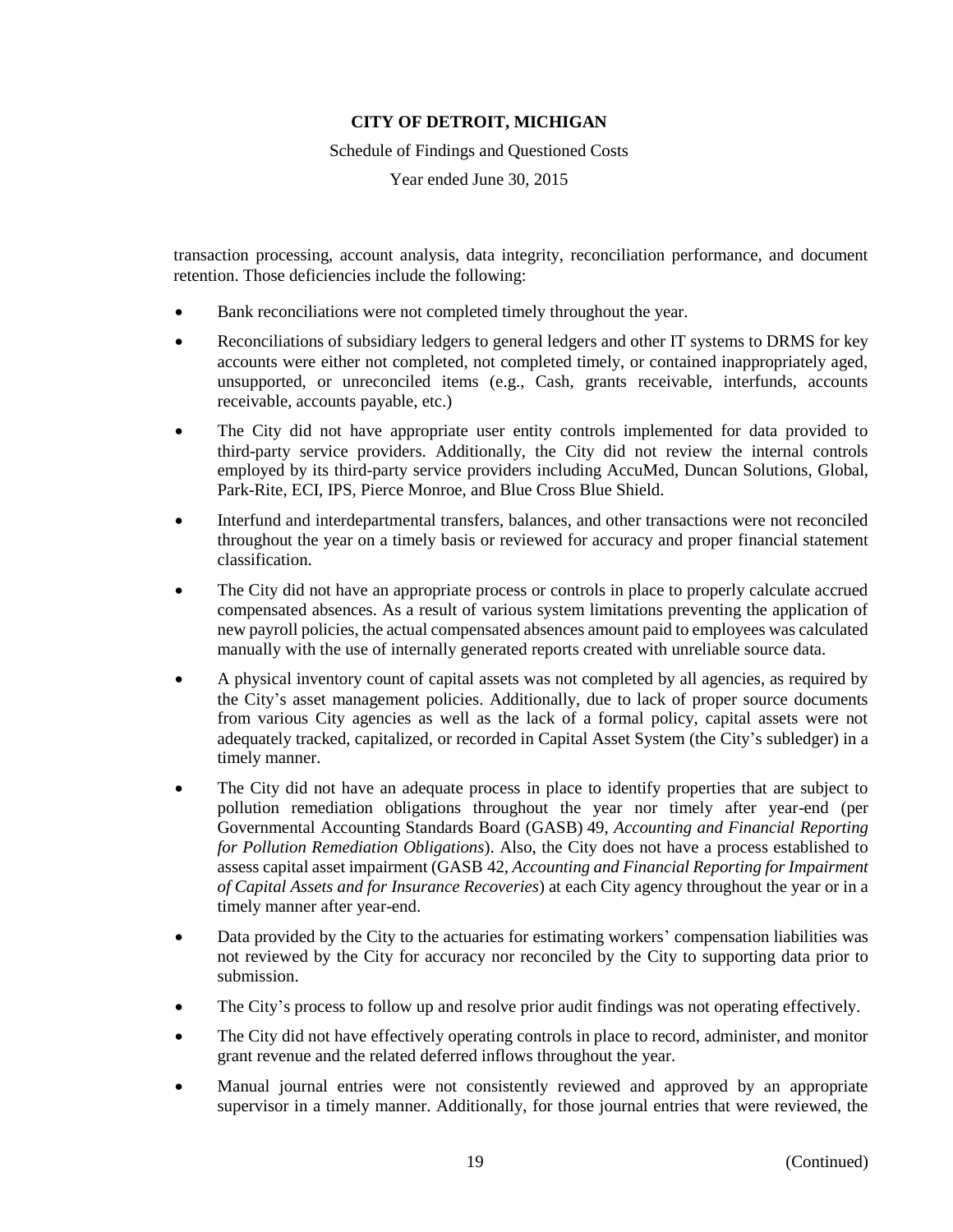Schedule of Findings and Questioned Costs

Year ended June 30, 2015

review was not always conducted at an appropriate level of precision to detect errors or was approved with limited or no proper supporting documentation retained in the file.

- The City's accounts receivable write-off policy was not specific enough to explain when and how amounts determined uncollectible should be written off. In addition, the City was not following their current accounts receivable write-off policy.
- The City does not have a process in place to analyze collection trends on accounts receivable balances to appropriately develop an estimate of collectibility.
- The City did not perform a sufficient review of the projects within the construction work-in-progress accounts balance to properly capitalize or expense costs within a timely manner.
- The City's process to identify necessary expense and revenue accruals was not adequate to ensure expenses and revenue were recorded in the proper fiscal year.
- 3 out of 40 employee new hires selected for testing contained hire dates in the human resources system that did not match information on documents in the personnel files. Upon researching, the City was unable to provide adequate explanations for the discrepancies. In addition, the City was unable to provide new hire documentation for 7 out of 40 new hires selected for testing.
- 27 out of 40 employee terminations selected for testing were not supported by complete, authorized termination documentation or sufficient explanation as to why the documentation was not available.

#### *Recommendation*

We recommend management develop or improve existing policies and procedures related to reconciliations and account analysis. We recommend the City undertakes a comprehensive risk assessment process that would consider risks to organizational and operational objectives. Such an approach should take place at both the entity-wide and the individual activity level. The risk assessment should be undertaken not as a theoretical exercise but instead as a practical means to identify actions required by management to mitigate risks and to identify areas that require the establishment or strengthening of control activities.

We further recommend that the City review its document retention and filing policies and procedures and make necessary adjustments such that information is accessible and provides for an adequate audit trail. Also, an electronic filing system should be created with file locations and file naming conventions specified so that all reconciliations and reports are saved to well-organized file servers instead of just desktop computers.

We recommend the creation of a comprehensive listing of required reconciliations. Individuals and departments should be provided a subset of the listing (a checklist) to indicate which specific reconciliations they are responsible for, what frequency is required, who is responsible for monitoring to ensure timeliness, and who is responsible for reviewing to ensure accuracy. Additionally, specific parameters should be developed for how to conduct an appropriate management level review for each reconciliation. Each reconciliation needs to have its own review parameters that take into consideration the level of judgment required in the operation of the control activities, the underlying process level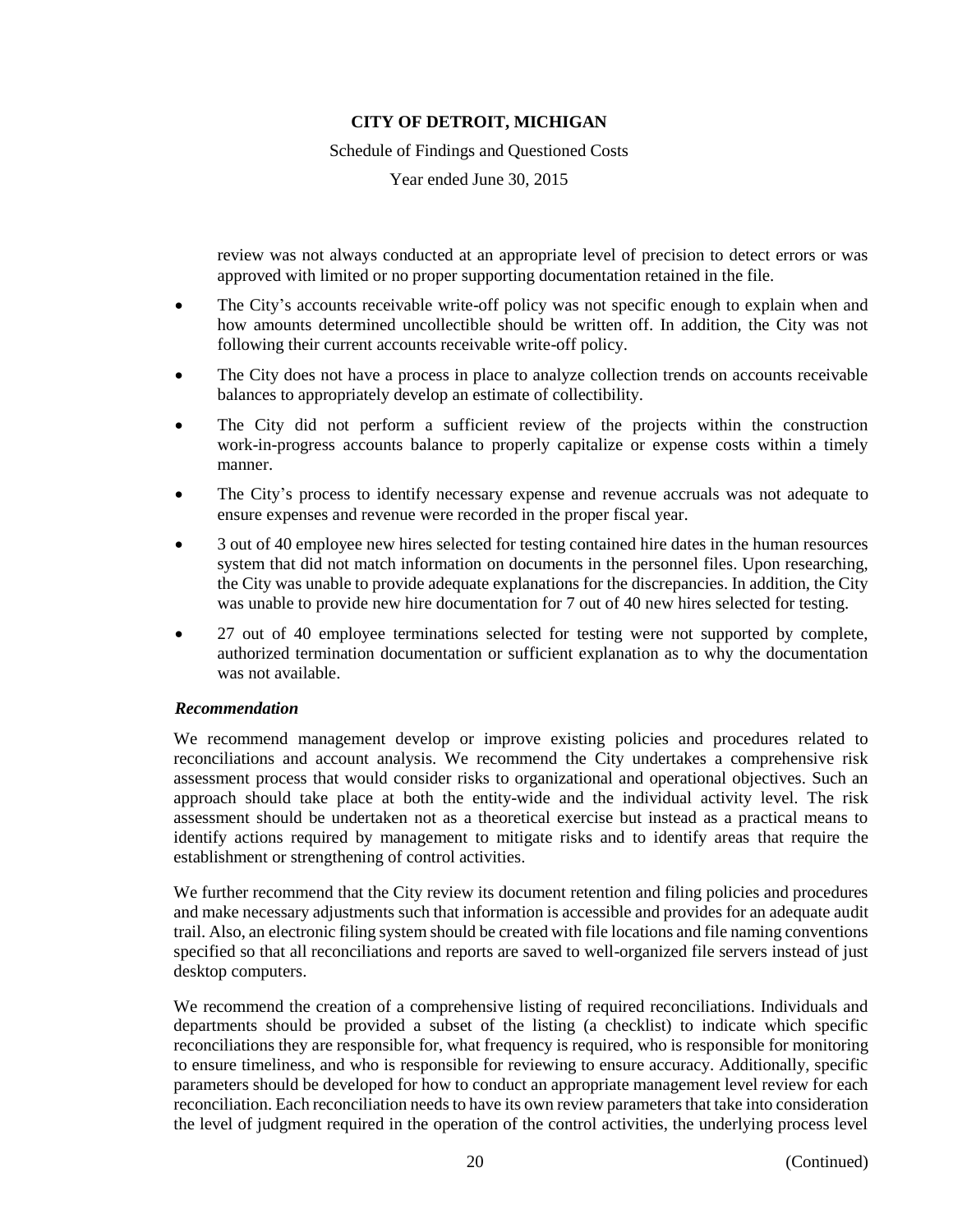Schedule of Findings and Questioned Costs

Year ended June 30, 2015

controls, and the skills and knowledge of the reviewer and the operator of the process level controls. Additionally, we recommend training staff how to prepare reconciliations that are thorough and well documented and how to conduct effective reviews of the work of others.

### *Views of Responsible Officials*

We have reviewed the findings and concur with the recommendations. In addition to our statements made in response to 2015-01, the OCFO is implementing other reform measures. Subsequent to FY15, the following was implemented to address some of the auditors' comments:

- The City conducted city-wide physical inventory of capital assets, which will allow the City to effectively capture all assets within the Capital Asset System.
- In order to facilitate pollution remediation properties and capital asset impairments, the City has developed questionnaires to identify pollution remediation obligations and capital asset impairments at each City Agency.
- The City has continued to centralize the bank reconciliation process in order to facilitate timeliness, validity, accuracy, and completeness.

The Office of the Treasury is also establishing a streamlined accounts receivable write-off policy and process.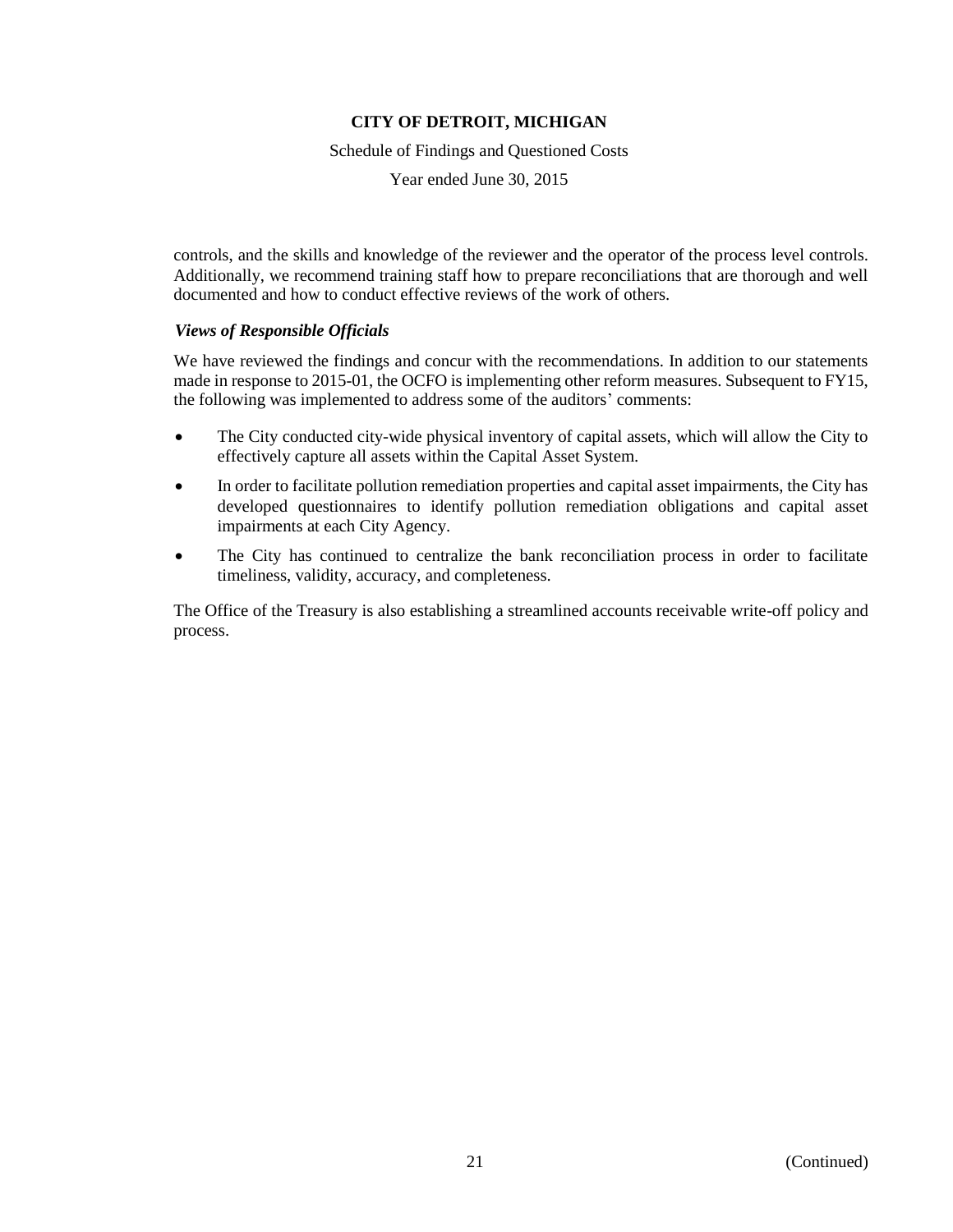Schedule of Findings and Questioned Costs

Year ended June 30, 2015

### **Finding 2015-03– Information Technology**

General controls and application controls work together to ensure the completeness, accuracy, and validity of financial and other information in the systems. Deficiencies existed in the areas of general and application controls. Those deficiencies include the following for some or all systems:

- Administrative access was granted to unauthorized accounts.
- Segregation of duties conflicts existed between the database administration function and the back-end database administration function.
- Adequate procedures were not in place to remove and review segregation of duties conflicts.
- Automated methods were not in place for tracking of the changes and customizations made to certain applications.
- Program developers had access to move program changes into production for certain applications.

### *Recommendation*

We recommend the following:

- Access to the back-end database should be restricted to database administrators or compensating controls should be implemented to mitigate the risk associated with concurrent access at the front-end and back-end levels.
- Administrative access to the front-end application should be restricted to application administrators or compensating controls should be implemented to mitigate the risk associated with concurrent access at the front-end and back-end levels.
- Create a matrix to identify application functions that when granted together will give rise to segregation of duties conflict. Follow and enforce the segregation of duties matrix to ensure that segregation of duties conflicts do not exist at the time of role/profile creation.
- Create and enforce a policy to log all confirmation changes, obtain approval from authorized individuals for all configuration changes, and perform appropriate testing on all confirmation changes prior to promoting changes to production.
- Develop and enforce a policy that does not grant access to developers to promote changes into production and access to promote changes into production should be restricted to authorized individuals.

### *Views of Responsible Officials*

The following responses are based on the implementation of Oracle Cloud and PBCS (Planning and Budgeting Cloud Services) in March 2016. Oracle Cloud and PBCS are hosted by Oracle Corporation.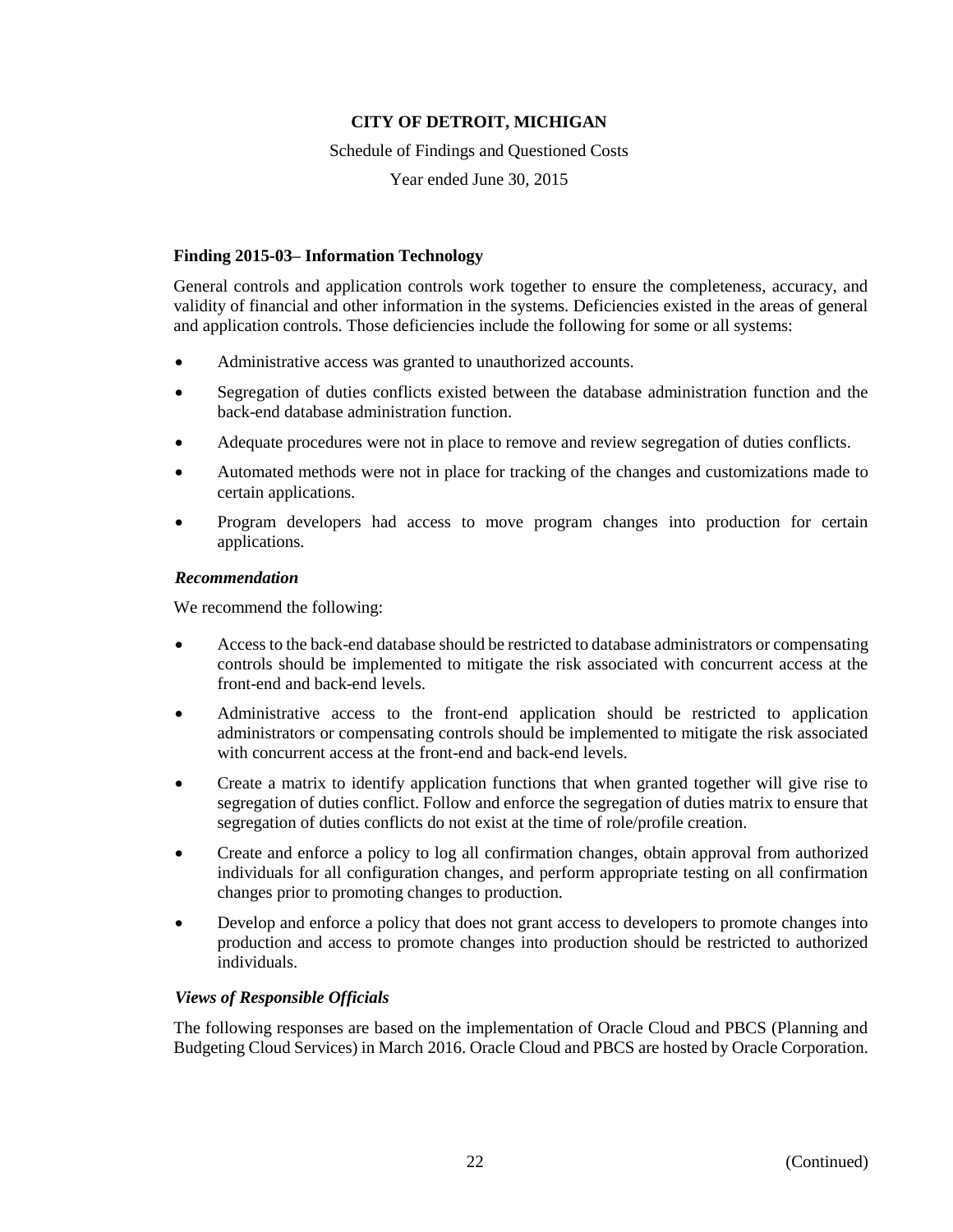Schedule of Findings and Questioned Costs

Year ended June 30, 2015

The City has engaged AST Corporation to assist in the support of the Oracle Cloud and PBCS environments. As a part of this engagement, the City and AST are developing strategies and procedures for the proper management and migration of the changes that are made to the environment. It is expected that the outcome of the transition to managed services will include a strategy for Change Management (includes testing, migration, and approvals), Training and Services Desk Management. It is also expected that a tracker for migrated Interfaces, BI Reports and configured Roles, a Change Control Log, and requested changes log will be developed. In addition, the transition process is expected to deliver forms for requesting changes.

Administrative access was granted to unauthorized accounts.

**Response**: In Oracle Cloud, Administrative access is only granted to a limited number of employees.

 Segregation of duties conflicts existed between the database administration function and the back-end database administration function.

**Response**: Oracle Cloud is a cloud environment that is hosted by Oracle Corporation. The City does not have access to the database from the application end or back end. No database segregation of duties conflicts exist.

Adequate procedures were not in place to remove and review segregation of duties conflicts.

**Response**: Roles created within Oracle Cloud were reviewed and validated that within a role no segregation of duties conflicts exist. It is possible that with the combination of multiple roles a segregation of duty conflict could exist. DoIT has requested that OCFO develop rules for combined roles that would cause a conflict of duties. DoIT has also requested that a regular review of role assignment take place to ensure enforcement of these rules.

 Automated methods were not in place for tracking of the changes and customizations made to certain applications.

**Response**: Oracle Cloud, as a hosted cloud environment, does not allow for customization implemented by the City. All customizations have to go through an enhancement request submitted to Oracle Corporation. Any approved enhancements are built, tested, and implemented by Oracle Corporation. This limits the City's ability to make changes to the Oracle Cloud and PBCS environments to interfaces, using Oracle provided templates, BI reports, Approval rules, personalization, and custom Roles. These changes will be tracked via a process to be defined as a part of the Oracle Cloud Managed Services transition.

 Program developers had access to move program changes into production for certain applications.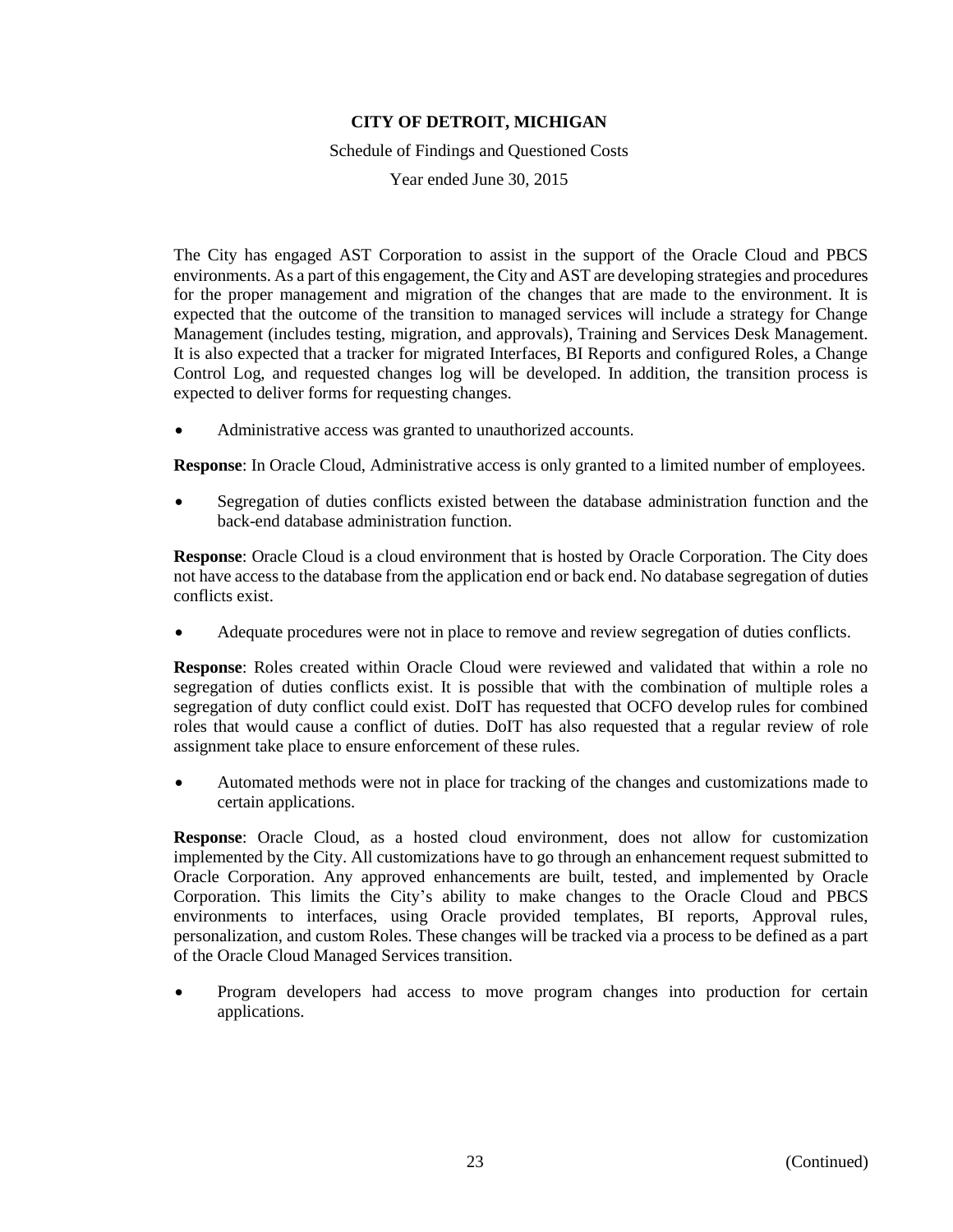Schedule of Findings and Questioned Costs

Year ended June 30, 2015

**Response**: The process for implementing (moving) the limited changes allowed by Oracle Corporation will be defined as a part of the Oracle Cloud Managed Services transition.

 Access to the back-end database should be restricted to database administrators or compensating controls should be implemented to mitigate the risk associated with concurrent access at the front-end and back-end levels.

**Response**: All access to the back-end database is restricted.

 Administrative access to the front-end application should be restricted to application administrators or compensating controls should be implemented to mitigate the risk associated with concurrent access at the front-end and back-end levels.

**Response**: Administrative access to the front-end is restricted to application administrators. A process will be put in place to review administrative access on a quarterly basis.

 Create a matrix to identify application functions that when granted together will give rise to segregation of duties conflict. Follow and enforce the segregation of duties matrix to ensure that segregation of duties conflicts do not exist at the time of role/profile creation.

**Response**: DoIT will work with OCFO to create a matrix to identify roles that when granted together could cause a segregation of duties conflict. This matrix will be used by the System Administrator to identify requests that would violate the segregation of duties rules. DoIT and OCFO will review roles assignments on a regular basis to ensure the rules are being applied properly.

 Create and enforce a policy to log all confirmation changes, obtain approval from authorized individuals for all configuration changes, and perform appropriate testing on all confirmation changes prior to promoting changes to production.

**Response**: A policy will be defined as a part of the Oracle Cloud Managed Services transition.

 Develop and enforce a policy that does not grant access to developers to promote changes into production and access to promote changes into production should be restricted to authorized individuals.

**Response**: A policy will be defined as a part of the Oracle Cloud Managed Services transition.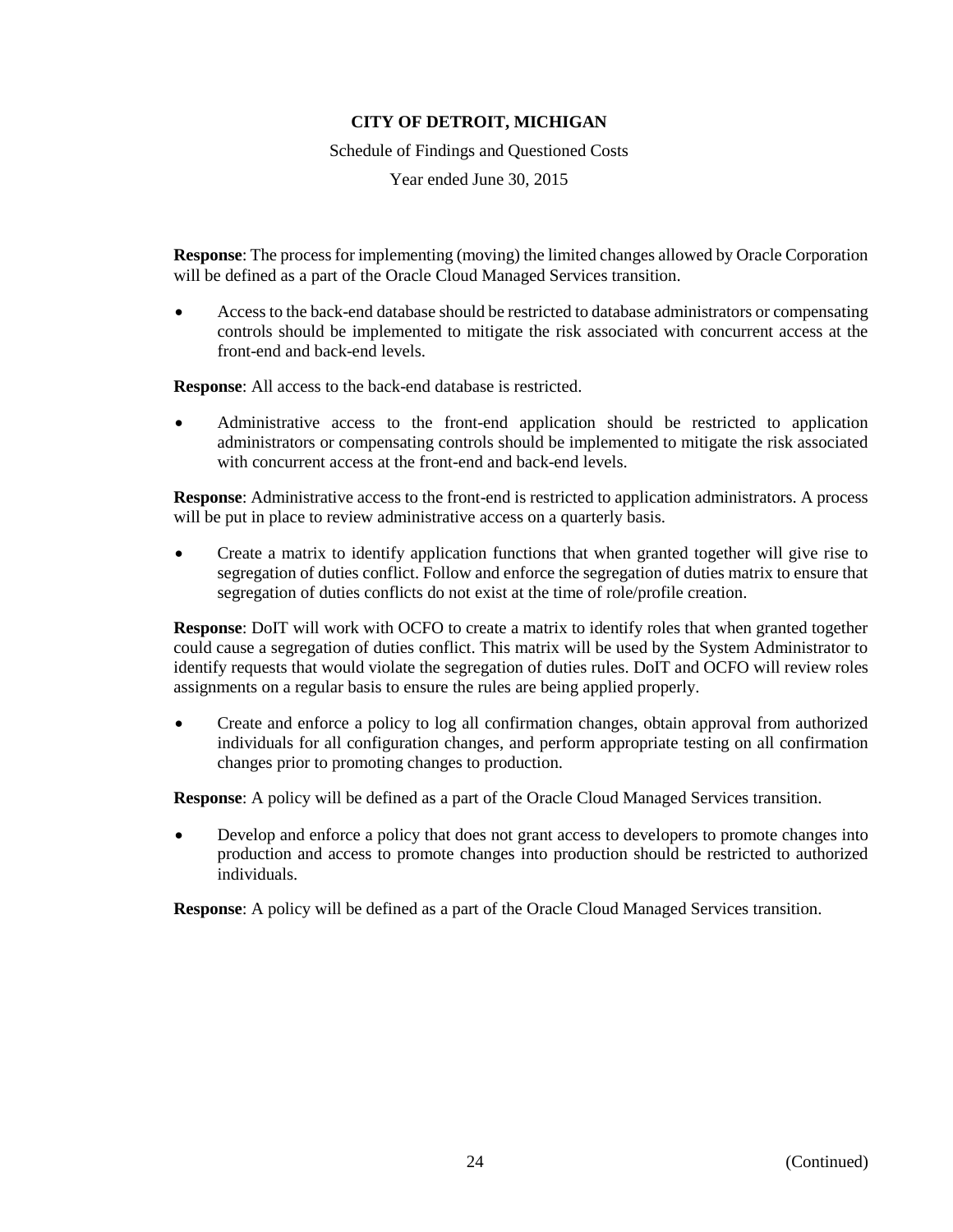Schedule of Findings and Questioned Costs

Year ended June 30, 2015

### **Finding 2015-04– Public Act 206 Property Tax Act**

The City is required by the Michigan Compiled Laws Chapter 211, specifically Act 206 of 1893 related to Real Estate Exemptions, to maintain documentation regarding tax exempt parties. The City was unable to provide documentation supporting the tax exempt status for 5 of 65 properties selected.

### *Recommendation*

We recommend management implement a process to monitor tax exempt status of properties. We further recommend that the City review its document retention and filing policies and procedures and make necessary adjustments such that information is accessible and provides for an adequate audit trail.

### *Views of Responsible Officials*

The Office of the Assessor is aware of its responsibilities under the General Property Tax Act (Act 206 of 1893 as amended) as it relates to the exemption status of all real properties within the City of Detroit. We are aware that deficiencies currently exist within the Office of the Assessor that has contributed to the problems of the Assessment Roll in general and Exempt Properties in particular. We have taken several steps in the last 3 years to ensure that the Office of the Assessor becomes compliant with Act 206. These steps include:

An audit by city staff of all religious and charitable exemptions during 2014 and 2015 will result in 47% of previous exempt properties being returned to the tax roll in fiscal year 2016.

Division policy now states that each exempt property will be reviewed once every two years to determine if the exemption is still warranted.

Dedicated staff has now been assigned to follow up on all requests for property tax exemption for religious or charitable reasons.

The citywide reappraisal, due for completion in 2018, will determine the taxable status and condition of all real property within the City of Detroit.

We are working with various city departments and agencies to identify their property holdings.

We believe these steps will alleviate the existing problems and provide a way forward to ensure these issues, once resolved, will remain resolved.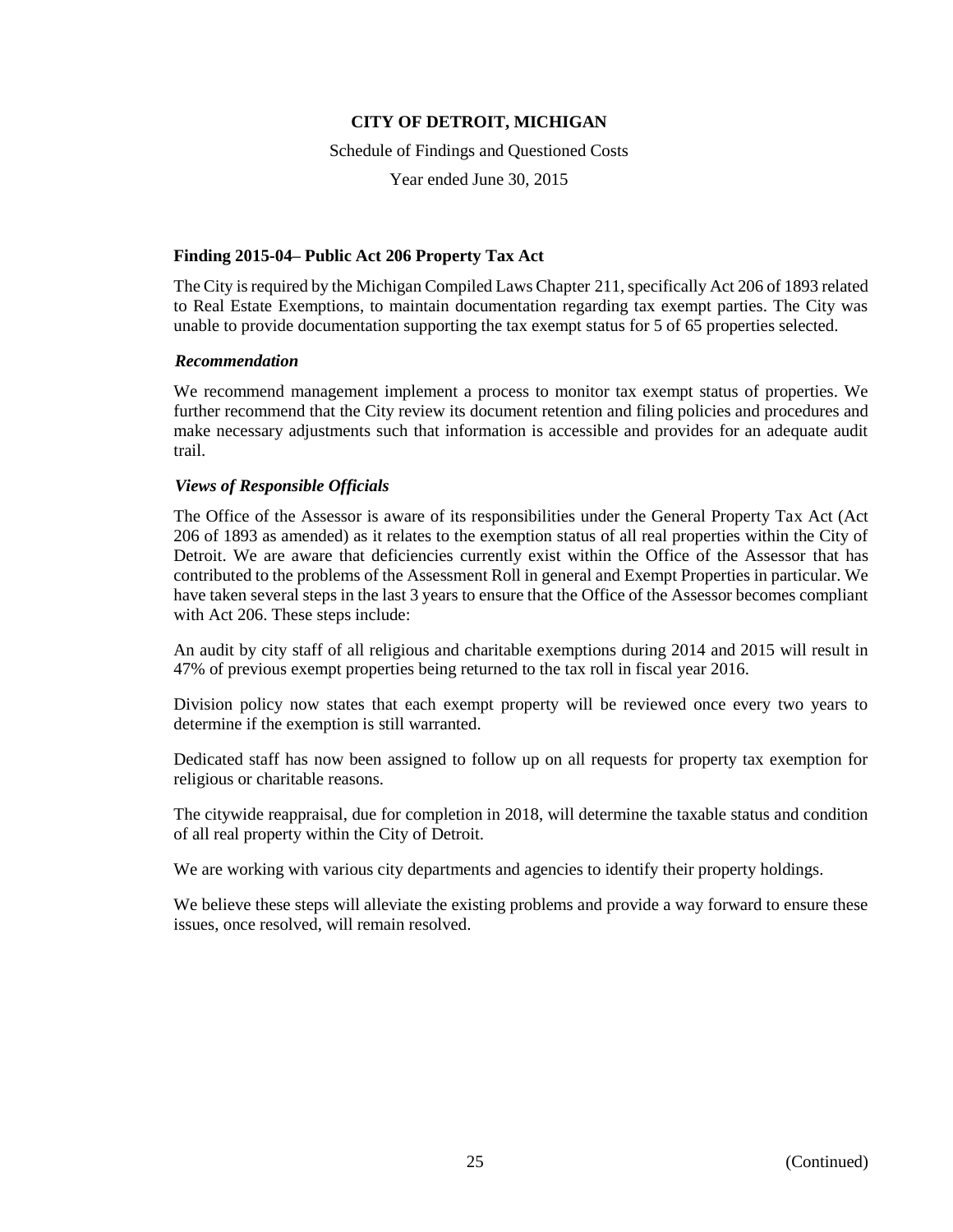Schedule of Findings and Questioned Costs

Year ended June 30, 2015

### **Finding 2015-05– Public Act 29 of 1995 Uniform Unclaimed Property Act**

The City filed the required annual report of unclaimed property to the State of Michigan; however, it was inaccurate as it did not include payroll and accounts payable amounts. Additionally, the City did not remit these escheatable properties to the State.

The Uniform Unclaimed Property Act (Public Act 29 of 1995) requires the Michigan Holder Transmittal Annual Report of Unclaimed Property to be submitted annually by November 1.

Any holder of unclaimed property who fails to file a report of unclaimed property is subject to fines and penalties as prescribed in Public Act 29 of 1995.

### *Recommendation*

We recommend the City conduct an assessment and evaluation of unclaimed property held and file the required report within the annual required deadlines and remit all property required to be remitted.

### *Views of Responsible Officials*

We have reviewed the findings and concur with the recommendations. Subsequent to fiscal year 2015, with proper staffing, City departments have assigned a dedicated team to manually review the files of both Accounts Payable and Payroll for accuracy in order to facilitate timely action. The City is also in the process of implementing a new payroll system, which will help to ensure data integrity for purposes of escheatment. In this way, escheatment will be accurate and timely.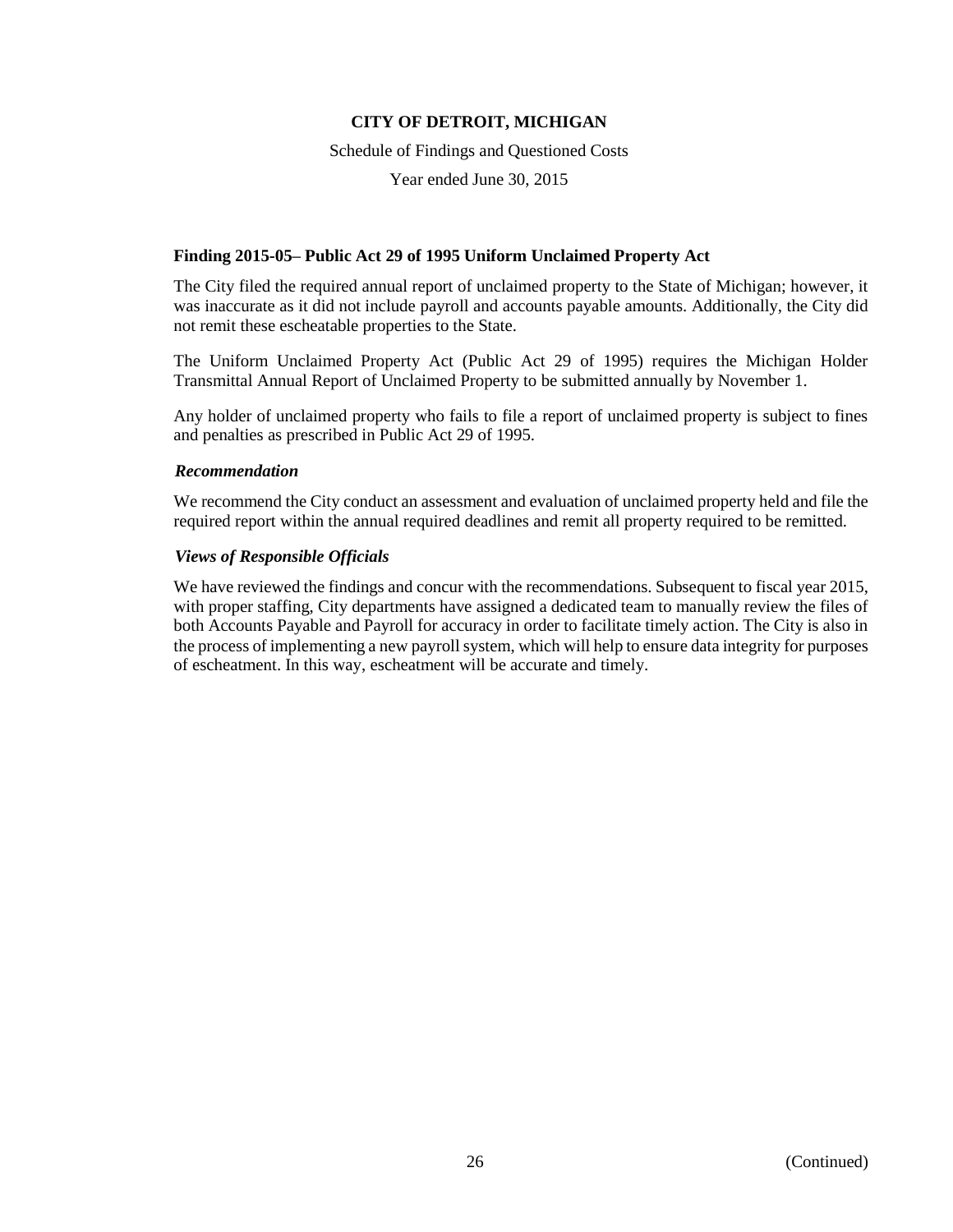Schedule of Findings and Questioned Costs

Year ended June 30, 2015

### **Finding 2015-06 – Uniform Budget and Accounting Act**

The City was not in compliance with Michigan Compiled Laws Act 2 of 1968, Uniform Budgeting and Accounting Act. For certain appropriations stated in note II (d) to the basic financial statements, the City's actual expenditures exceeded their corresponding appropriation.

Per Act 2 of 1968, Section 141.438 (3), "Except as otherwise provided in Section 19, an administrative officer of the local unit shall not incur expenditures against an appropriation account in excess of the amount appropriated by the legislative body."

### *Views of Responsible Officials*

The City acknowledges there are excess of expenditures over some appropriations. However, the City also reports an unrestricted General Fund surplus in excess of appropriation deficits and, as a whole, was not in a deficit position at the end of FY 2015. In addition, the City notes that a major portion of those appropriation deficits are the result of various bankruptcy-related adjustments that were recorded at the end of the year as part of the closing of the financial records.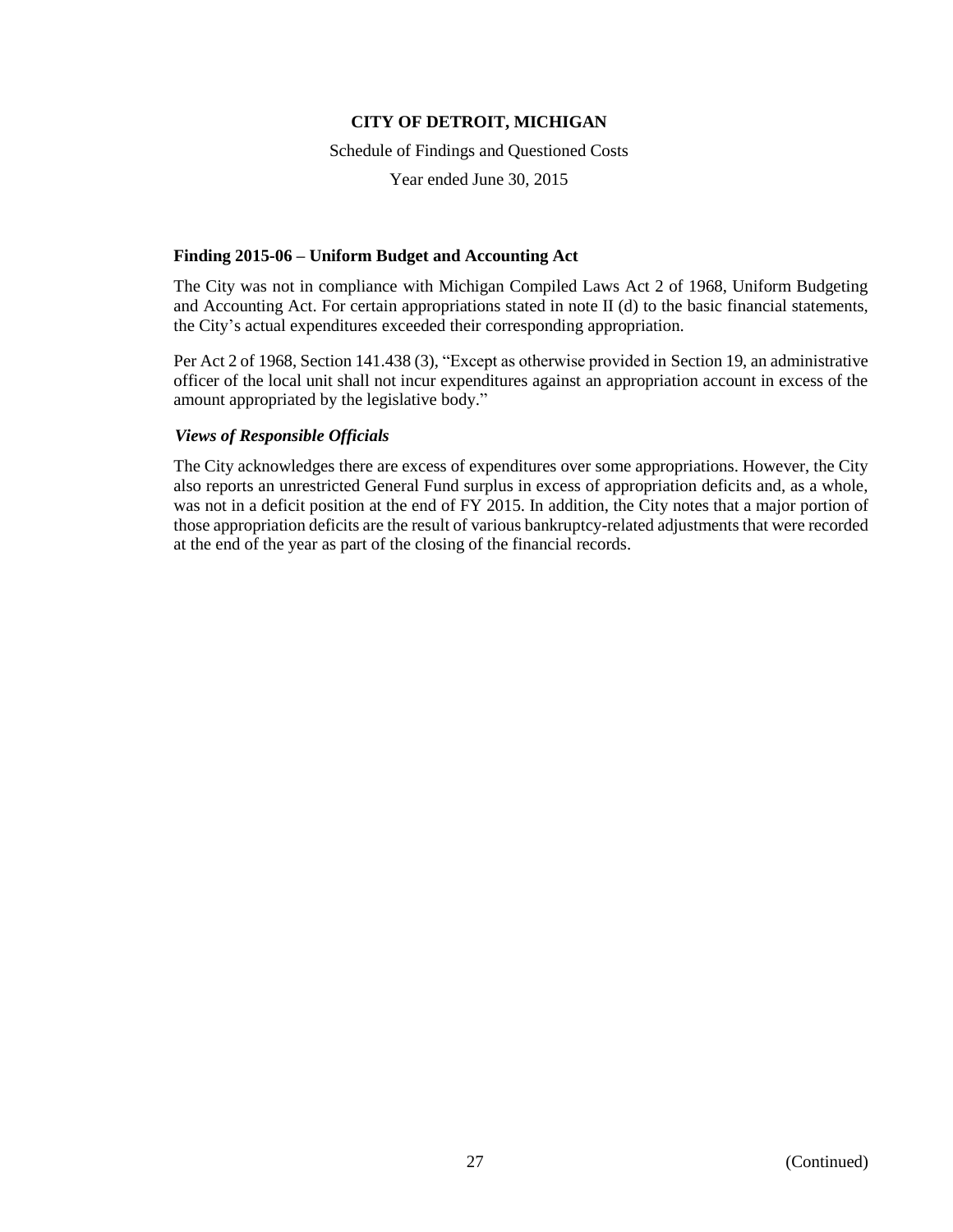Schedule of Findings and Questioned Costs

Year ended June 30, 2015

### **Finding 2015-07 – OMB Circular A-133 Section 300**

The City did not appropriately track grant activities in the general ledger for the fiscal year ended June 30, 2015. The general ledger records are not accurate at the individual grant level, as required by OMB Circular A-133, Section 300.

OMB Circular A-133, Section 300 states, "The auditee shall:

- 1) Identify, in its accounts, all federal awards received and expended and the federal programs under which they were received. Federal program and award identification shall include, as applicable the CFDA title number, award number and year, name of the federal agency, and name of the pass-through entity.
- 2) Maintain internal control over federal programs that provides reasonable assurance that the auditee is managing federal awards in compliance with laws, regulations, and the provisions of contracts or grant agreements that could have a material effect on each of its federal programs.
- 3) Comply with laws, regulations, and the provisions of contracts or grant agreements to each of its federal programs."

#### *Recommendation*

The City should maintain records to allow it to identify all federal awards received and expended and the federal programs under which they were received.

### *Views of Responsible Officials*

The City has established an Office of Grants Management (OGM) to monitor programmatic and financial grant transactions and a centralized grants accounting division as a part of the Office of the Controller. Grants accounting will perform all accounting and reconciliation functions. Grants Accounting and OGM will continue to work together to ensure coordination and holistic focus on the grants management process. The City now sets up each newly awarded grant as a separate appropriation. In addition, a component of the new ERP system, implemented in March 2016, is a Projects Portfolio Management (PPM) subledger that includes grants management functionality. Protocols on award setup and PPM will improve the City's award-by-award tracking capabilities.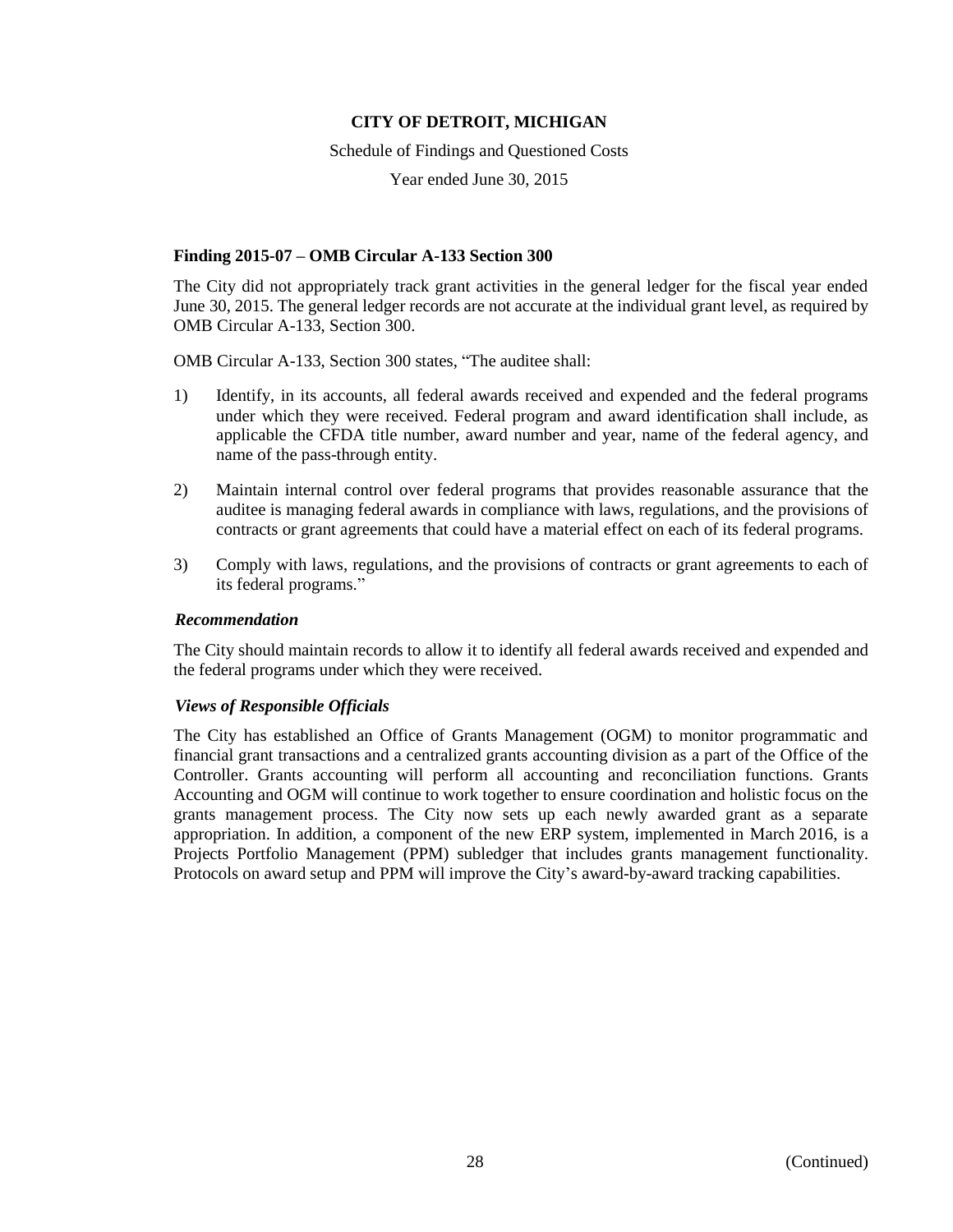Schedule of Findings and Questioned Costs Year ended June 30, 2015

### **3. Findings and Questioned Costs Relating to Federal Awards:**

| <b>Finding Number</b>             | 2015-08                  |
|-----------------------------------|--------------------------|
| <b>Finding Type</b>               | <b>Material weakness</b> |
| <b>Prior Year Finding</b>         | 2013-11                  |
| <b>Federal Program</b>            | All                      |
| <b>Federal Award Number</b>       | Various                  |
| <b>Federal Agency</b>             | N/A                      |
| <b>Pass-Through Entity</b>        | N/A                      |
| <b>City of Detroit Department</b> | N/A                      |
| <b>Compliance Requirement</b>     | Various                  |

### *Criteria*

According to Section 310(b)(3) of OMB Circular A-133, auditees must complete the Schedule of Expenditures of Federal Awards (SEFA). The preparations should be based on the underlying accounting records and general ledger of the auditee.

### *Condition*

There were several significant unreconciled differences between the SEFA and the General Ledger. The City's attempt to complete the reconciliation continued more than 12 months after fiscal year-end and errors that required adjustments to the SEFA were discovered throughout this process.

### *Possible Asserted Cause and Effect*

The internal control procedures were not adequately designed to identify all sources of federal funds on a timely basis. The existing internal control policies and procedures of the City were not followed or monitored properly to perform a complete and accurate reconciliation of the SEFA to the General Ledger on a timely basis. Unreconciled differences between the SEFA, the General Ledger, and supporting documentation could result in errors in the financial statements or SEFA.

### *Recommendation*

Management should redesign the internal controls over the SEFA preparation and reconciliation processes including the process for monitoring internal compliance with existing policies. The process should include procedures to identify all sources of federal funds and the related federal compliance requirements. The process should also include procedures to compare source documentation (e.g., federal drawdown requests, grant agreements, deposits of federal funds, etc.) to the recorded information in the general ledger for completeness and consistency throughout the year.

### *Questioned Costs*

None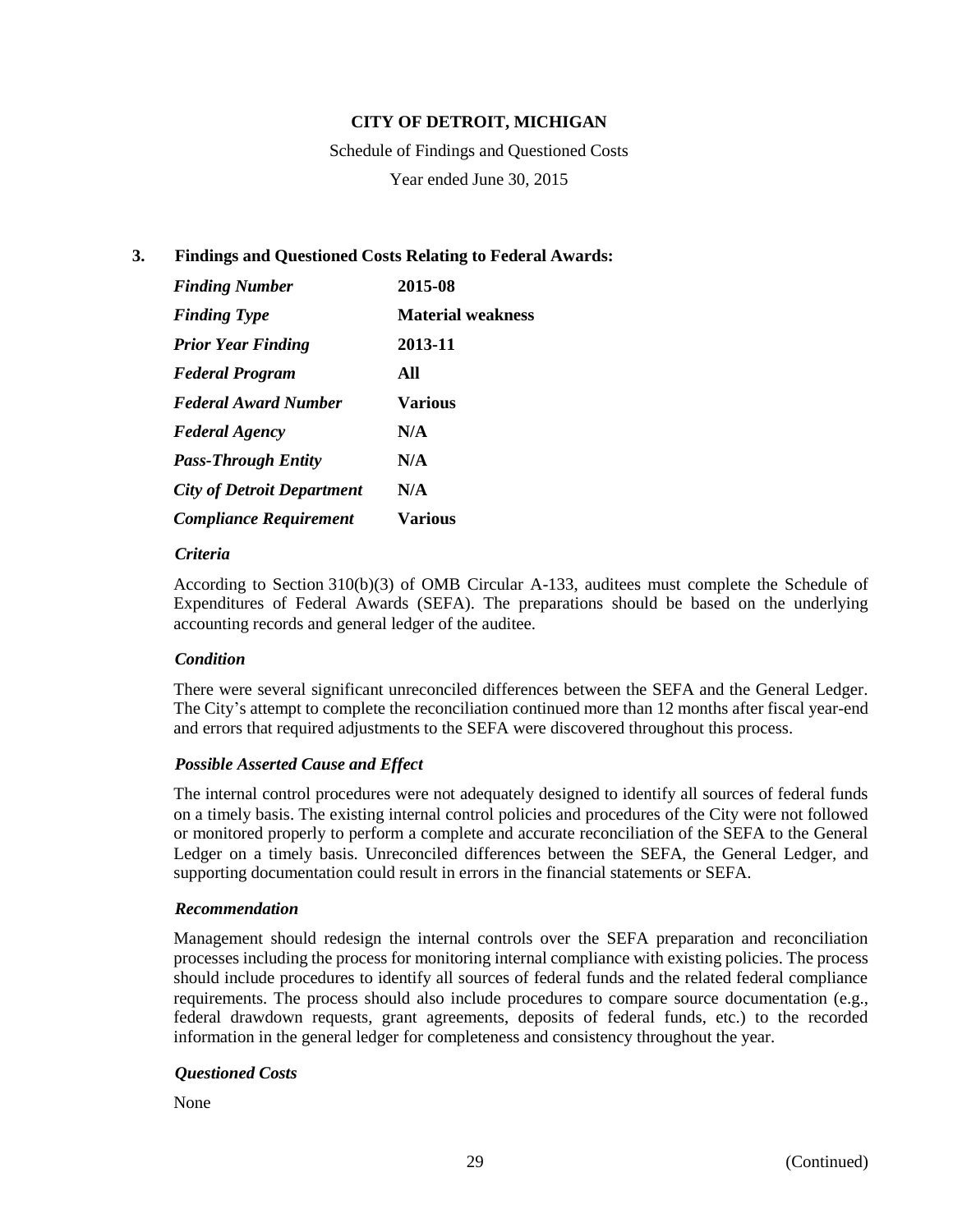Schedule of Findings and Questioned Costs Year ended June 30, 2015

*Views of Responsible Officials*

Management concurs with this finding.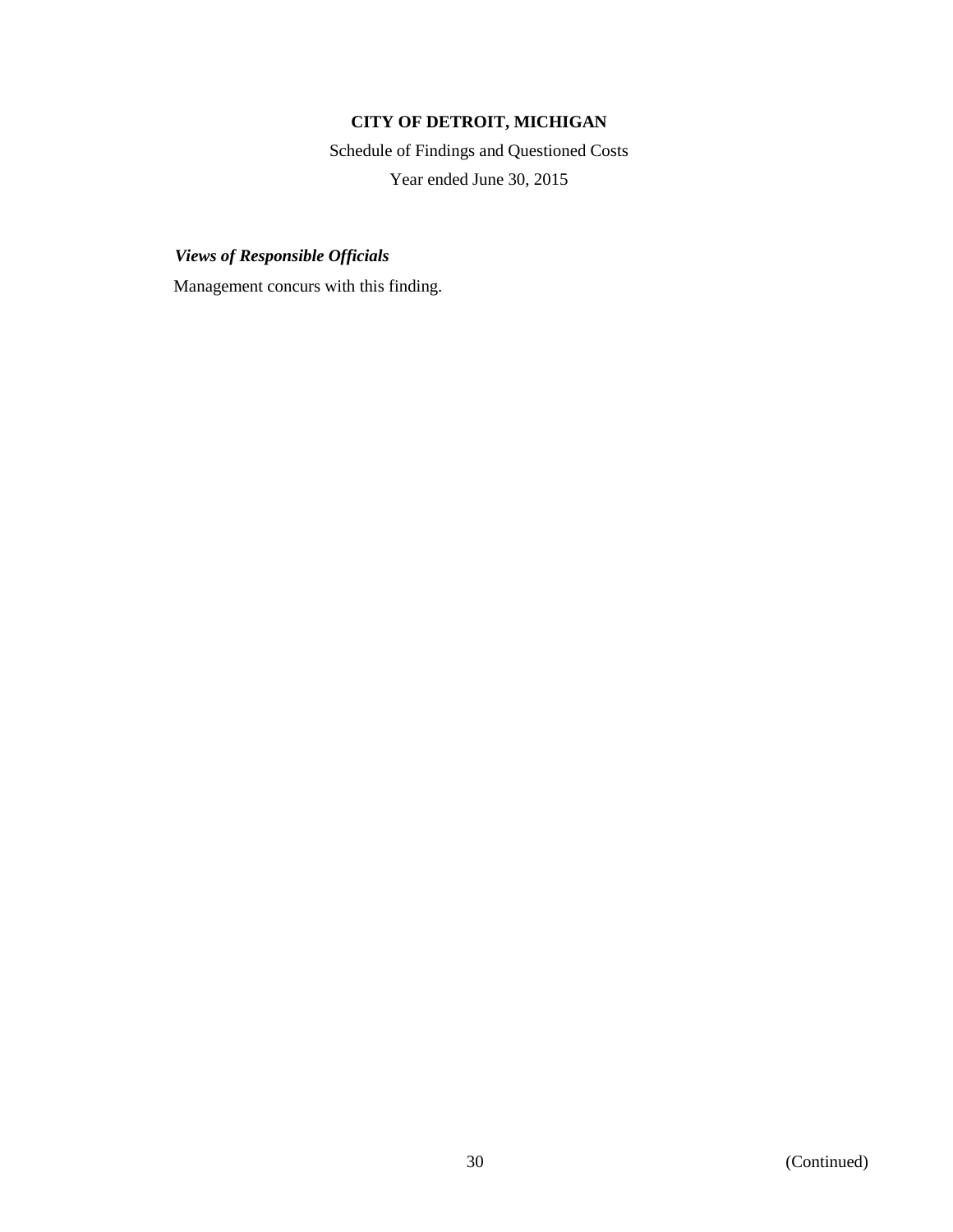Schedule of Findings and Questioned Costs Year ended June 30, 2015

| <b>Finding Number</b>             | 2015-09                                                                                   |
|-----------------------------------|-------------------------------------------------------------------------------------------|
| <b>Finding Type</b>               | Noncompliance/significant deficiency                                                      |
| <b>Prior Year Finding</b>         | 2014-12                                                                                   |
| <b>Federal Program</b>            | Special Supplemental Nutrition Program for Women, Infants,<br>and Children (CFDA #10.557) |
| <b>Federal Award Number</b>       | IW100342, W500342                                                                         |
| <b>Federal Award Year</b>         | October 1, 2014-September 30, 2015                                                        |
| <b>Federal Agency</b>             | <b>U.S. Department of Agriculture</b>                                                     |
| <b>Pass-Through Entity</b>        | <b>Michigan Department of Community Health</b>                                            |
| <b>City of Detroit Department</b> | <b>Department of Health and Wellness Promotion</b>                                        |
| <b>Compliance Requirement</b>     | <b>Procurement, Suspension, and Debarment</b>                                             |

### *Criteria*

The A-102 common rule requires non-federal entities receiving federal awards to establish and maintain internal control designed to reasonably ensure compliance with federal laws, regulations, and program compliance requirements.

Per 2 CFR 180.300 When you enter into a covered transaction with another person at the next lower tier, you must verify that the person with whom you intend to do business is not excluded or disqualified. You do this by:

- (a) Checking the SAM Exclusions; or
- (b) Collecting a certification from that person; or
- (c) Adding a clause or condition to the covered transaction with that person.

#### *Condition*

We selected all 5 contracts and noted that for 1 of 5 contracts selected did not contain a certification that the vendor was not suspended or debarred, nor was there evidence that the City verified that the contractor was not suspended or debarred by checking the SAM Web site.

### *Possible Asserted Cause and Effect*

Management did not consistently comply with the suspension and debarment requirements.

#### *Recommendation*

We recommend that management follows established policies and procedures for all contractors to ensure compliance with the suspension and debarment compliance requirements are maintained.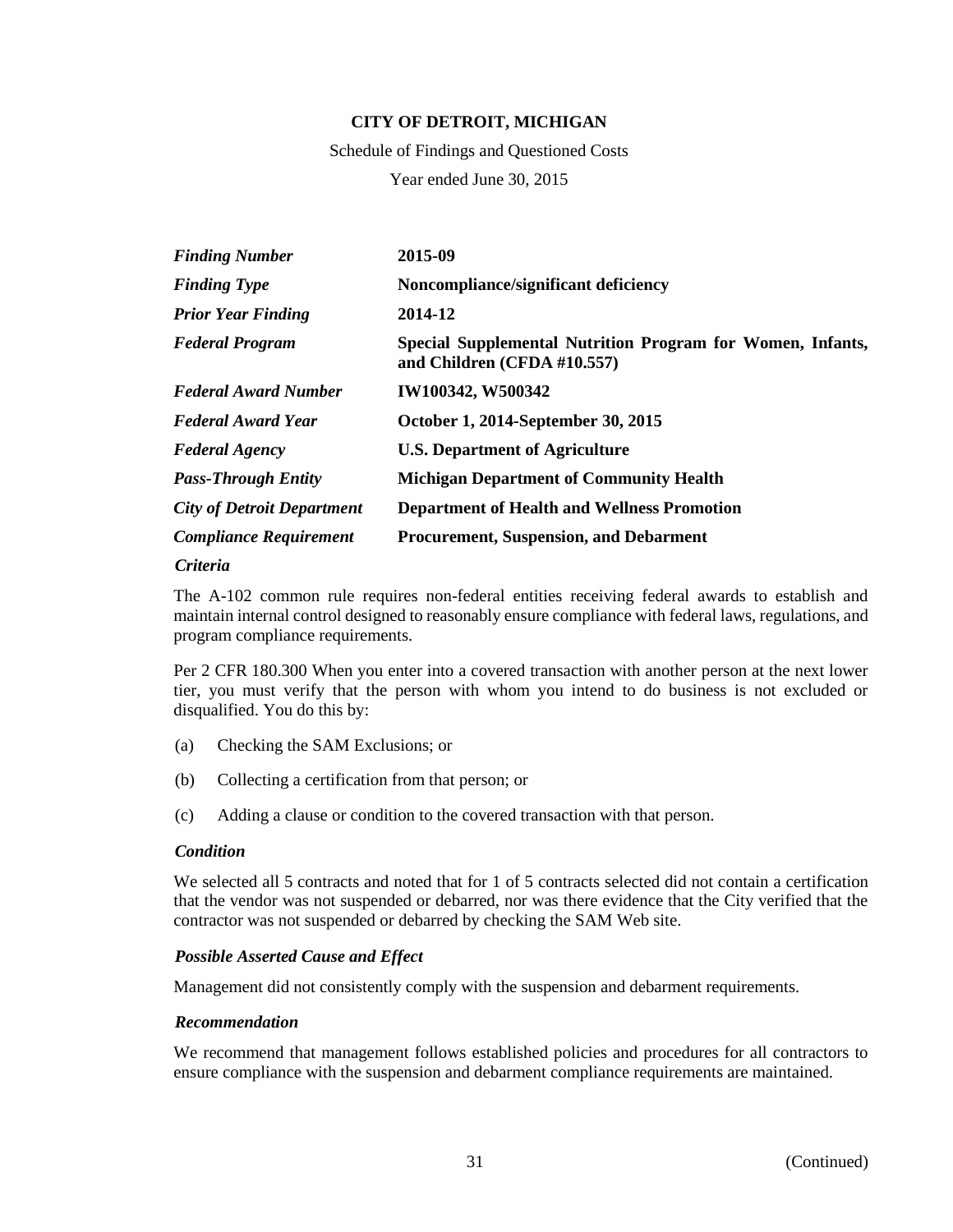Schedule of Findings and Questioned Costs Year ended June 30, 2015

*Questioned Costs*

Indeterminable

### *Views of Responsible Officials*

Management concurs with this finding.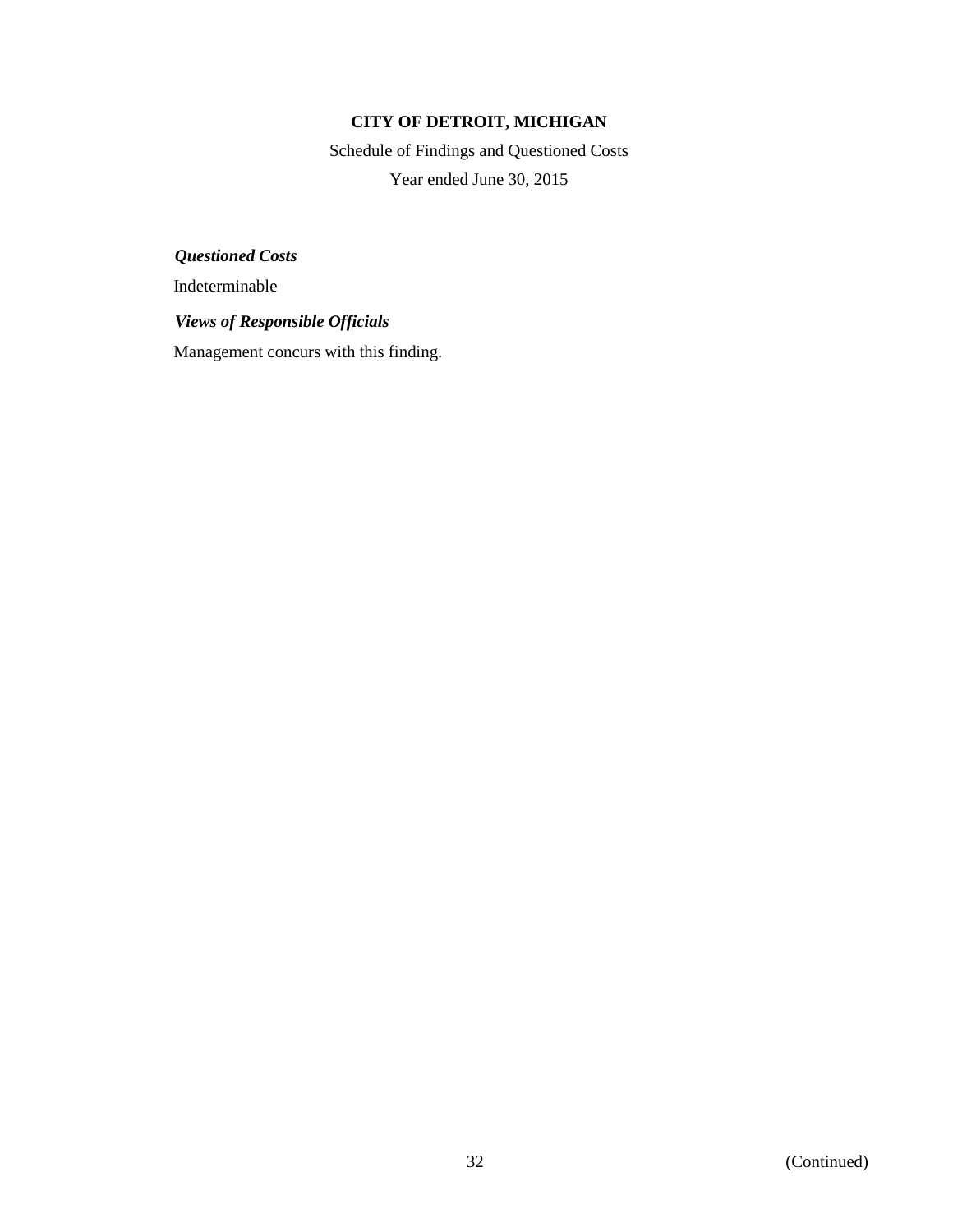Schedule of Findings and Questioned Costs

Year ended June 30, 2015

| <b>Finding Number</b>             | 2015-10                                                                                       |
|-----------------------------------|-----------------------------------------------------------------------------------------------|
| <b>Finding Type</b>               | Material noncompliance/material weakness                                                      |
| <b>Prior Year Finding</b>         | 2014-13                                                                                       |
| <b>Federal Program</b>            | Special Supplemental Nutrition Program for Women, Infants,<br>and Children (CFDA #10.557)     |
| <b>Federal Award Number</b>       | <b>IW100342 and W500342</b>                                                                   |
| <b>Federal Award Year</b>         | 2013-September 30,<br>2014;<br>October 1,<br>2014-<br>October 1,<br><b>September 30, 2015</b> |
| <b>Federal Agency</b>             | <b>U.S. Department of Agriculture</b>                                                         |
| <b>Pass-Through Entity</b>        | <b>Michigan Department of Community Health</b>                                                |
| <b>City of Detroit Department</b> | <b>Department of Health and Wellness Promotion</b>                                            |
| <b>Compliance Requirement</b>     | <b>Subrecipient Monitoring</b>                                                                |

*Criteria*

The A-102 common rule requires non-federal entities receiving federal awards to establish and maintain internal control designed to reasonably ensure compliance with federal laws, regulations, and program compliance requirements.

Per 31 USC 7502(f)(2) each pass-through entity shall – (A) provide such subrecipient the program names (and any identifying numbers) from which such assistance is derived, and the federal requirements that govern the use of such awards and the requirements of this chapter;

(B) monitor the subrecipient's use of federal awards through site visits, limited scope audits, or other means;

(C) review the audit of a subrecipient as necessary to determine whether prompt and appropriate corrective action has been taken with respect to audit findings, as defined by the Director, pertaining to federal awards provided to the subrecipient by the pass-through entity.

#### *Condition*

We reviewed the subrecipient monitoring files for all 5 subrecipients and noted that for 1 of 5 subrecipients selected the City did not maintain an adequate subrecipient monitoring file. The City did not perform any on-site review showing the monitoring of the subrecipient's use of Federal Awards for the fiscal year.

#### *Possible Asserted Cause and Effect*

Management monitored new subrecipients under the grant program but not legacy subrecipients. Failure to monitor the subrecipient may result in the subrecipient not properly administering federal programs in accordance with laws, regulations, and the grant agreement.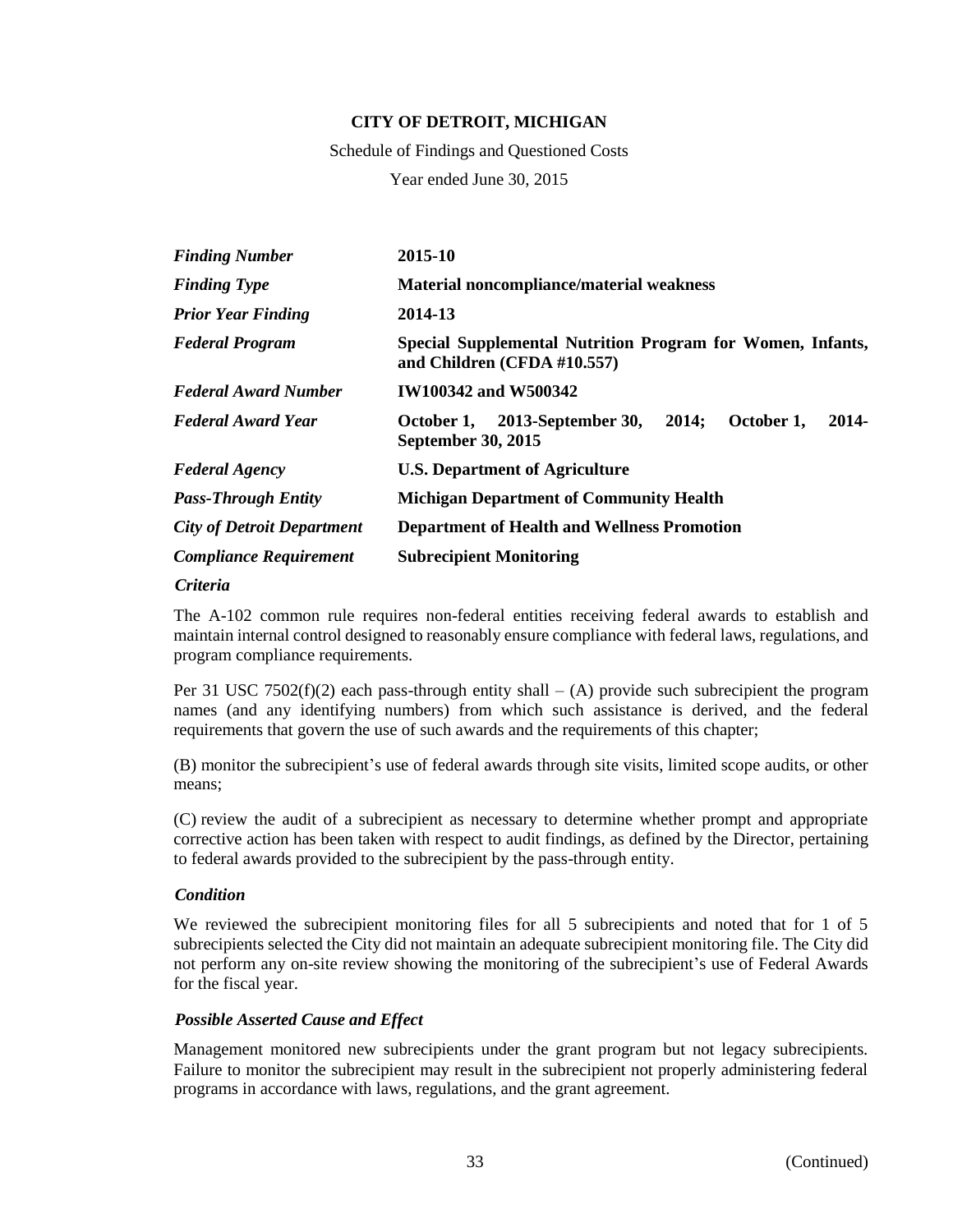Schedule of Findings and Questioned Costs

Year ended June 30, 2015

### *Recommendation*

We recommend that management follows established policies and procedures for all subrecipients to ensure that Subrecipient Monitoring is performed and pertinent monitoring documents are maintained.

*Questioned Costs*

None

### *Views of Responsible Officials*

Management concurs with this finding.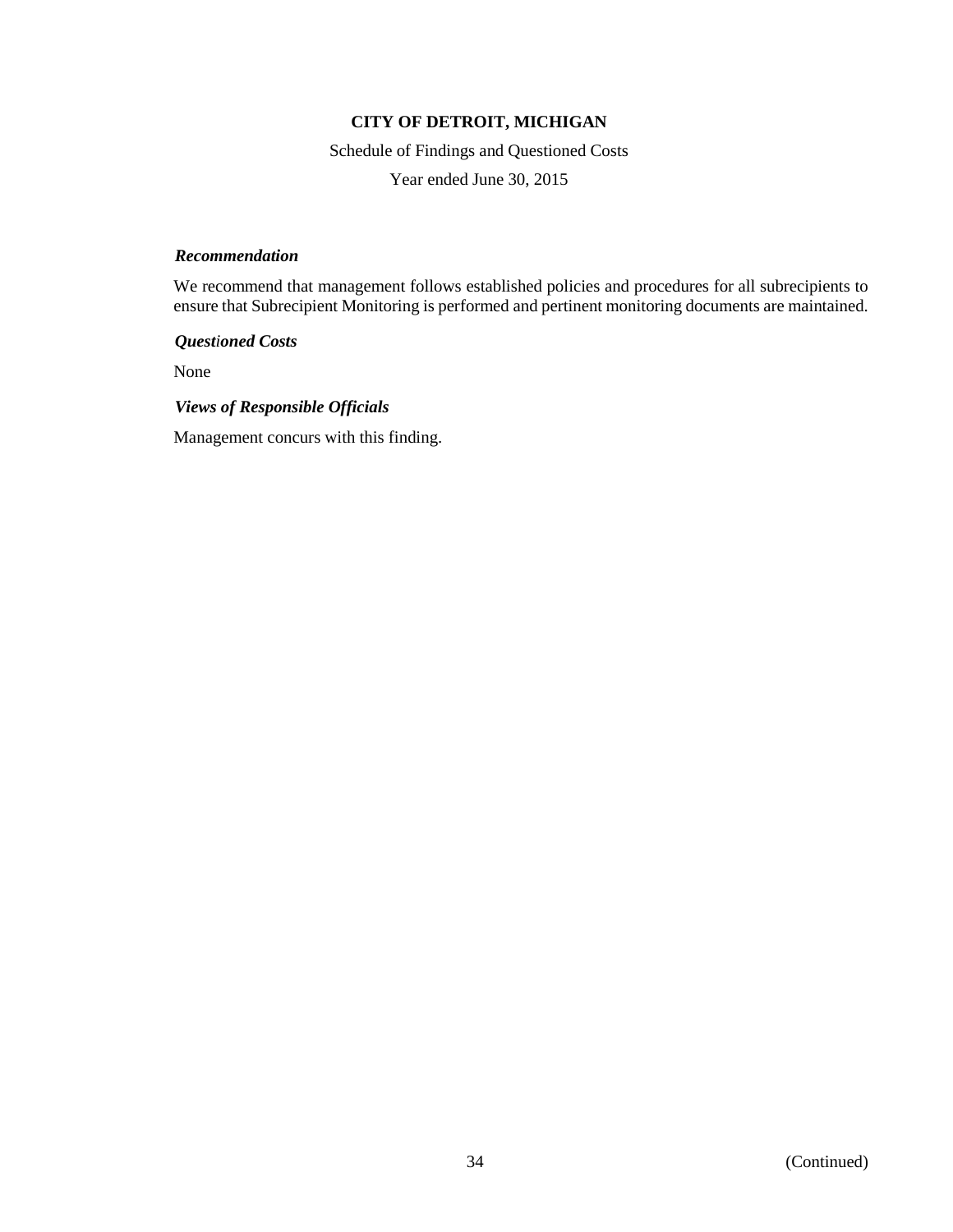Schedule of Findings and Questioned Costs Year ended June 30, 2015

| <b>Finding Number</b>             | 2015-11                                                                             |
|-----------------------------------|-------------------------------------------------------------------------------------|
| <b>Finding Type</b>               | Noncompliance/significant deficiency                                                |
| <b>Prior Year Finding</b>         | 2014-17                                                                             |
| <b>Federal Program</b>            | Community Development Block Grant (CDBG)/Entitlement<br><b>Grant (CFDA #14.218)</b> |
| <b>Federal Award Number</b>       | $B-11-MN-26-004$                                                                    |
| <b>Federal Award Year</b>         | March 10, 2011-June 30, 2015                                                        |
| <b>Federal Agency</b>             | U.S. Department of Housing and Urban Development (HUD)                              |
| <b>Pass-Through Entity</b>        | N/A                                                                                 |
| <b>City of Detroit Department</b> | <b>Housing and Revitalization Department</b>                                        |
| <b>Compliance Requirement</b>     | <b>Cash Management</b>                                                              |
|                                   |                                                                                     |

#### *Criteria*

The A-102 common rule requires non-federal entities receiving federal awards to establish and maintain internal controls designed to reasonably ensure compliance with federal laws, regulations, and program compliance requirements.

2 CFR 200.514 (c) requires non-federal entities receiving federal awards to establish and maintain internal controls over federal programs based upon the guidance in Standards for Internal Control in the Federal Government issued by the Comptroller General of the United States and the *Internal Control – Integrated Framework*, issued by the Committee of Sponsoring Organizations of the Treadway Commission.

Per 2 CFR 200.305 (b) For non-federal entities other than states, payments methods must minimize the time elapsing between the transfer of funds from the U.S. Treasury or the pass-through entity and the disbursement by the non-federal entity whether the payment is made by electronic funds transfer, or issuance or redemption of checks, warrants, or payment by other means.

Per 24 CFR 85.20, "Procedures for minimizing the time elapsing between the transfer of funds from the U.S. Treasury and disbursement by grantees and subgrantees must be followed whenever advance payment procedures are used. Grantees must establish reasonable procedures to ensure the receipt of reports on subgrantees' cash balances and cash disbursements in sufficient time to enable them to prepare complete and accurate cash transactions reports to the awarding agency. When advances are made by letter-of-credit or electronic transfer of funds methods, the grantee must make drawdowns as close as possible to the time of making disbursements. Grantees must monitor cash drawdowns by their subgrantees to assure that they conform substantially to the same standards of timing and amount as apply to advances to the grantees."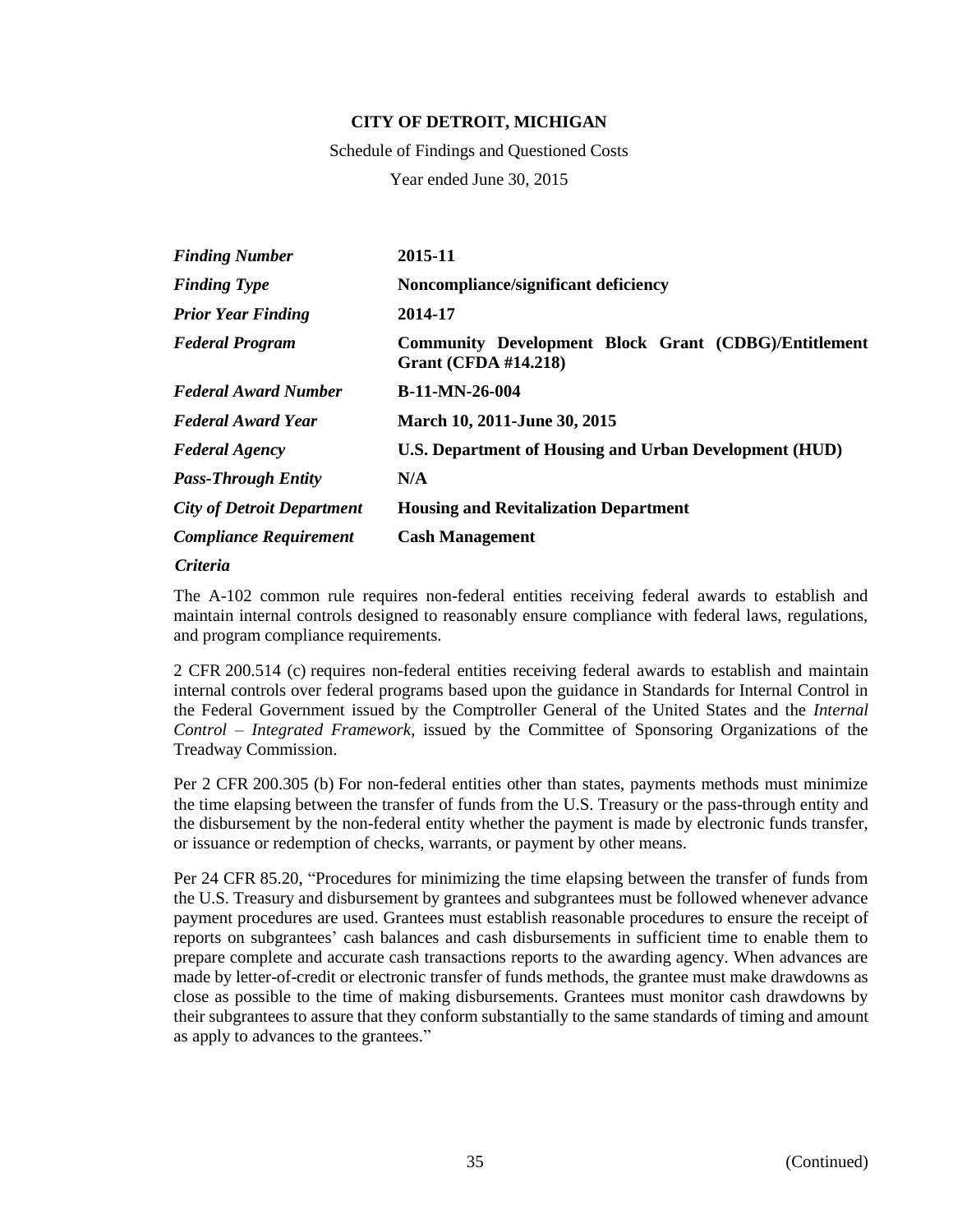Schedule of Findings and Questioned Costs

Year ended June 30, 2015

### *Condition*

39 nonpayroll expenditures totaling \$4,376,341 were selected for testing. The City did not minimize the time lapse between drawdown and payment to 3 days or fewer as required for 4 of 39 expenditures, totaling \$4,376,341. The 4 expenditures exceeded the time lapse by 4 to 7 days.

14 subrecipient payments totaling \$1,903,854 were selected for testing. The City did not minimize the time lapse between drawdown and payment to 3 days or fewer as required for 2 of 14 expenditures, totaling \$257,377. The 2 expenditures exceeded the time lapse by 13 days.

## *Possible Asserted Cause and Effect*

Payment procedures utilized by the City do not allow for precision in determining the time lag between a request for payment and the payment being made. As a result, certain payments have a time lapse that exceeds the 3 day requirement.

## *Recommendation*

We recommend policies and procedures are developed, implemented, and monitored to ensure that all funds are disbursed in accordance with regulations or the terms and conditions of the award.

## *Questioned Costs*

None

## *Views of Responsible Officials*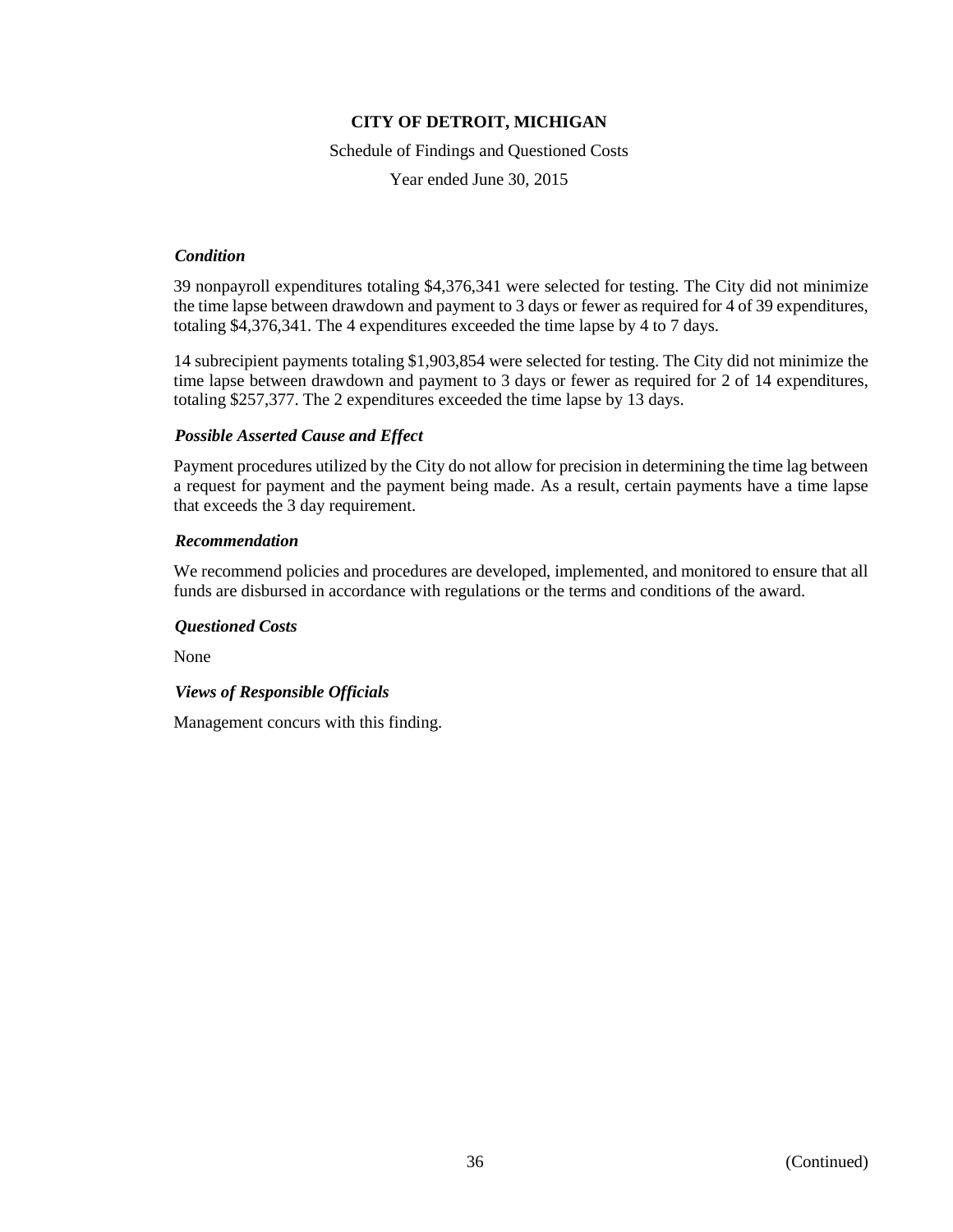Schedule of Findings and Questioned Costs

Year ended June 30, 2015

| <b>Finding Number</b>             | 2015-12                                                                                                               |
|-----------------------------------|-----------------------------------------------------------------------------------------------------------------------|
| <b>Finding Type</b>               | Material noncompliance/material weakness                                                                              |
| <b>Prior Year Finding</b>         | 2014-19                                                                                                               |
| <b>Federal Program</b>            | Community Development Block Grant (CDBG)/Entitlement<br><b>Grant (CFDA #14.218)</b>                                   |
| <b>Federal Award Number</b>       | B-12-MC-26-0006, B-13-MC-26-0006, B-11-MN-26-004                                                                      |
| <b>Federal Award Year</b>         | July 1, 2012-June 30, 2015; July 1, 2013-June 30, 2015;<br>March 10, 2011-June 30, 2015; March 19, 2008-June 30, 2015 |
| <b>Federal Agency</b>             | U.S. Department of Housing and Urban Development (HUD)                                                                |
| <b>Pass-Through Entity</b>        | N/A                                                                                                                   |
| <b>City of Detroit Department</b> | <b>Housing and Revitalization Department</b>                                                                          |
| <b>Compliance Requirement</b>     | <b>Procurement, Suspension and Debarment</b>                                                                          |
|                                   |                                                                                                                       |

### *Criteria*

The A-102 common rule requires non-federal entities receiving federal awards to establish and maintain internal controls designed to reasonably ensure compliance with federal laws, regulations, and program compliance requirements.

Per 2 CFR 180.300, when you enter into a covered transaction with another person at the next lower tier, you must certify that the person with whom you intend to do business is not excluded or disqualified.

Per 2 CFR 215.46, procurement records and files for purchases in excess of the small purchase threshold shall included the following at a minimum: (a) basis for contractor selection; (b) justification for lack of competition when competitive bids or offers are not obtained; and (c) basis of contractor selection and the basis for the award cost.

## *Condition*

19 contract files were selected for procurement testing and we noted the following:

- 1 of 19 samples did not include evidence that the entity followed its procedures to ensure a vendor is not debarred, suspended, or otherwise excluded.
- 2 of 19 samples did not include documentation of the rationale and method of procurement, evidence of full and open competition, documentation of rationale to limit full and open competition, and evidence of cost or price analysis.
- 3 of 19 samples did not have evidence that request for proposals were created.
- 13 of 19 samples did not contain evidence that the procurement went through the proper approval process, as required by the City's procurement policy.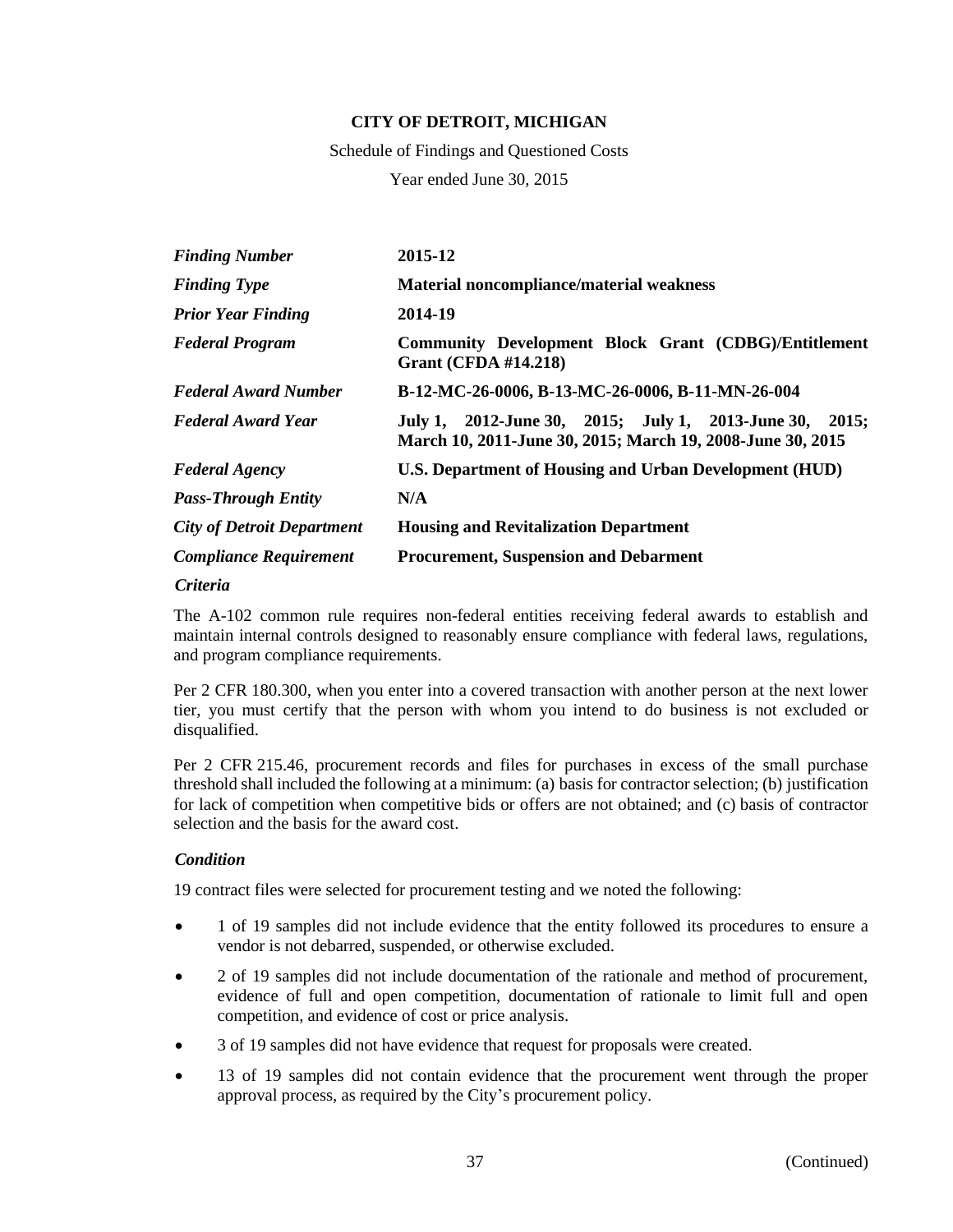Schedule of Findings and Questioned Costs

Year ended June 30, 2015

### *Possible Asserted Cause and Effect*

Management did not comply with the Procurement, Suspension and Debarment requirements.

### *Recommendation*

We recommend that existing policies are internally monitored to ensure compliance with Procurement, Suspension and Debarment requirements.

*Questioned Costs*

Indeterminable

*Views of Responsible Officials*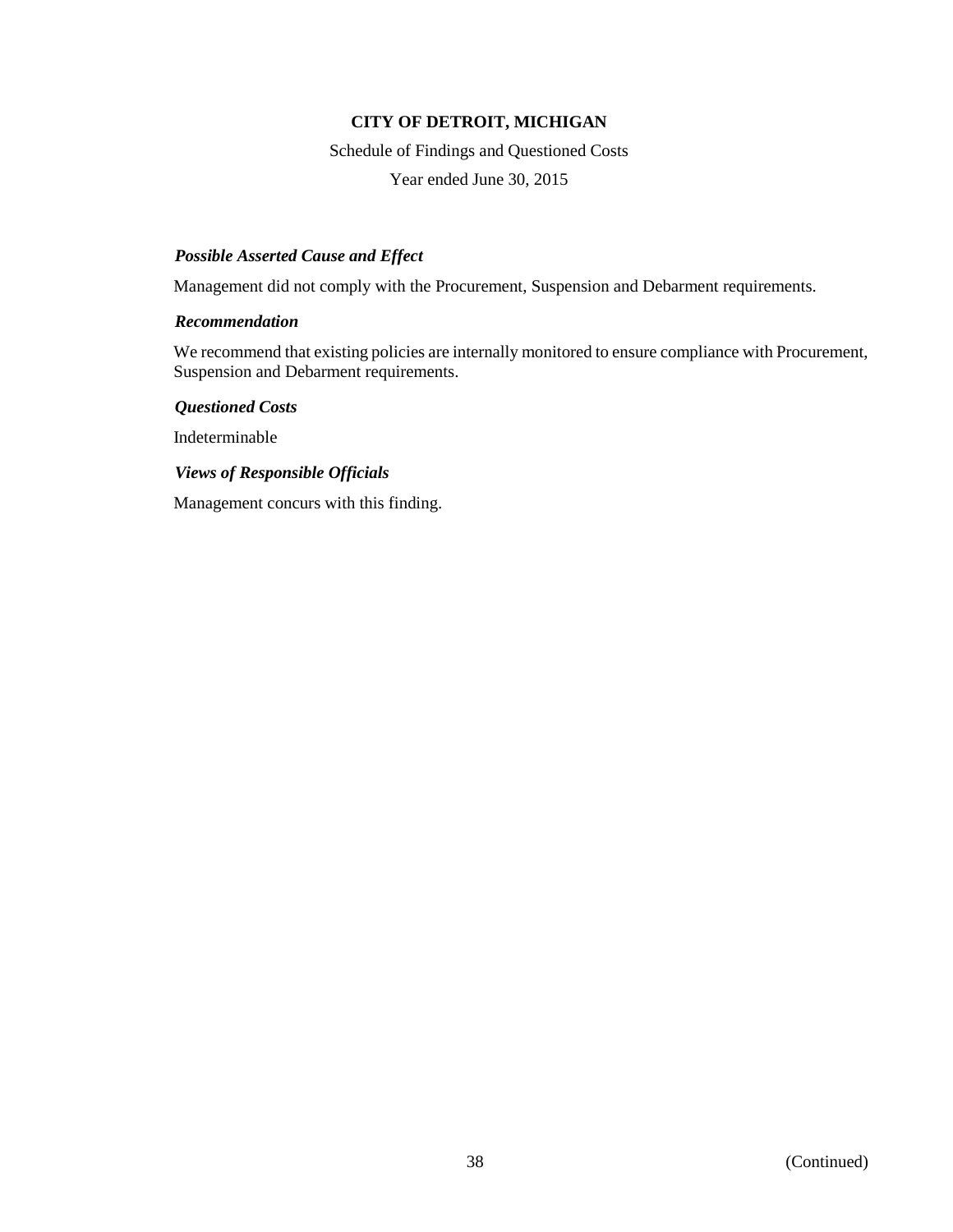Schedule of Findings and Questioned Costs

Year ended June 30, 2015

| <b>Finding Number</b>             | 2015-13                                                                                                                       |
|-----------------------------------|-------------------------------------------------------------------------------------------------------------------------------|
| <b>Finding Type</b>               | <b>Material noncompliance/material weakness</b>                                                                               |
| <b>Prior Year Finding</b>         | N/A                                                                                                                           |
| <b>Federal Program</b>            | Community Development Block Grant (CDBG)/Entitlement<br><b>Grant (CFDA #14.218)</b>                                           |
| <b>Federal Award Number</b>       | B-12-MC-26-0006, B-13-MC-26-0006, B-11-MN-26-004, and<br><b>B-08-MN-26-004</b>                                                |
| <b>Federal Award Year</b>         | July 1, 2012 - June 30, 2015; July 1, 2013 - June 30, 2015;<br>March 10, 2011 – June 30, 2015; March 19, 2008 – June 30, 2015 |
| <b>Federal Agency</b>             | U.S. Department of Housing and Urban Development (HUD)                                                                        |
| <b>Pass-Through Entity</b>        | N/A                                                                                                                           |
| <b>City of Detroit Department</b> | <b>Housing and Revitalization Department</b>                                                                                  |
| <b>Compliance Requirement</b>     | <b>Reporting</b>                                                                                                              |

*Criteria*

The A-102 common rule requires non-federal entities receiving federal awards to establish and maintain internal controls designed to reasonably ensure compliance with federal laws, regulations, and program compliance requirements.

2 CFR 200.514 (c) requires non-federal entities receiving federal awards to establish and maintain internal controls over federal programs based upon the guidance in Standards for Internal Control in the Federal Government issued by the Comptroller General of the United States and the *Internal Control – Integrated Framework*, issued by the Committee of Sponsoring Organizations of the Treadway Commission.

Per 24 CFR Section 92.508 (a) General. Each participating jurisdiction must establish and maintain sufficient records to enable HUD to determine whether the participating jurisdiction has met the requirements of this part. At a minimum, the following records are needed: (7) Records concerning other federal requirements  $-$  (i) Equal opportunity and fair housing records. (B) Documentation of actions undertaken to meet the requirements of 24 CFR part 135, which implements Section 3 of the Housing Development Act of 1968, as amended.

## *Condition*

The HUD 60002 Report requires that the City monitors and reports the number of jobs and assistance provided to low-income persons. The City did not complete the portion of this report relating to agency hires. On the submitted 60002 report, the City stated, "No monitoring of contracts for Section 3 compliance occurred for FY 2014-15." The City did not perform this required monitoring to properly complete the HUD 60002 report for the year ended June 30, 2015.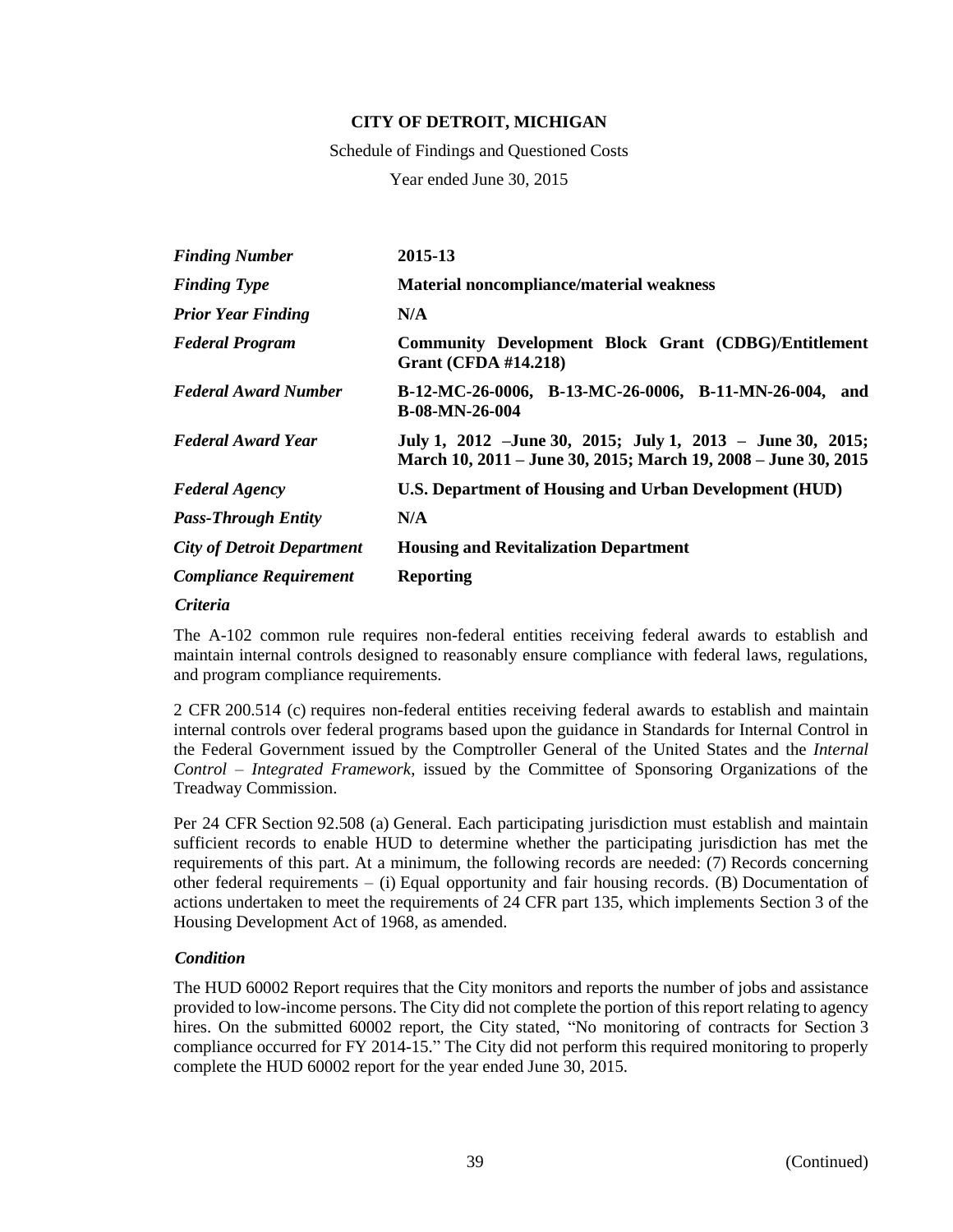Schedule of Findings and Questioned Costs

Year ended June 30, 2015

### *Possible Asserted Cause and Effect*

Management did not have effective controls in place over the filing of the HUD 60002 report to ensure compliance with the Reporting compliance requirement.

### *Recommendation*

We recommend that existing policies are internally monitored to ensure compliance with the Reporting requirement.

*Questioned Costs*

None

## *Views of Responsible Officials*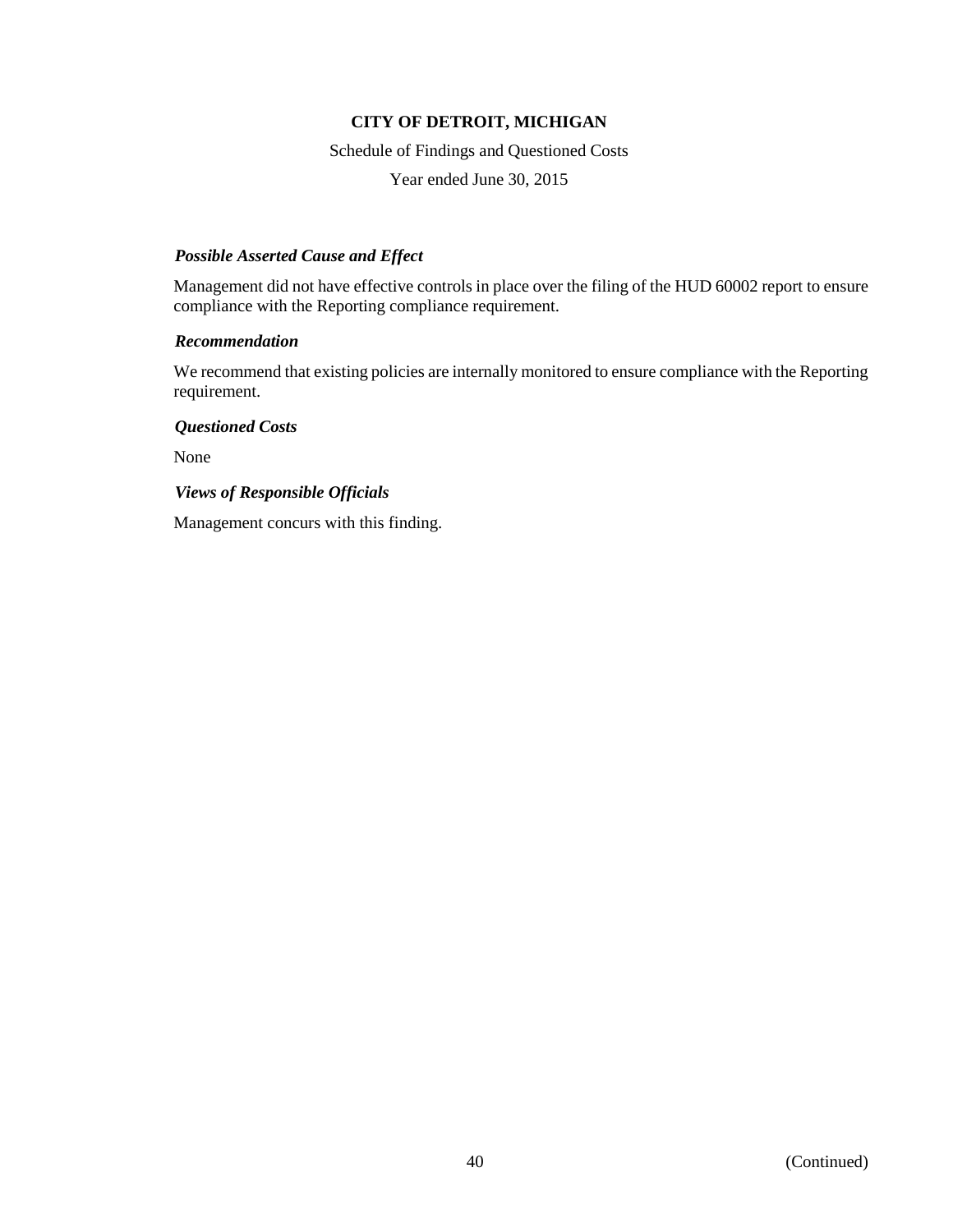Schedule of Findings and Questioned Costs Year ended June 30, 2015

| 2015-14                                                                             |
|-------------------------------------------------------------------------------------|
| Noncompliance/significant deficiency                                                |
| N/A                                                                                 |
| Community Development Block Grant (CDBG)/Entitlement<br><b>Grant (CFDA #14.218)</b> |
| B-12-MC-26-0006 and B-13-MC-26-0006                                                 |
| July 1, 2012-June 30, 2015; July 1, 2013-June 30, 2015                              |
| U.S. Department of Housing and Urban Development (HUD)                              |
| N/A                                                                                 |
| <b>Housing and Revitalization Department</b>                                        |
| <b>Subrecipient Monitoring</b>                                                      |
|                                                                                     |

#### *Criteria*

The A-102 common rule requires non-federal entities receiving federal awards to establish and maintain internal controls designed to reasonably ensure compliance with federal laws, regulations, and program compliance requirements.

2 CFR 200.514 (c) requires non-federal entities receiving federal awards to establish and maintain internal controls over federal programs based upon the guidance in Standards for Internal Control in the Federal Government issued by the Comptroller General of the United States and the *Internal Control – Integrated Framework*, issued by the Committee of Sponsoring Organizations of the Treadway Commission.

2 CFR section 25.110 and Appendix A to 2 CFR part 25 require a pass-through entity to determine whether an applicant for a subaward has provided a Dun and Bradstreet Data Universal Numbering System (DUNS) number as a part of its subaward application or before award.

2 CFR 200.331(a)(ii) requires all pass-through entities ensure the subrecipient's unique identifier is clearly identified.

### *Condition*

KPMG selected 19 subrecipient monitoring files for testing and noted that for 3 of 19 subrecipients, a DUNS number was not provided by the subrecipient prior to receiving federal award funds.

## *Possible Asserted Cause and Effect*

Procedures were not operating effectively to review subrecipient award contracts to verify a DUNS number has been provided prior to awarding funding.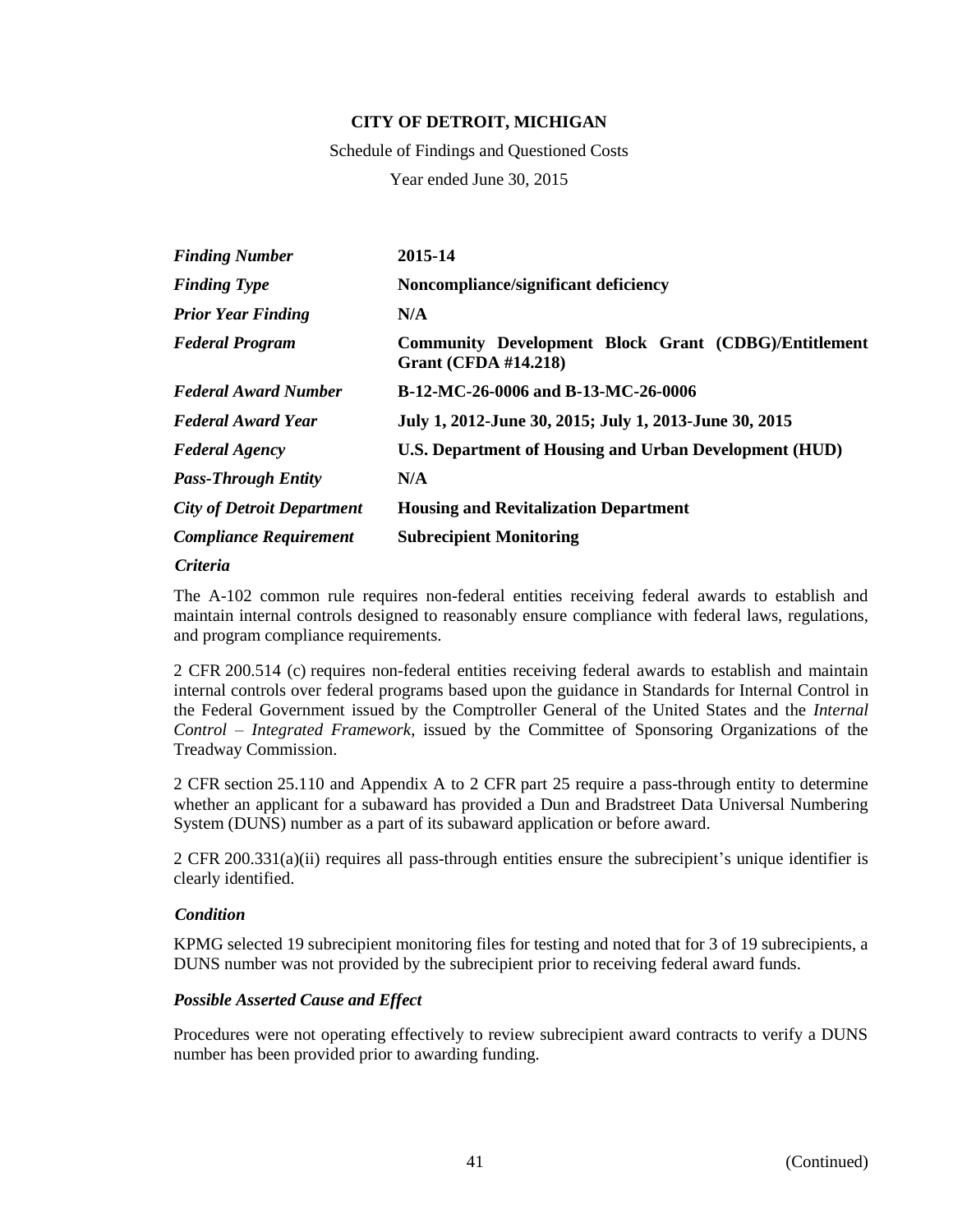Schedule of Findings and Questioned Costs

Year ended June 30, 2015

### *Recommendation*

We recommend that existing policies are internally monitored to ensure compliance with the Subrecipient Monitoring requirements.

*Questioned Costs*

None

### *Views of Responsible Officials*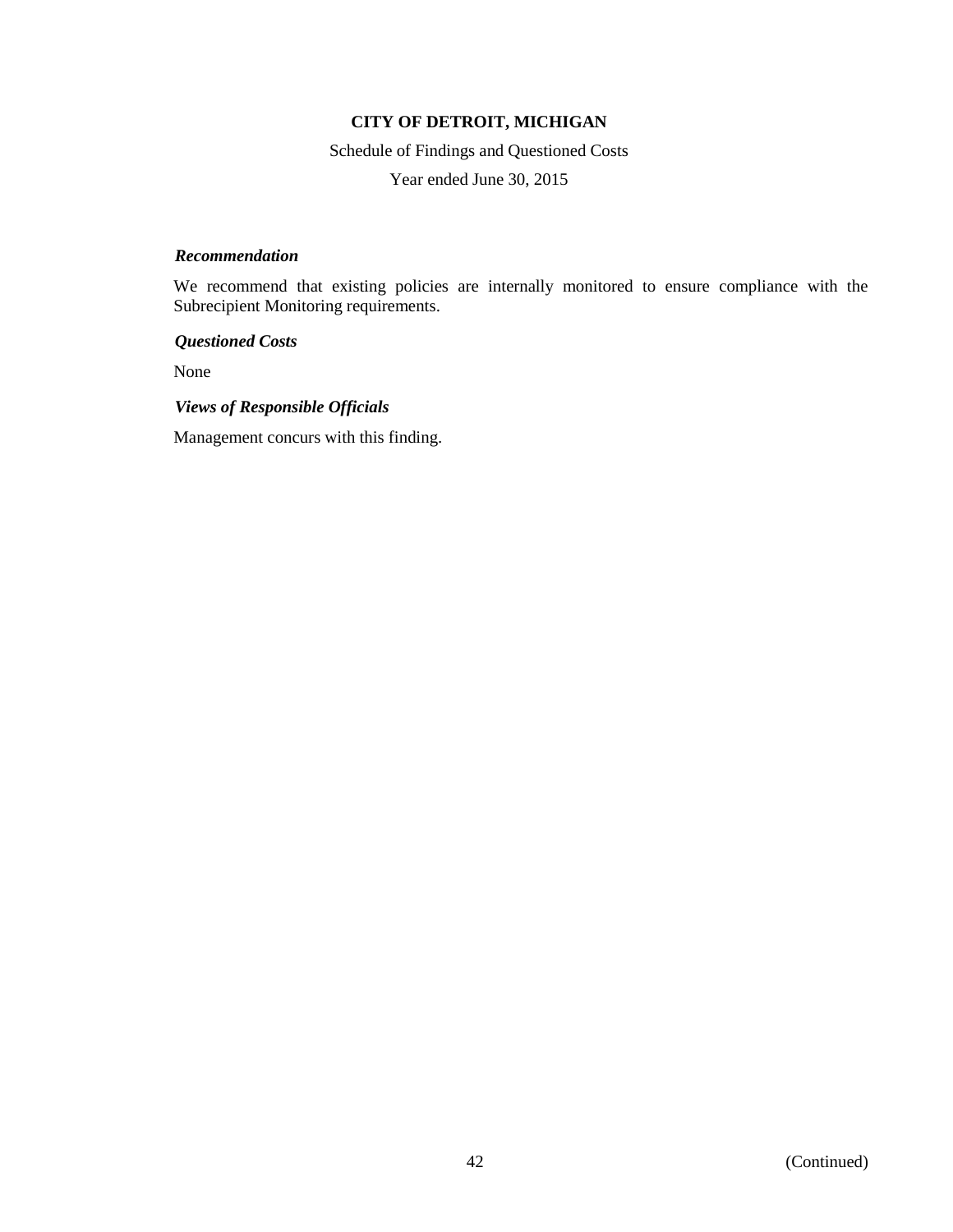Schedule of Findings and Questioned Costs Year ended June 30, 2015

| <b>Finding Number</b>             | 2015-15                                                                                                                            |
|-----------------------------------|------------------------------------------------------------------------------------------------------------------------------------|
| <b>Finding Type</b>               | <b>Material noncompliance/material weakness</b>                                                                                    |
| <b>Prior Year Finding</b>         | 2014-22                                                                                                                            |
| <b>Federal Program</b>            | <b>HOME Investment Partnerships Program (CFDA #14.239)</b>                                                                         |
| <b>Federal Award Number</b>       | M-08-MC-26-0006, M-09-MC-26-0006,<br>M-10-MC-26-0006,<br>M-11-MC-26-0006, M-12-MC-26-0006, M-13-MC-26-0006, and<br>M-14-MC-26-0006 |
| <b>Federal Award Year</b>         | July 1, 2008-June 30, 2015                                                                                                         |
| <b>Federal Agency</b>             | U.S. Department of Housing and Urban Development (HUD)                                                                             |
| <b>Pass-Through Entity</b>        | N/A                                                                                                                                |
| <b>City of Detroit Department</b> | <b>Housing and Revitalization Department</b>                                                                                       |
| <b>Compliance Requirement</b>     | <b>Eligibility</b>                                                                                                                 |

#### *Criteria*

The A-102 common rule requires non-federal entities receiving federal awards to establish and maintain internal controls designed to reasonably ensure compliance with federal laws, regulations, and program compliance requirements.

2 CFR 200.514 (c) requires non-federal entities receiving federal awards to establish and maintain internal controls over federal programs based upon the guidance in Standards for Internal Control in the Federal Government issued by the Comptroller General of the United States and the *Internal Control – Integrated Framework*, issued by the Committee of Sponsoring Organizations of the Treadway Commission.

Per 24 CFR Section 92.508 (a) General. Each participating jurisdiction must establish and maintain sufficient records to enable HUD to determine whether the participating jurisdiction has met the requirements of this part. At a minimum, the following records are needed: (3) Project records. (vii) Records demonstrating that each rental housing project meets the affordability and income targeting requirements of §92.252 for the required period. Records must be kept for each family assisted.

## *Condition*

The City outsources the eligibility monitoring to a third party. The City is responsible for conducting in-depth on-site inspections for a sample of projects during the year. The City is unable to provide support that any on-site inspections occurred.

## *Possible Asserted Cause and Effect*

The City is not in compliance with the Eligibility compliance requirements.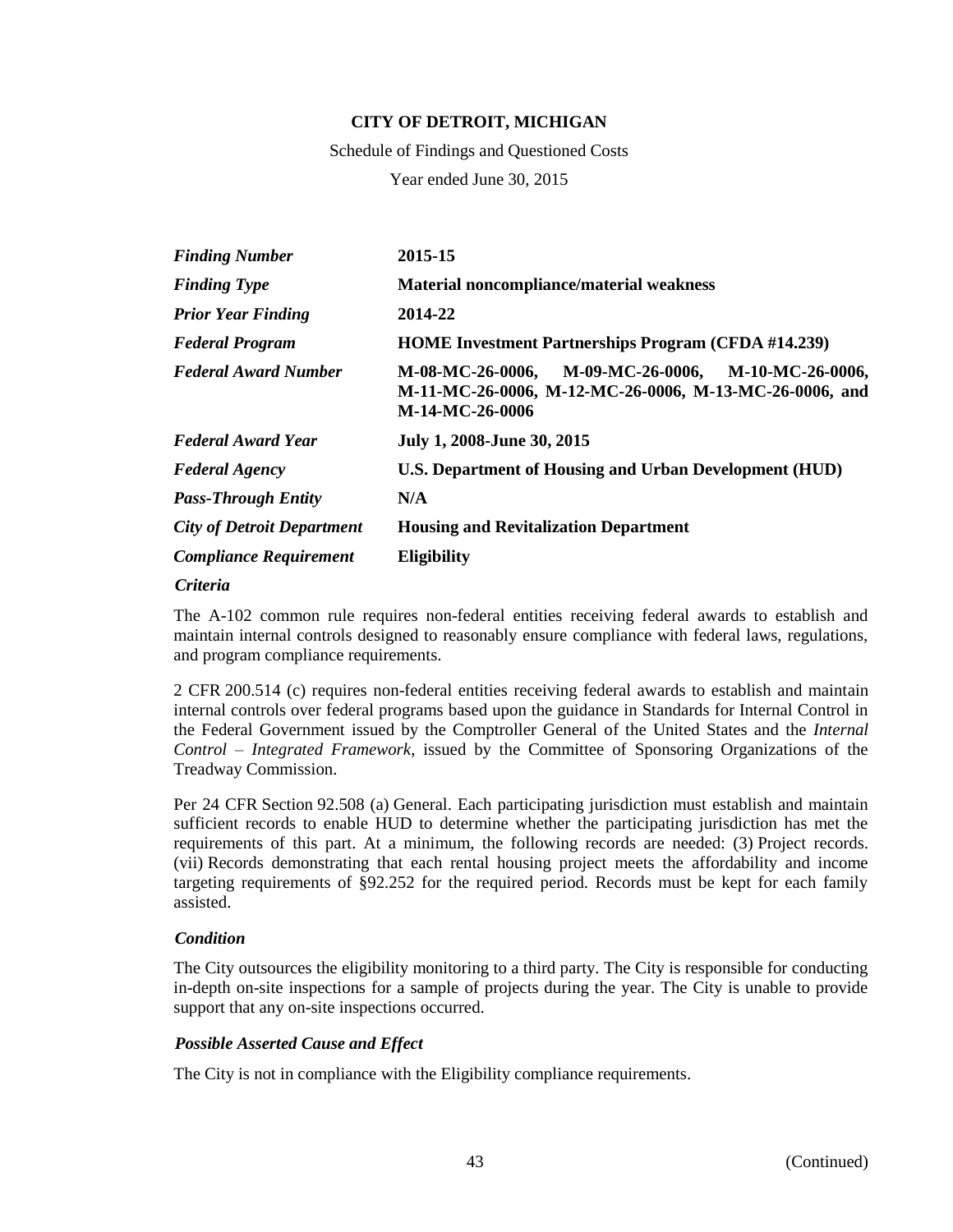Schedule of Findings and Questioned Costs Year ended June 30, 2015

### *Recommendation*

We recommend that existing policies are internally monitored to ensure compliance with the Eligibility requirements.

### *Questioned Costs*

Indeterminable

## *Views of Responsible Officials*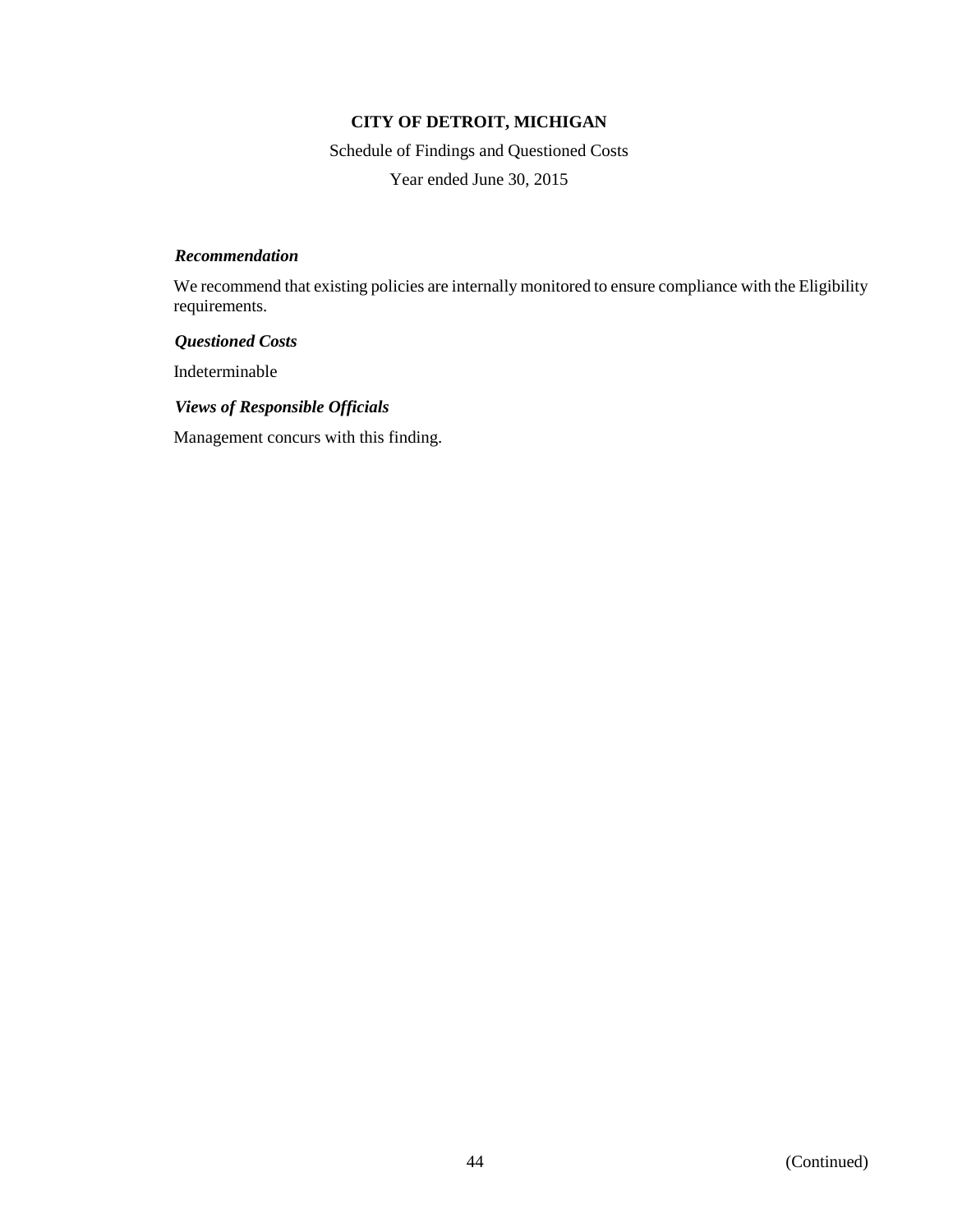Schedule of Findings and Questioned Costs Year ended June 30, 2015

| <b>Finding Number</b>             | 2015-16                                                                                                                               |
|-----------------------------------|---------------------------------------------------------------------------------------------------------------------------------------|
| <b>Finding Type</b>               | <b>Material noncompliance/material weakness</b>                                                                                       |
| <b>Prior Year Finding</b>         | 2014-25                                                                                                                               |
| <b>Federal Program</b>            | <b>HOME Investment Partnerships Program (CFDA #14.239)</b>                                                                            |
| <b>Federal Award Number</b>       | M-09-MC-26-0006,<br>M-08-MC-26-0006,<br>M-10-MC-26-0006,<br>M-11-MC-26-0006, M-12-MC-26-0006, M-13-MC-26-0006, and<br>M-14-MC-26-0006 |
| <b>Federal Award Year</b>         | July 1, 2008-June 30, 2015                                                                                                            |
| <b>Federal Agency</b>             | <b>U.S. Department of Housing and Urban Development (HUD)</b>                                                                         |
| <b>Pass-Through Entity</b>        | N/A                                                                                                                                   |
| <b>City of Detroit Department</b> | <b>Housing and Revitalization Department</b>                                                                                          |
| <b>Compliance Requirement</b>     | <b>Special Tests and Provisions - Housing Quality Standards</b>                                                                       |
| $\sim\cdot\cdot$ .                |                                                                                                                                       |

### *Criteria*

The A-102 common rule requires non-federal entities receiving federal awards to establish and maintain internal controls designed to reasonably ensure compliance with federal laws, regulations, and program compliance requirements.

2 CFR 200.514 (c) requires non-federal entities receiving federal awards to establish and maintain internal controls over federal programs based upon the guidance in Standards for Internal Control in the Federal Government issued by the Comptroller General of the United States and the *Internal Control – Integrated Framework*, issued by the Committee of Sponsoring Organizations of the Treadway Commission.

Per 24 CFR Section 92.508 (a) General. Each participating jurisdiction must establish and maintain sufficient records to enable HUD to determine whether the participating jurisdiction has met the requirements of this part. At a minimum, the following records are needed: (3) Project records. (iv) Records (e.g., inspection reports) demonstrating that each project meets the property standards of §92.251 at project completion. In addition, during the period of affordability, records for rental projects demonstrating compliance with the property standards and financial reviews and actions pursuant to §92.504(d).

## *Condition*

The City is unable to provide support that monitoring of housing quality standards occurred for the year ended June 30, 2015.

## *Possible Asserted Cause and Effect*

The City did not comply with the Housing Quality Standards requirement.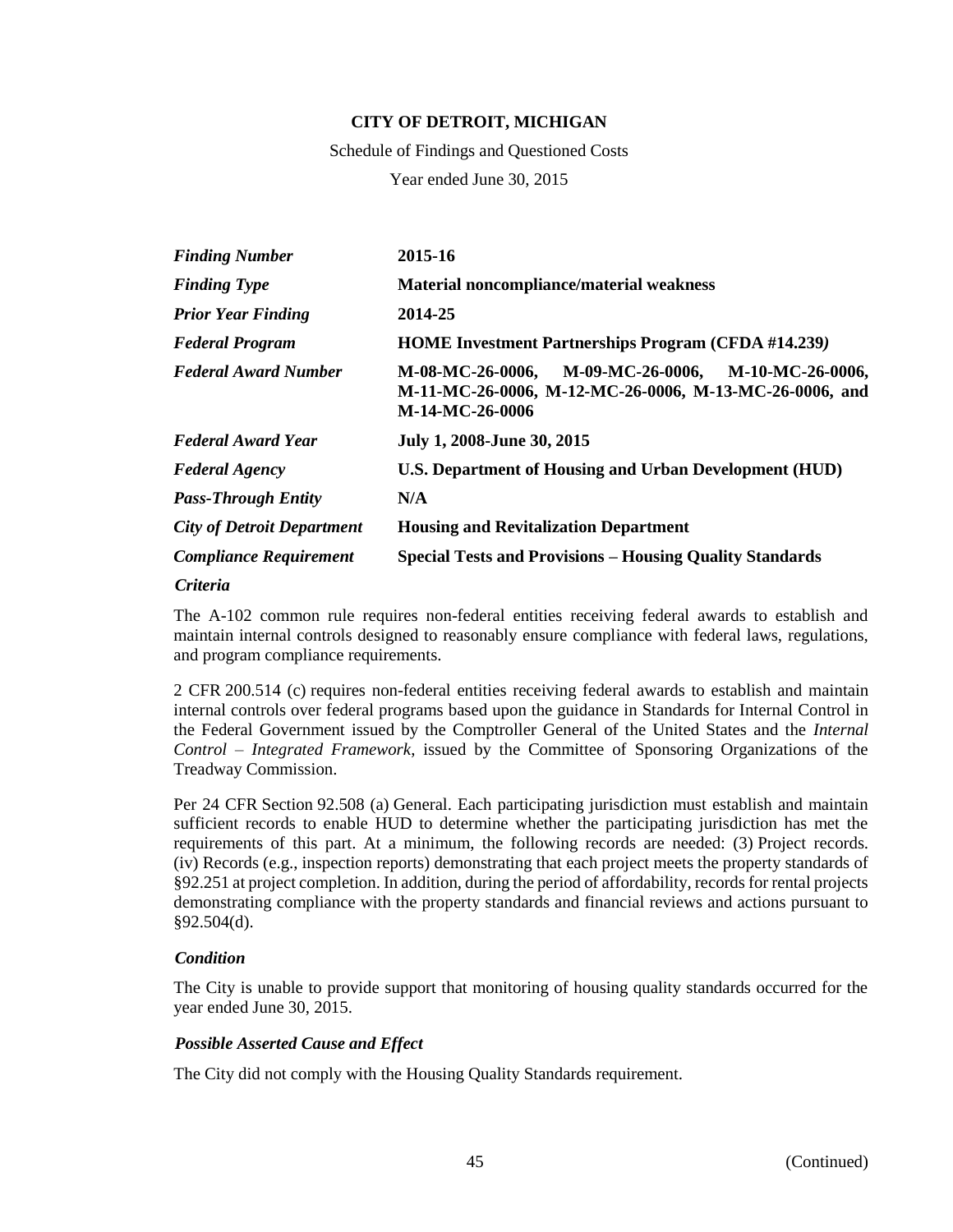Schedule of Findings and Questioned Costs

Year ended June 30, 2015

### *Recommendation*

We recommend that existing policies are internally monitored to ensure compliance with the Housing Quality Standards requirements.

*Questioned Costs*

Indeterminable

## *Views of Responsible Officials*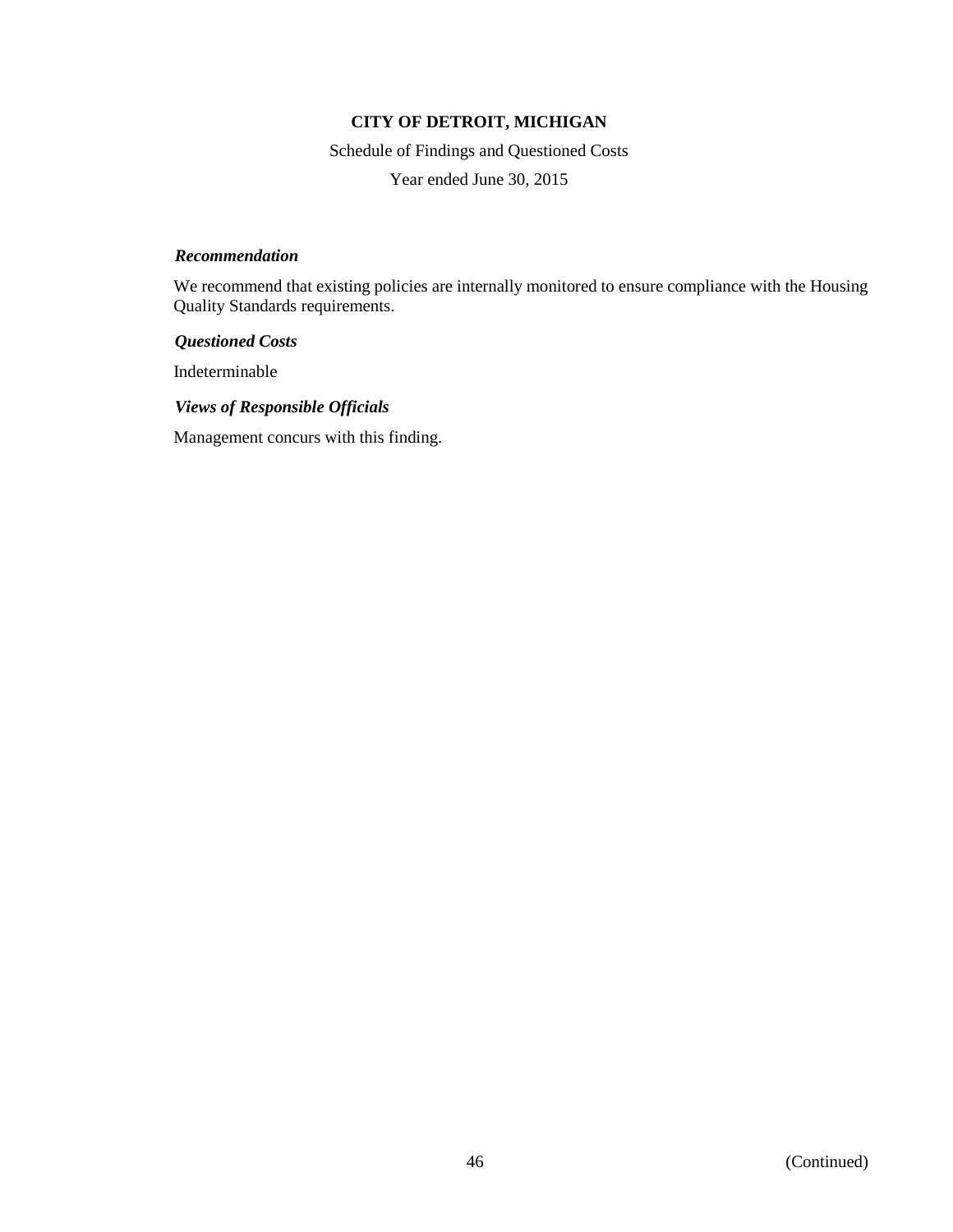Schedule of Findings and Questioned Costs Year ended June 30, 2015

| <b>Finding Number</b>             | 2015-17                                                                                                                               |
|-----------------------------------|---------------------------------------------------------------------------------------------------------------------------------------|
| <b>Finding Type</b>               | <b>Material noncompliance/material weakness</b>                                                                                       |
| <b>Prior Year Finding</b>         | N/A                                                                                                                                   |
| <b>Federal Program</b>            | <b>HOME Investment Partnerships Program (CFDA #14.239)</b>                                                                            |
| <b>Federal Award Number</b>       | M-09-MC-26-0006,<br>M-08-MC-26-0006,<br>M-10-MC-26-0006,<br>M-11-MC-26-0006, M-12-MC-26-0006, M-13-MC-26-0006, and<br>M-14-MC-26-0006 |
| <b>Federal Award Year</b>         | July 1, 2008-June 30, 2015                                                                                                            |
| <b>Federal Agency</b>             | <b>U.S. Department of Housing and Urban Development (HUD)</b>                                                                         |
| <b>Pass-Through Entity</b>        | N/A                                                                                                                                   |
| <b>City of Detroit Department</b> | <b>Housing and Revitalization Department</b>                                                                                          |
| <b>Compliance Requirement</b>     | <b>Reporting</b>                                                                                                                      |

#### *Criteria*

The A-102 common rule requires non-federal entities receiving federal awards to establish and maintain internal controls designed to reasonably ensure compliance with federal laws, regulations, and program compliance requirements.

2 CFR 200.514 (c) requires non-federal entities receiving federal awards to establish and maintain internal controls over federal programs based upon the guidance in Standards for Internal Control in the Federal Government issued by the Comptroller General of the United States and the *Internal Control – Integrated Framework*, issued by the Committee of Sponsoring Organizations of the Treadway Commission.

Per 24 CFR Section 92.508 (a) General. Each participating jurisdiction must establish and maintain sufficient records to enable HUD to determine whether the participating jurisdiction has met the requirements of this part. At a minimum, the following records are needed: (7) Records concerning other federal requirements – (i) Equal opportunity and fair housing records. (B) Documentation of actions undertaken to meet the requirements of 24 CFR part 135, which implements Section 3 of the Housing Development Act of 1968, as amended.

### *Condition*

The HUD 60002 Report requires that the City monitors and reports the number of jobs and assistance provided to low-income persons. The City did not complete the portion of this report relating to agency hires. On the submitted 60002 report, the City stated, "No monitoring of contracts for Section 3 compliance occurred for FY 2014-15." The City did not perform this required monitoring to properly complete the HUD 60002 report for the year ended June 30, 2015.

## *Possible Asserted Cause and Effect*

Management did not have effective controls in place over the filing of the HUD 60002 report to ensure compliance with the Reporting compliance requirement.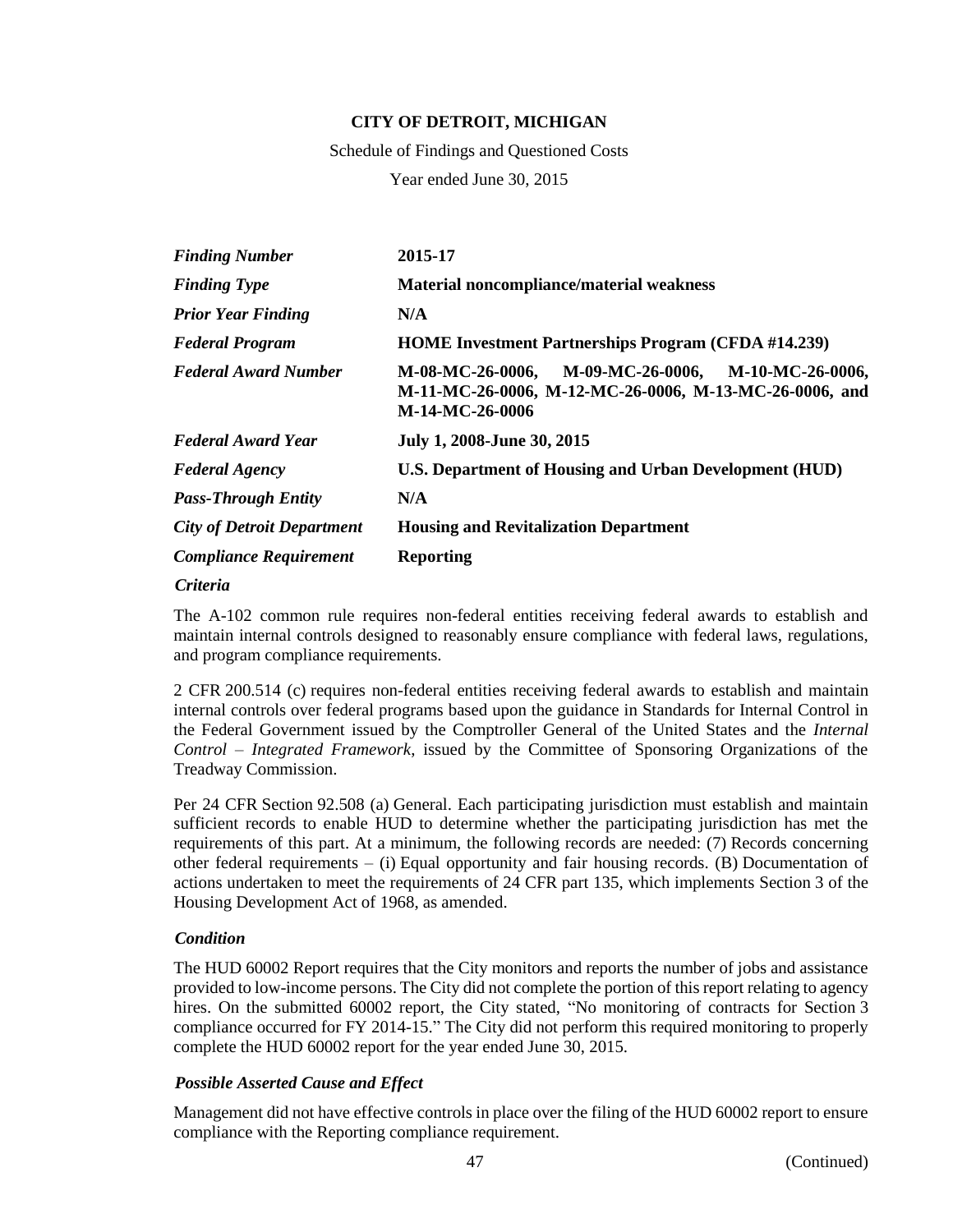Schedule of Findings and Questioned Costs Year ended June 30, 2015

### *Recommendation*

We recommend that existing policies are internally monitored to ensure compliance with the Reporting requirement.

## *Questioned Costs*

None

## *Views of Responsible Officials*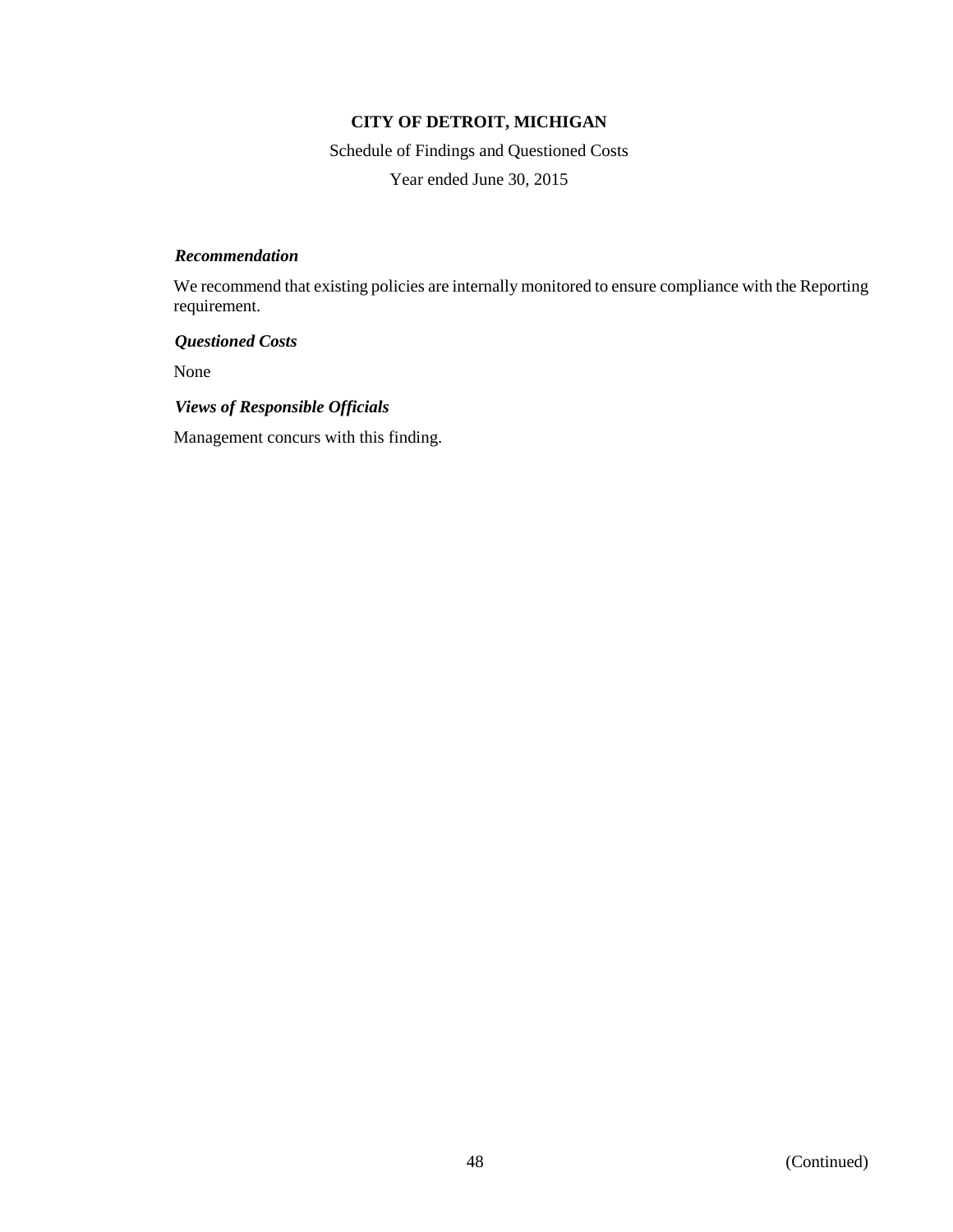Schedule of Findings and Questioned Costs Year ended June 30, 2015

| <b>Finding Number</b>             | 2015-18                                                                                                                            |
|-----------------------------------|------------------------------------------------------------------------------------------------------------------------------------|
| <b>Finding Type</b>               | <b>Material weakness</b>                                                                                                           |
| <b>Prior Year Finding</b>         | 2014-23                                                                                                                            |
| <b>Federal Program</b>            | <b>HOME Investment Partnerships Program (CFDA #14.239)</b>                                                                         |
| <b>Federal Award Number</b>       | M-08-MC-26-0006,<br>M-09-MC-26-0006, M-10-MC-26-0006,<br>M-11-MC-26-0006, M-12-MC-26-0006, M-13-MC-26-0006, and<br>M-14-MC-26-0006 |
| <b>Federal Award Year</b>         | July 1, 2008-June 30, 2015                                                                                                         |
| <b>Federal Agency</b>             | <b>U.S. Department of Housing and Urban Development (HUD)</b>                                                                      |
| <b>Pass-Through Entity</b>        | N/A                                                                                                                                |
| <b>City of Detroit Department</b> | <b>Housing and Revitalization Department</b>                                                                                       |
| <b>Compliance Requirement</b>     | <b>Special Tests and Provisions - Wage Rate Requirements</b>                                                                       |
| <i>Criteria</i>                   |                                                                                                                                    |

The A-102 common rule requires non-federal entities receiving federal awards to establish and maintain internal controls designed to reasonably ensure compliance with federal laws, regulations, and program compliance requirements.

2 CFR 200.514 (c) requires non-federal entities receiving federal awards to establish and maintain internal controls over federal programs based upon the guidance in Standards for Internal Control in the Federal Government issued by the Comptroller General of the United States and the *Internal Control – Integrated Framework*, issued by the Committee of Sponsoring Organizations of the Treadway Commission.

Per 29 CFR section  $5.5(a)(3)(ii)(A)$  The contractor shall submit weekly for each week in which any contract work is performed a copy of all payrolls to the appropriate federal agency if the agency is a party to the contract, but if the agency is not such a party, the contractor will submit the payrolls to the applicant, sponsor, or owner, as the case may be, for transmission to the agency.

Per 29 CFR section 5.6(a)(1) Furthermore, no payment, advance, grant, loan, or guarantee of funds shall be approved by the federal agency after the beginning of construction unless there is on file with the agency a certification by the contractor that the contractor and its subcontractors have complied with the provisions of § 5.5 or unless there is on file with the agency a certification by the contractor that there is a substantial dispute with respect to the required provisions.

## *Condition*

For 18 of 25 samples selected, there was no evidence of review and approval of the contractor's certified payrolls by an authorized reviewer on some or all of the weekly payrolls.

## *Possible Asserted Cause and Effect*

Procedures to ensure certified payrolls are reviewed and approved did not operate effectively.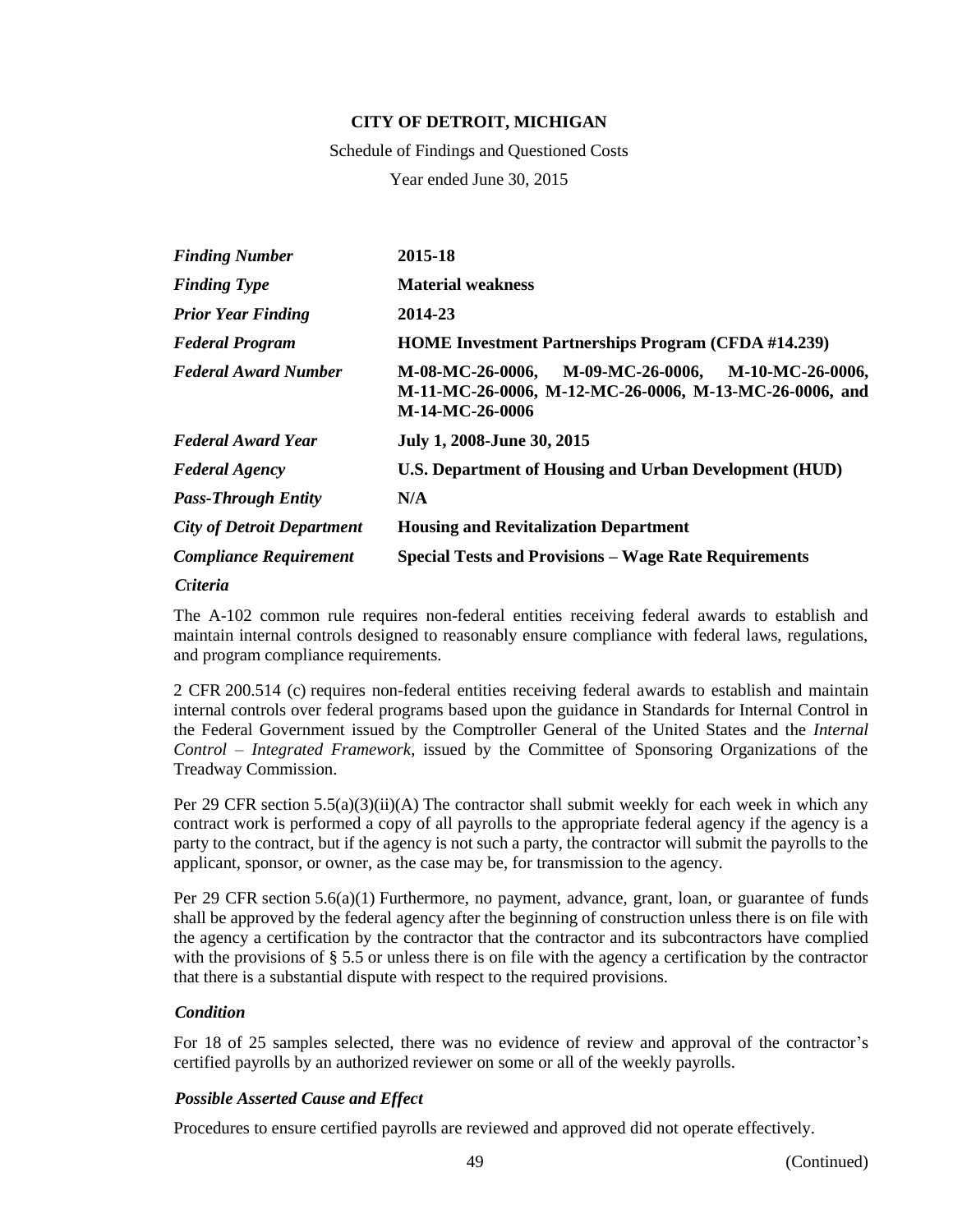Schedule of Findings and Questioned Costs

Year ended June 30, 2015

### *Recommendation*

We recommend that existing policies are internally monitored to ensure compliance with the Wage Rate compliance requirement.

*Questioned Costs*

None

## *Views of Responsible Officials*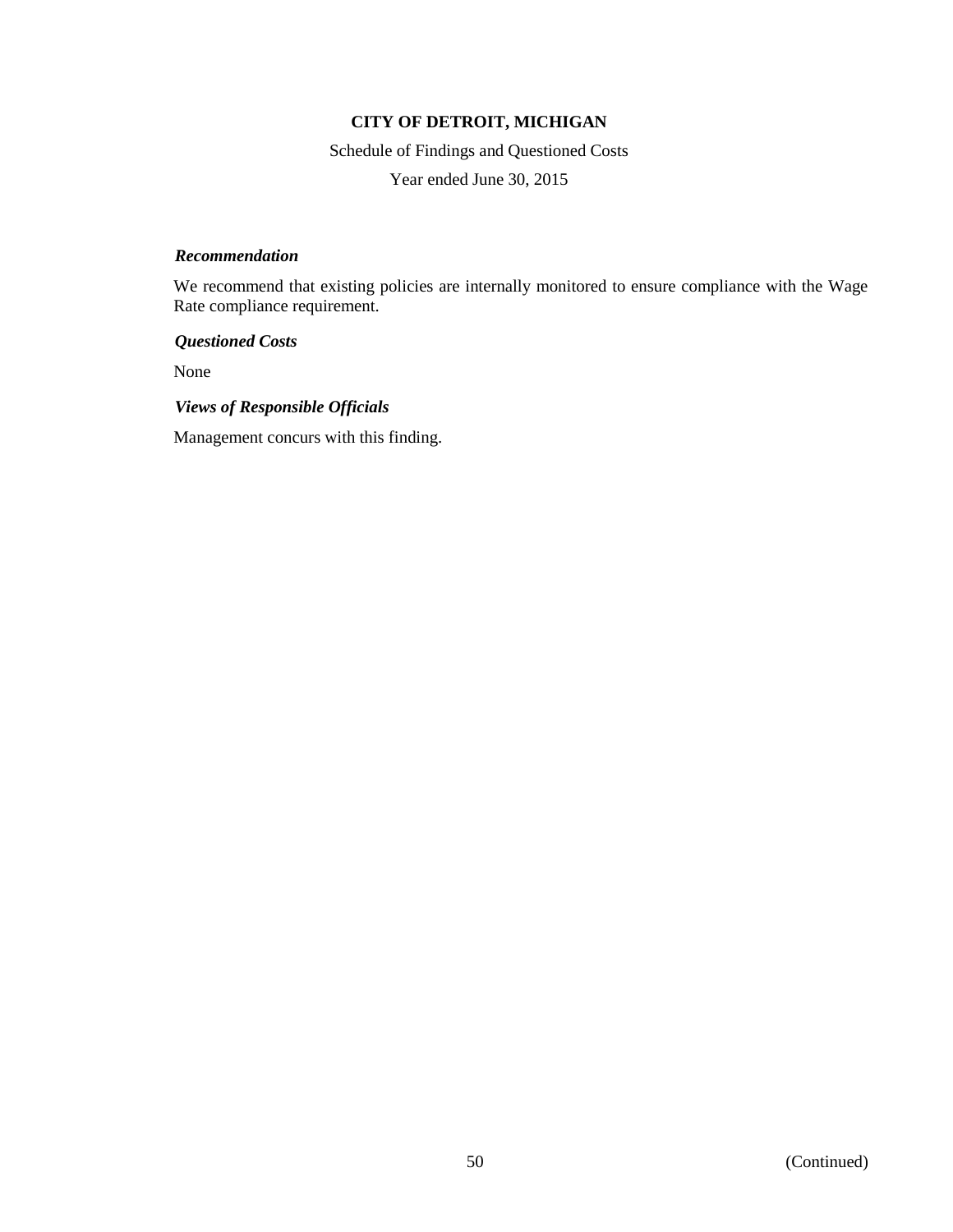Schedule of Findings and Questioned Costs Year ended June 30, 2015

| <b>Finding Number</b>             | 2015-19                                                                                                                         |
|-----------------------------------|---------------------------------------------------------------------------------------------------------------------------------|
| <b>Finding Type</b>               | <b>Material noncompliance/material weakness</b>                                                                                 |
| <b>Prior Year Finding</b>         | N/A                                                                                                                             |
| <b>Federal Program</b>            | <b>Emergency Solutions Grant (CFDA# 14.231)</b>                                                                                 |
| <b>Federal Award Number</b>       | E-11-MC-26-0006                                                                                                                 |
| <b>Federal Award Year</b>         | July 1, 2011-June 30, 2015                                                                                                      |
| <b>Federal Agency</b>             | U.S. Department of Housing and Urban Development                                                                                |
| <b>Pass-Through Entity</b>        | N/A                                                                                                                             |
| <b>City of Detroit Department</b> | <b>Housing and Revitalization Department</b>                                                                                    |
| <b>Compliance Requirement</b>     | <b>Allowed/Allowable</b><br>Management,<br><b>Activities</b><br>Costs,<br>Cash<br><b>Earmarking, and Period of Availability</b> |

### *Criteria*

The A-102 common rule requires non-federal entities receiving federal awards to establish and maintain internal controls designed to reasonably ensure compliance with federal laws, regulations, and program compliance requirements.

2 CFR 200.514 (c) requires non-federal entities receiving federal awards to establish and maintain internal controls over federal programs based upon the guidance in Standards for Internal Control in the Federal Government issued by the Comptroller General of the United States and the *Internal Control – Integrated Framework*, issued by the Committee of Sponsoring Organizations of the Treadway Commission.

Per 2 CFR 200.400 Subpart E – Cost Principles, (d) The application of these cost principles should require no significant changes in the internal accounting policies and practices of the non-federal entity. However, the accounting practices of the non-federal entity must be consistent with these cost principles and support the accumulation of costs as required by the principles, and must provide for adequate documentation to support costs charged to the federal award.

Per 48 CFR 52.216–7 Allowable Cost and Payment. (b) Reimbursing costs. (1) For the purpose of reimbursing allowable costs, the term costs includes only  $-$  (ii) When the Contractor is not delinquent in paying costs of contract performance in the ordinary course of business, costs incurred, but not necessarily paid, for  $-$  (A) Supplies and services purchased directly for the contract and associated financing payments to subcontractors, provided payments determined due will be made  $- (1)$  In accordance with the terms and conditions of a subcontract or invoice; and (2) Ordinarily within 30 days of the submission of the Contractor's payment request to the Government.

Per 24 CFR Section 576.100 General provisions and expenditure limits. (b) The total amount of the recipient's fiscal year grant that may be used for street outreach and emergency shelter activities cannot exceed the greater of: (1) 60% of the recipient's fiscal year grant; or (2) The amount of Fiscal Year 2010 grant funds committed for homeless assistance activities. (c) The total amount of ESG funds that may be used for administrative activities cannot exceed 7.5% of the recipient's fiscal year grant.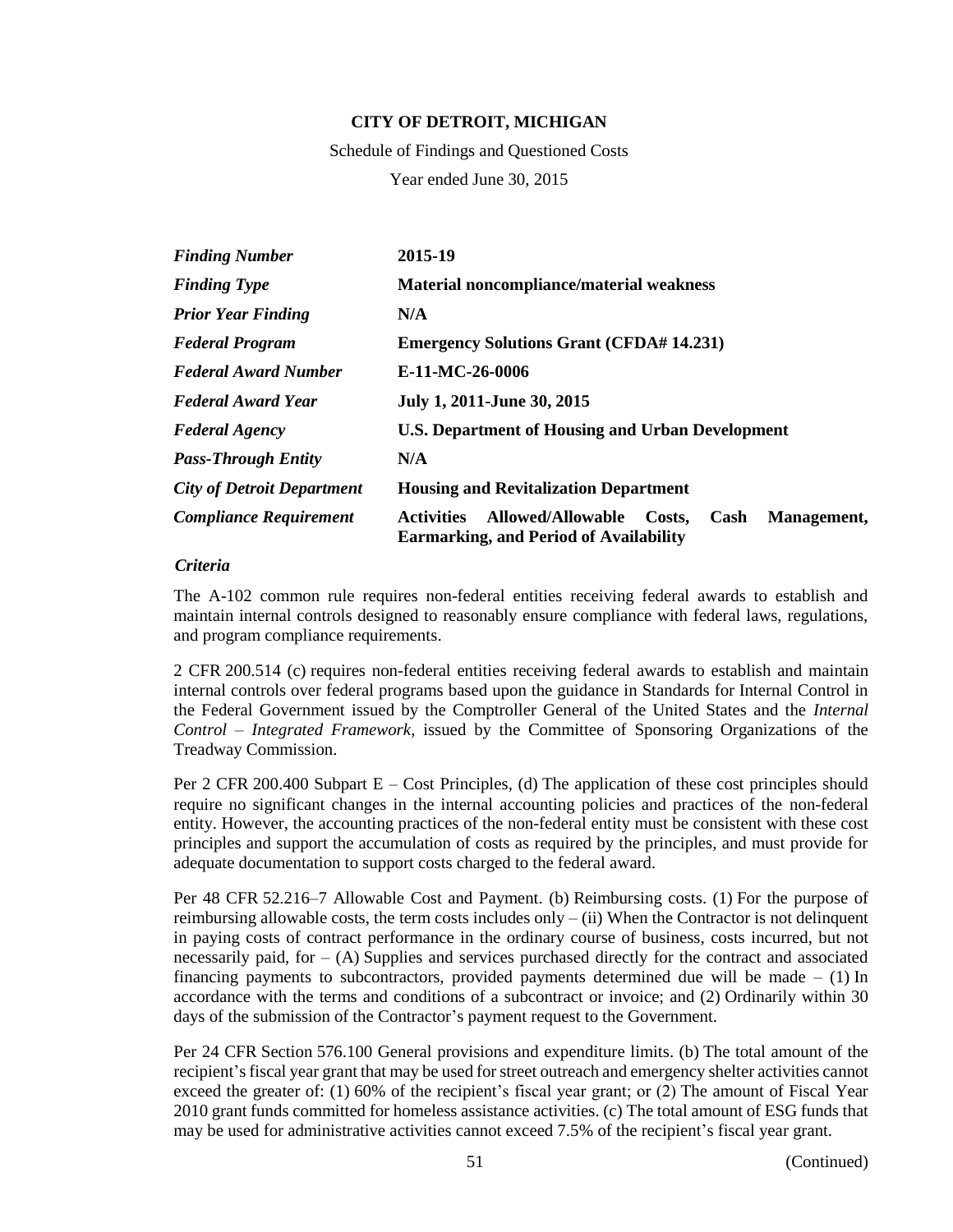Schedule of Findings and Questioned Costs

Year ended June 30, 2015

Per 2 CFR 215.28, where a funding period is specified, a recipient may charge to the grant only allowable costs resulting from obligations incurred during the funding period and any preaward costs authorized by the federal awarding agency.

Per 2 CFR 200.309, a non-federal entity may charge to the federal award only allowable costs incurred during the period of performance and any costs incurred before the federal awarding agency or pass-through entity made the federal award that were authorized by the federal awarding agency or pass-through entity.

## *Condition*

The City provided an advance of \$114,100 funding to a subrecipient, and was unable to provide support as to what the advance was ultimately expended on, that the advance did not result in funding in advance of more than 30 days, that the expense was properly classified for earmarking purposes, or that the expense(s) was ultimately incurred in the proper period of availability.

### *Possible Asserted Cause and Effect*

Management did not have effective controls in place to ensure compliance with the Activities Allowed/Allowable Costs, Cash Management, Earmarking, or Period of Availability requirements.

### *Recommendation*

We recommend that existing policies are internally monitored to ensure compliance with the Activities Allowed/Allowable Costs, Cash Management, Earmarking, and Period of Availability requirements.

## *Questioned Costs*

\$114,100

## *Views of Responsible Officials*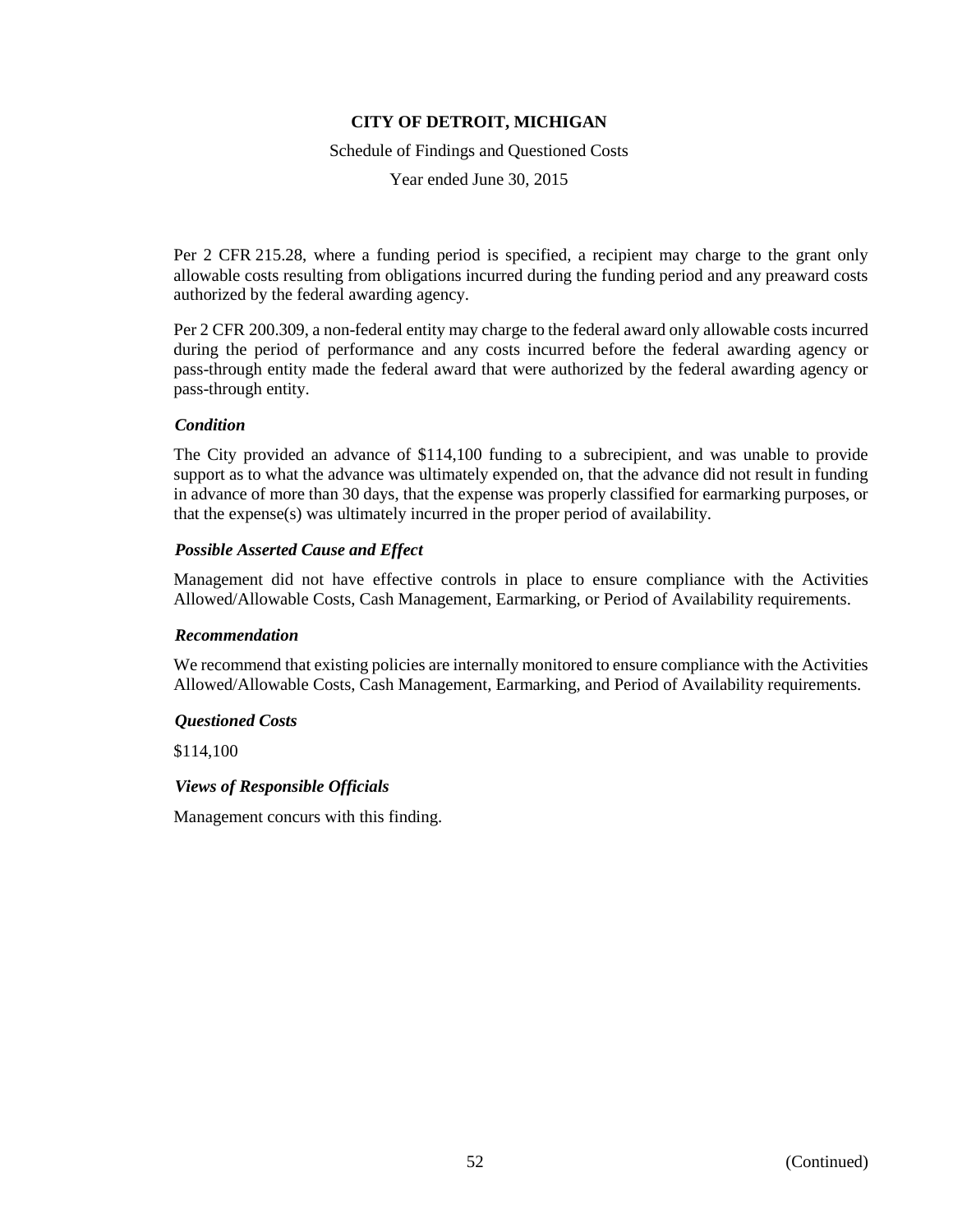Schedule of Findings and Questioned Costs Year ended June 30, 2015

| <b>Finding Number</b>             | 2015-20                                                                   |
|-----------------------------------|---------------------------------------------------------------------------|
| <b>Finding Type</b>               | Material noncompliance/material weakness                                  |
| <b>Prior Year Finding</b>         | N/A                                                                       |
| <b>Federal Program</b>            | <b>Emergency Solutions Grant (CFDA #14.231)</b>                           |
| <b>Federal Award Number</b>       | E-14-MC-26-0006, E-13-MC-26-0006, E-12-MC-26-0006, and<br>E-11-MC-26-0006 |
| <b>Federal Award Year</b>         | July 1, 2010-June 30, 2015                                                |
| <b>Federal Agency</b>             | U.S. Department of Housing and Urban Development                          |
| <b>Pass-Through Entity</b>        | N/A                                                                       |
| <b>City of Detroit Department</b> | <b>Housing and Revitalization Department</b>                              |
| <b>Compliance Requirement</b>     | <b>Reporting</b>                                                          |

#### *Criteria*

The A-102 common rule requires non-federal entities receiving federal awards to establish and maintain internal controls designed to reasonably ensure compliance with federal laws, regulations, and program compliance requirements.

2 CFR 200.514 (c) requires non-federal entities receiving federal awards to establish and maintain internal controls over federal programs based upon the guidance in Standards for Internal Control in the Federal Government issued by the Comptroller General of the United States and the *Internal Control – Integrated Framework*, issued by the Committee of Sponsoring Organizations of the Treadway Commission.

Per 24 CFR Section 92.508 (a) General. Each participating jurisdiction must establish and maintain sufficient records to enable HUD to determine whether the participating jurisdiction has met the requirements of this part. At a minimum, the following records are needed: (7) Records concerning other federal requirements – (i) Equal opportunity and fair housing records. (B) Documentation of actions undertaken to meet the requirements of 24 CFR part 135, which implements Section 3 of the Housing Development Act of 1968, as amended.

## *Condition*

The HUD 60002 Report requires that the City monitors and reports the number of jobs and assistance provided to low-income persons. The City did not complete the portion of this report relating to agency hires. On the submitted 60002 report, the City stated, "No monitoring of contracts for Section 3 compliance occurred for FY 2014-15." The City did not perform this required monitoring to properly complete the HUD 60002 report for the year ended June 30, 2015.

### *Possible Asserted Cause and Effect*

Management did not have effective controls in place over the filing of the HUD 60002 report to ensure compliance with the Reporting compliance requirement.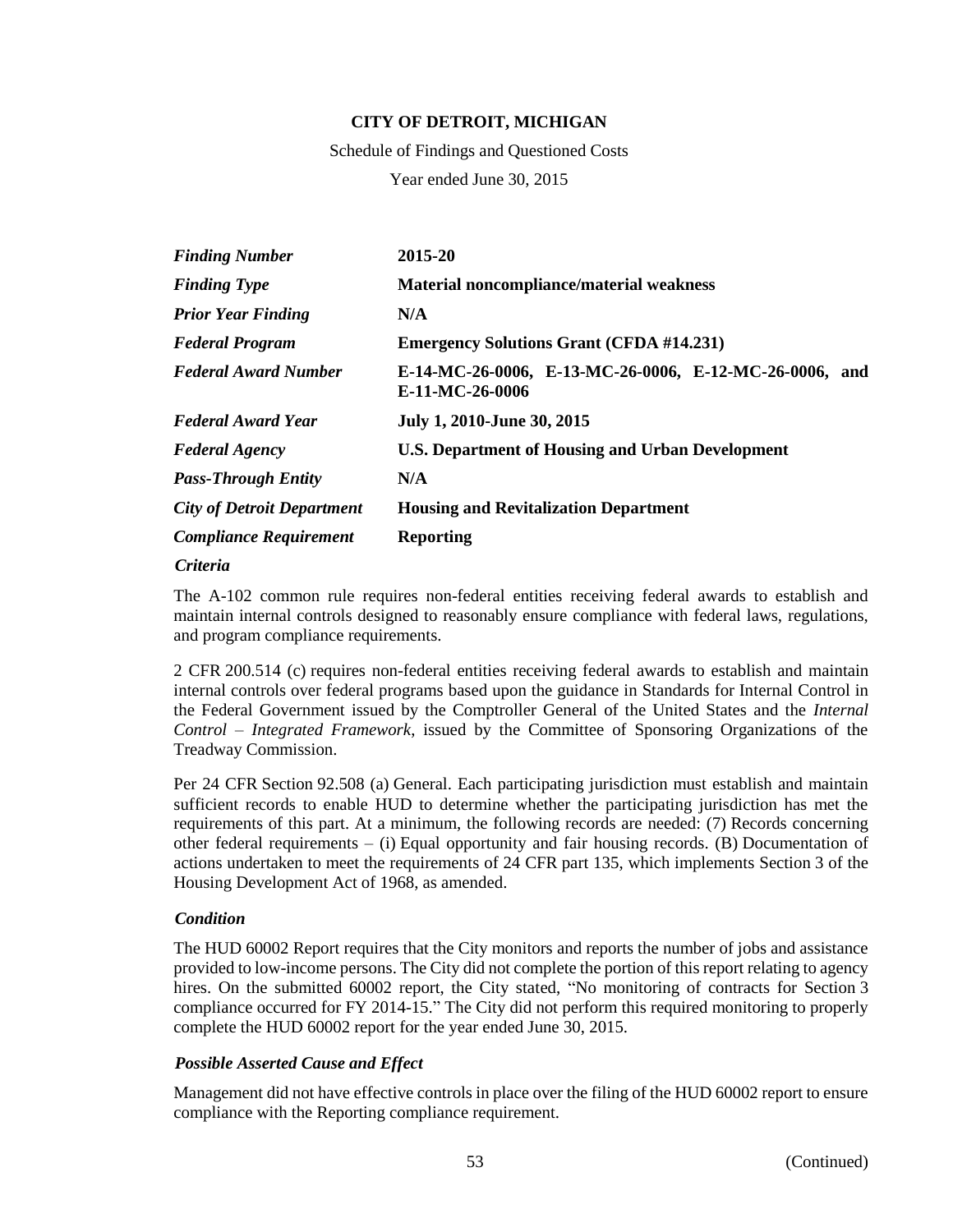Schedule of Findings and Questioned Costs Year ended June 30, 2015

### *Recommendation*

We recommend that existing policies are internally monitored to ensure compliance with the Reporting requirement.

## *Questioned Costs*

None

## *Views of Responsible Officials*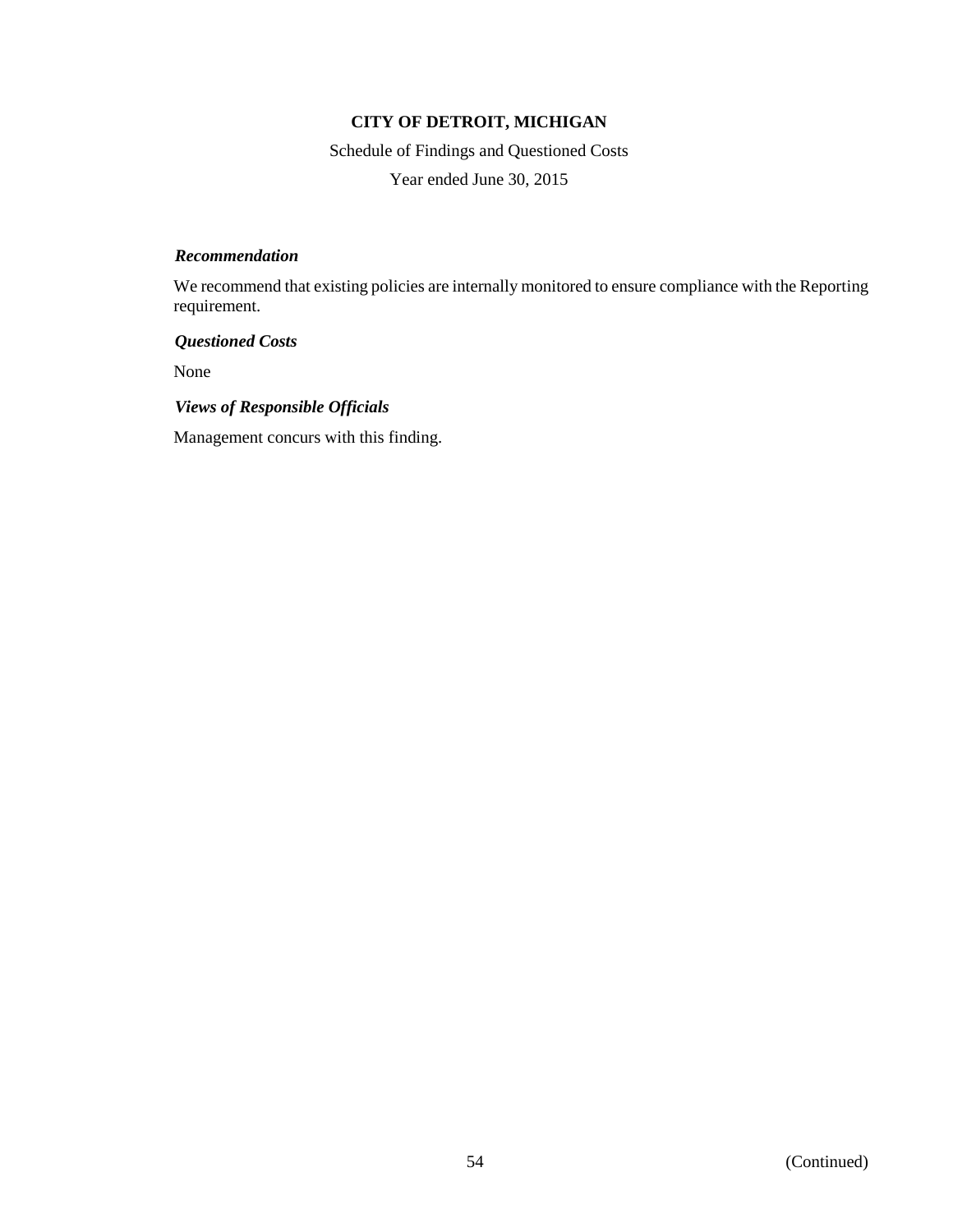Schedule of Findings and Questioned Costs Year ended June 30, 2015

| <b>Finding Number</b>             | 2015-21                                                                |
|-----------------------------------|------------------------------------------------------------------------|
| <b>Finding Type</b>               | <b>Material Noncompliance/Material Weakness</b>                        |
| <b>Prior Year Finding</b>         | N/A                                                                    |
| <b>Federal Program</b>            | <b>Emergency Solutions Grant (CFDA #14.231)</b>                        |
| <b>Federal Award Number</b>       | E-12-MC-26-0006                                                        |
| <b>Federal Award Year</b>         | July 1, 2012-June 30, 2015                                             |
| <b>Federal Agency</b>             | U.S. Department of Housing and Urban Development                       |
| <b>Pass-Through Entity</b>        | N/A                                                                    |
| <b>City of Detroit Department</b> | <b>Housing and Revitalization Department</b>                           |
| <b>Compliance Requirement</b>     | <b>Special Tests and Provisions – Maintenance as Homeless Shelters</b> |
|                                   |                                                                        |

### *Criteria*

The A-102 common rule requires non-federal entities receiving federal awards to establish and maintain internal controls designed to reasonably ensure compliance with federal laws, regulations, and program compliance requirements.

2 CFR 200.514 (c) requires non-federal entities receiving federal awards to establish and maintain internal controls over federal programs based upon the guidance in Standards for Internal Control in the Federal Government issued by the Comptroller General of the United States and the *Internal Control – Integrated Framework*, issued by the Committee of Sponsoring Organizations of the Treadway Commission.

Per 2 CFR 576.102 (a) General. Subject to the expenditure limit in § 576.100(b), ESG funds may be used for costs of providing essential services to homeless families and individuals in emergency shelters, renovating buildings to be used as emergency shelter for homeless families and individuals, and operating emergency shelters. (c) Minimum period of use. (1) Renovated buildings. Each building renovated with ESG funds must be maintained as a shelter for homeless individuals and families for not less than a period of 3 or 10 years, depending on the type of renovation and the value of the building.

## *Condition*

For 1 of 2 locations selected for testing, the City provided \$100,000 in rehabilitation funding to a subrecipient. As the date of this report, the homeless shelter at the location was no longer in operation, and thus did not meet the 3 year requirement of being maintained as a homeless shelter.

## *Possible Asserted Cause and Effect*

Management did not have effective controls in place over nor were they in compliance with the Maintenance as Homeless Shelter requirements.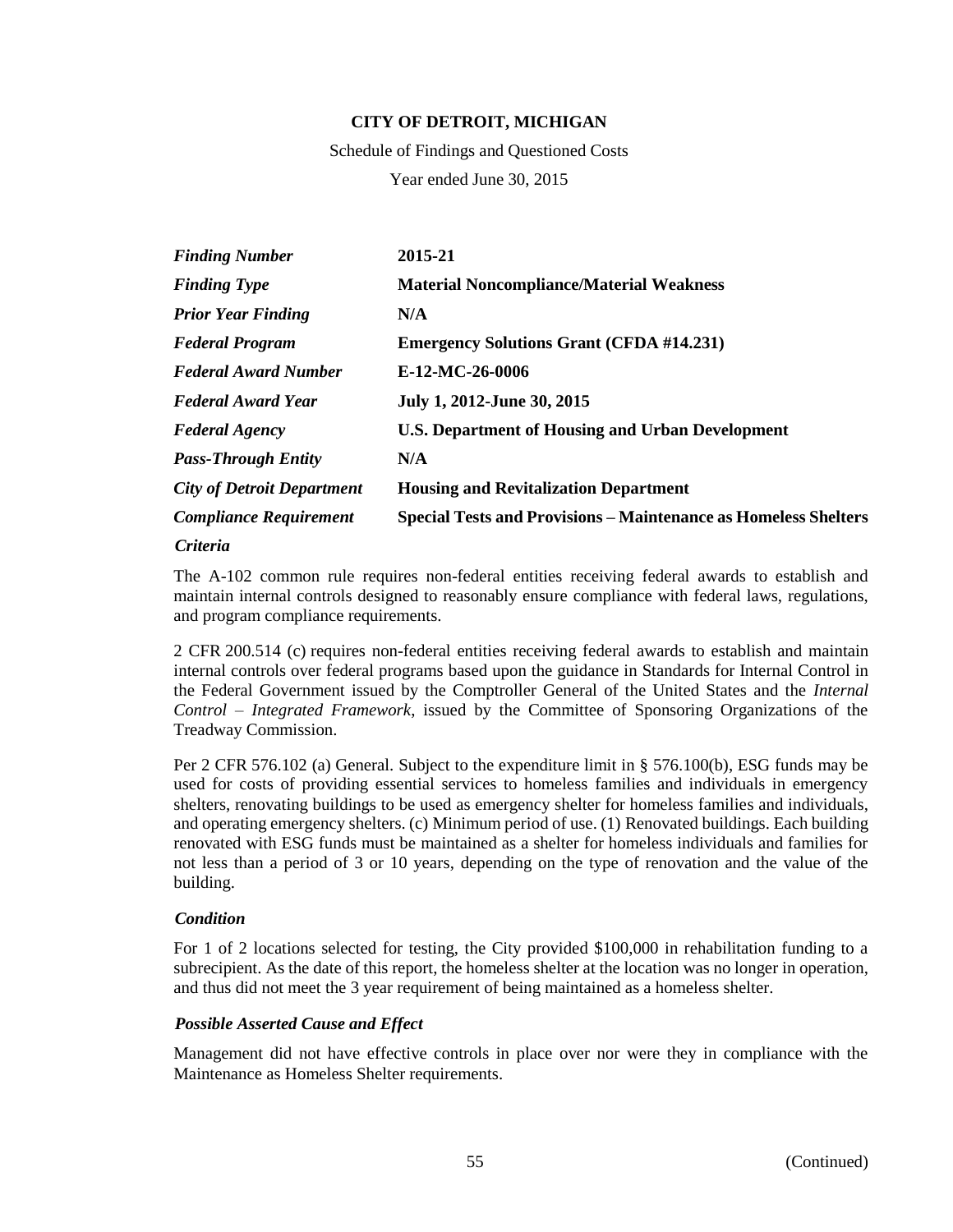Schedule of Findings and Questioned Costs

Year ended June 30, 2015

## *Recommendation*

We recommend that existing policies are internally monitored to ensure compliance with the Maintenance as Homeless Shelter requirement.

*Questioned Costs*

\$100,000

*Views of Responsible Officials*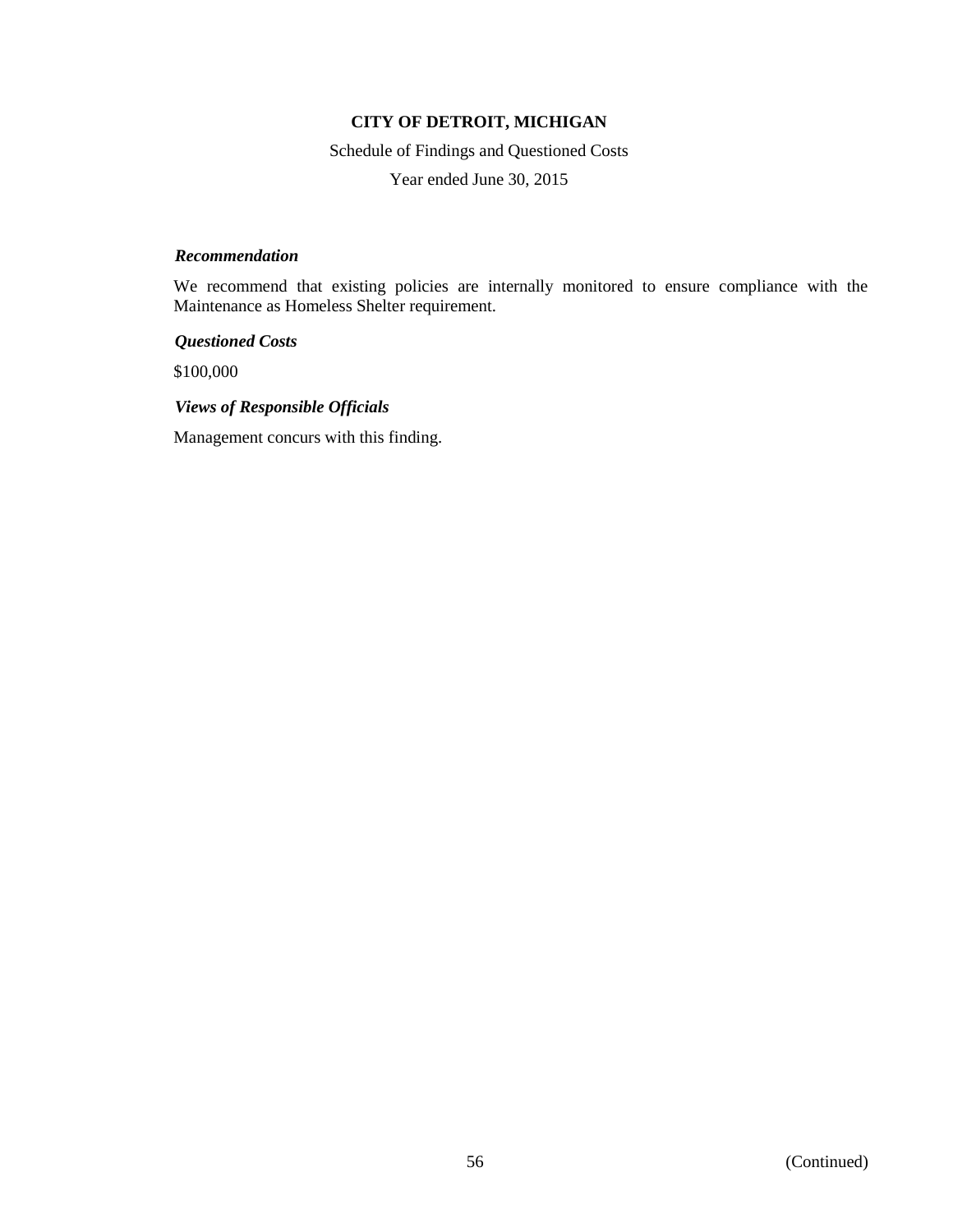Schedule of Findings and Questioned Costs Year ended June 30, 2015

| <b>Finding Number</b>             | 2015-22                                                        |
|-----------------------------------|----------------------------------------------------------------|
| <b>Finding Type</b>               | <b>Material Noncompliance/Material Weakness</b>                |
| <b>Prior Year Finding</b>         | N/A                                                            |
| <b>Federal Program</b>            | <b>Emergency Solutions Grant (CFDA #14.231)</b>                |
| <b>Federal Award Number</b>       | E-12-MC-26-0006, E-11-MC-26-0006                               |
| <b>Federal Award Year</b>         | July 1, 2011-June 30, 2013                                     |
| <b>Federal Agency</b>             | <b>U.S. Department of Housing and Urban Development</b>        |
| <b>Pass-Through Entity</b>        | N/A                                                            |
| <b>City of Detroit Department</b> | <b>Housing and Revitalization Department</b>                   |
| <b>Compliance Requirement</b>     | <b>Special Tests and Provisions – Obligations and Payments</b> |

### *Criteria*

The A-102 common rule requires non-federal entities receiving federal awards to establish and maintain internal controls designed to reasonably ensure compliance with federal laws, regulations, and program compliance requirements.

2 CFR 200.514 (c) requires non-federal entities receiving federal awards to establish and maintain internal controls over federal programs based upon the guidance in Standards for Internal Control in the Federal Government issued by the Comptroller General of the United States and the *Internal Control – Integrated Framework*, issued by the Committee of Sponsoring Organizations of the Treadway Commission.

Per 24 CFR 572.203, (a) Obligation of funds. (2) Funds allocated to metropolitan cities, urban counties, and territories. Within 180 days after the date that HUD signs the grant agreement (or a grant amendment for reallocation of funds) with the metropolitan city, urban county, or territory, the recipient must obligate all the grant amount, except the amount for its administrative costs. This requirement is met by an agreement with, or a letter of award requiring payment to, a subrecipient; a procurement contract; or a written designation of a department within the government of the recipient to directly carry out an eligible activity.

### *Condition*

For 12 of 17 contracts selected for testing, funding was not obligated within 180 days of HUD signing the grant agreement.

## *Possible Asserted Cause and Effect*

Management did not have effective controls in place to ensure they were in compliance with the Obligation and Payment requirement.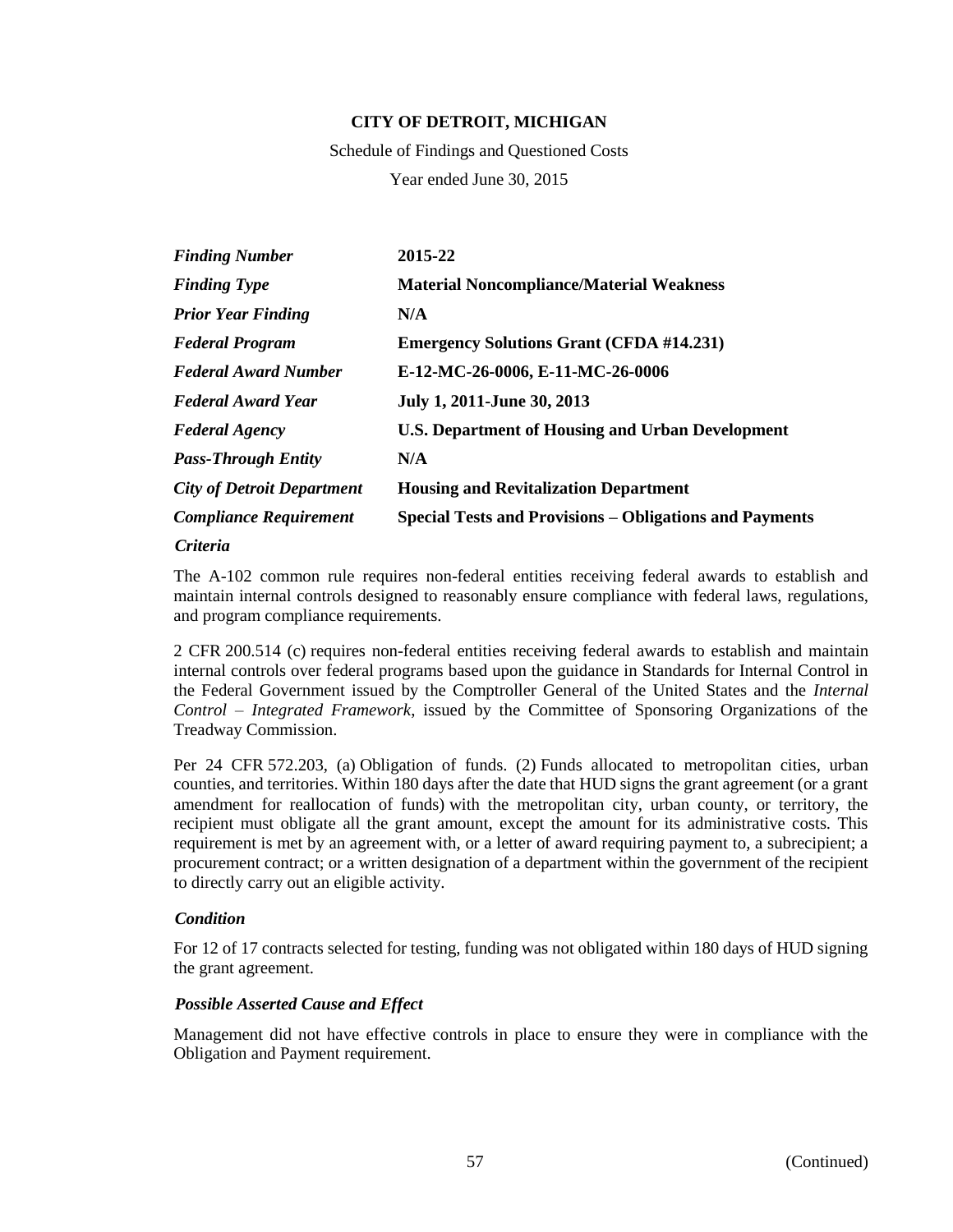Schedule of Findings and Questioned Costs

Year ended June 30, 2015

### *Recommendation*

We recommend that existing policies are internally monitored to ensure compliance with the Obligation and Payment requirement.

### *Questioned Costs*

Indeterminable

### *Views of Responsible Officials*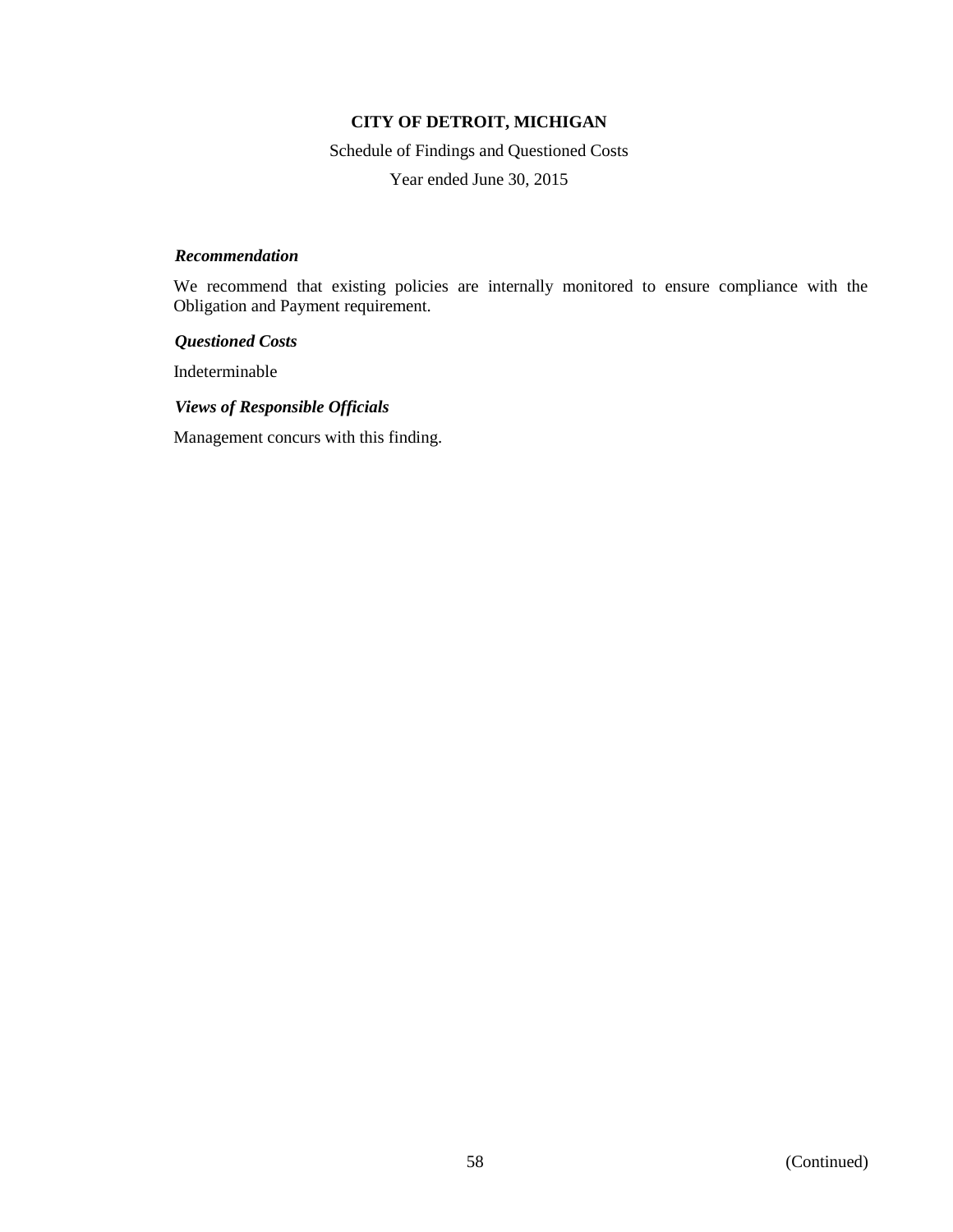Schedule of Findings and Questioned Costs Year ended June 30, 2015

| <b>Finding Number</b>             | 2015-23                                                                   |
|-----------------------------------|---------------------------------------------------------------------------|
| <b>Finding Type</b>               | <b>Material noncompliance/material weakness</b>                           |
| <b>Prior Year Finding</b>         | N/A                                                                       |
| <b>Federal Program</b>            | <b>Emergency Solutions Grant (CFDA #14.231)</b>                           |
| <b>Federal Award Number</b>       | E-14-MC-26-0006, E-13-MC-26-0006, E-12-MC-26-0006, and<br>E-11-MC-26-0006 |
| <b>Federal Award Year</b>         | July 1, 2010-June 30, 2015                                                |
| <b>Federal Agency</b>             | U.S. Department of Housing and Urban Development                          |
| <b>Pass-Through Entity</b>        | N/A                                                                       |
| <b>City of Detroit Department</b> | <b>Housing and Revitalization Department</b>                              |
| <b>Compliance Requirement</b>     | <b>Special Tests and Provisions – Obligations and Payments</b>            |

### *Criteria*

The A-102 common rule requires non-federal entities receiving federal awards to establish and maintain internal controls designed to reasonably ensure compliance with federal laws, regulations, and program compliance requirements.

2 CFR 200.514 (c) requires non-federal entities receiving federal awards to establish and maintain internal controls over federal programs based upon the guidance in Standards for Internal Control in the Federal Government issued by the Comptroller General of the United States and the *Internal Control – Integrated Framework*, issued by the Committee of Sponsoring Organizations of the Treadway Commission.

Per 24 CFR 572.203, (c) Payments to subrecipients. The recipient must pay each subrecipient for allowable costs within 30 days after receiving the subrecipient's complete payment request. This requirement also applies to each subrecipient that is a unit of general purpose local government.

## *Condition*

For 28 of 40 expenditures selected for testing, payment was not made to the subrecipient within 30 days of receiving the payment request as required.

## *Possible Asserted Cause and Effect*

Management did not have effective controls in place to ensure they were in compliance with the Obligation and Payment requirement.

## *Recommendation*

We recommend that existing policies are internally monitored to ensure compliance with the Obligation and Payment requirement.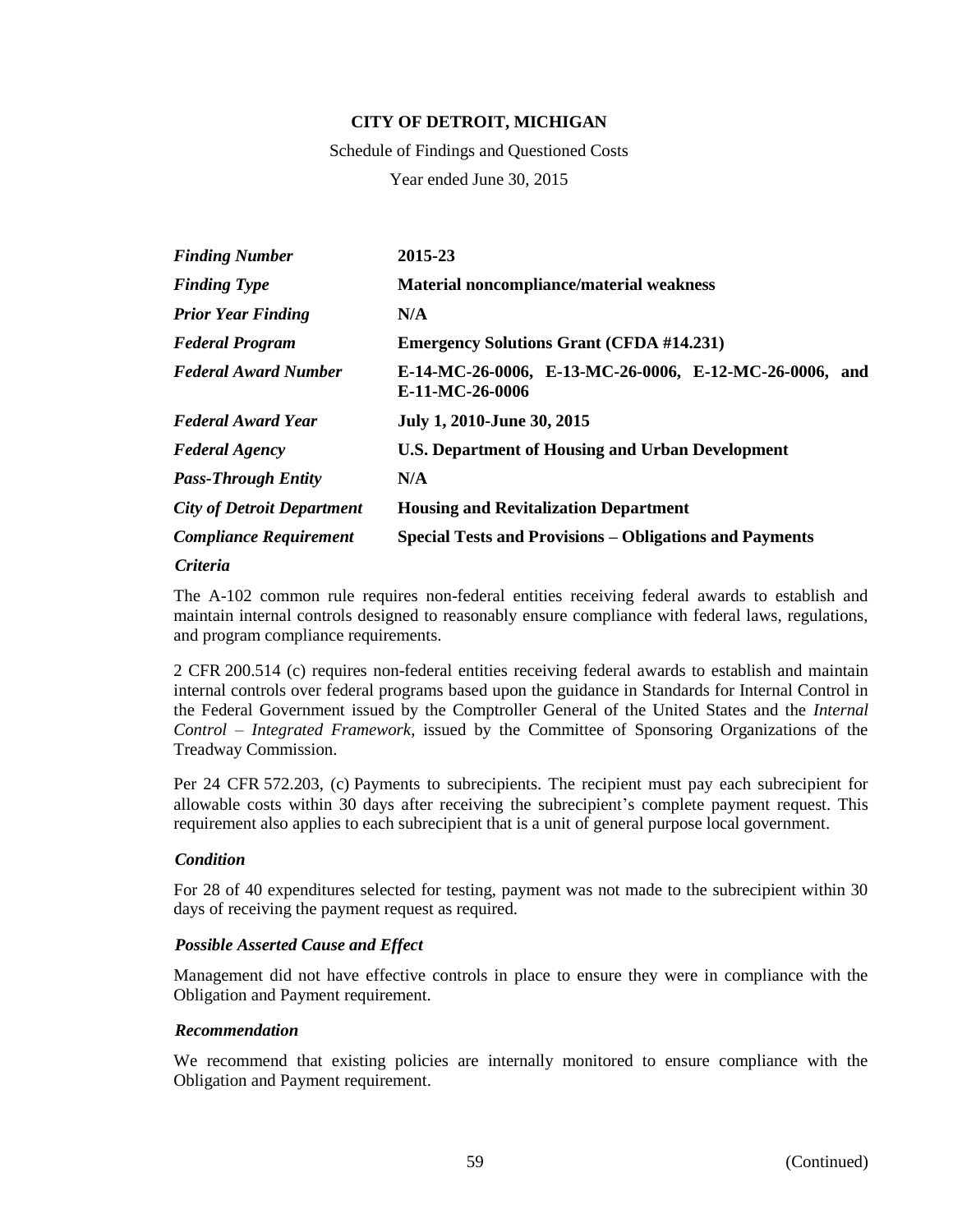Schedule of Findings and Questioned Costs Year ended June 30, 2015

*Questioned Costs*

None

*Views of Responsible Officials*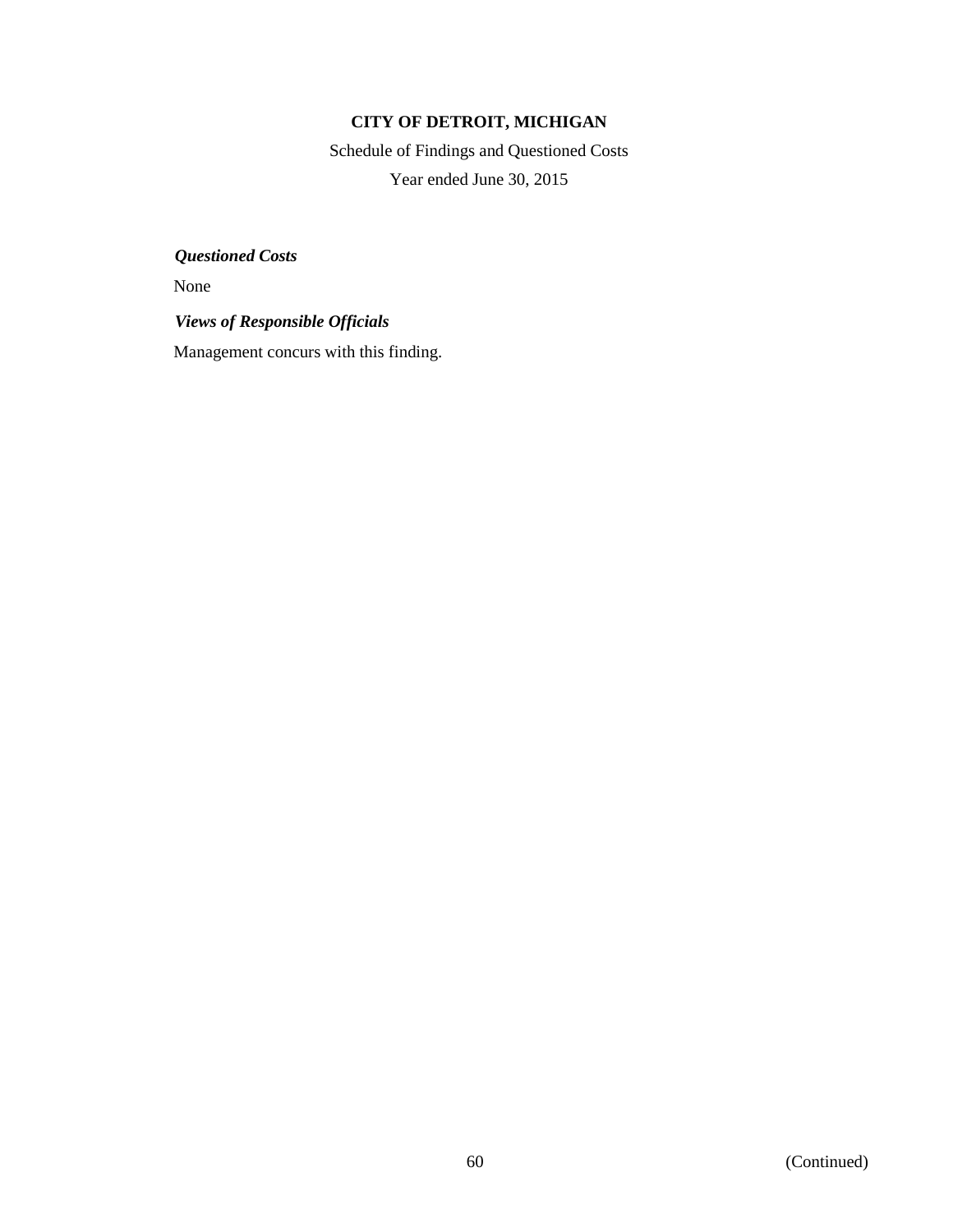Schedule of Findings and Questioned Costs Year ended June 30, 2015

| <b>Finding Number</b>             | 2015-24                                           |
|-----------------------------------|---------------------------------------------------|
| <b>Finding Type</b>               | Noncompliance/significant deficiency              |
| <b>Prior Year Finding</b>         | N/A                                               |
| <b>Federal Program</b>            | Federal Transit Cluster (CFDA #20.500 and 20.507) |
| <b>Federal Award Number</b>       | MI-90-X604, MI-90-X605                            |
| <b>Federal Award Year</b>         | July 1, 2014-June 30, 2015                        |
| <b>Federal Agency</b>             | <b>U.S. Department of Transportation</b>          |
| <b>Pass-Through Entity</b>        | <b>Federal Transit Administration</b>             |
| <b>City of Detroit Department</b> | <b>Detroit Department of Transportation</b>       |
| <b>Compliance Requirement</b>     | <b>Reporting</b>                                  |

### *Criteria*

The A-102 common rule requires non-federal entities receiving federal awards to establish and maintain internal controls designed to reasonably ensure compliance with federal laws, regulations, and program compliance requirements.

Per the Federal Financial Report (FFR) instructions, cash disbursements are the sum of actual cash disbursements (of federally authorized funds) for direct charges for goods and services, the amount of indirect expenses charged to the award, and the amount of cash advances and payments (of federally authorized funds) made to subreceipients and contractors.

## *Condition*

The total expenditures that the City reported during the year in their 4 quarterly FFRs for grant MI-90-X605 was \$10,343,577; however, the General Ledger reflected \$10,231,231 resulting in a difference of \$112,346. Additionally the total expenditures the City reported during the fiscal year in their 4 quarterly FFRs for grant MI-90-X604 was \$345,675; however the General Ledger reflected \$341,072, resulting in a difference of \$4,603. The total difference between what was reported and what is included in the General Ledger is \$116,949. The City was unable to resolve the difference.

## *Possible Asserted Cause and Effect*

Procedures to ensure reports are prepared accurately did not operate effectively.

### *Recommendation*

We recommend that policies and procedures are monitored to ensure compliance with the Reporting requirement that reports are produced timely and accurately.

## *Questioned Costs*

None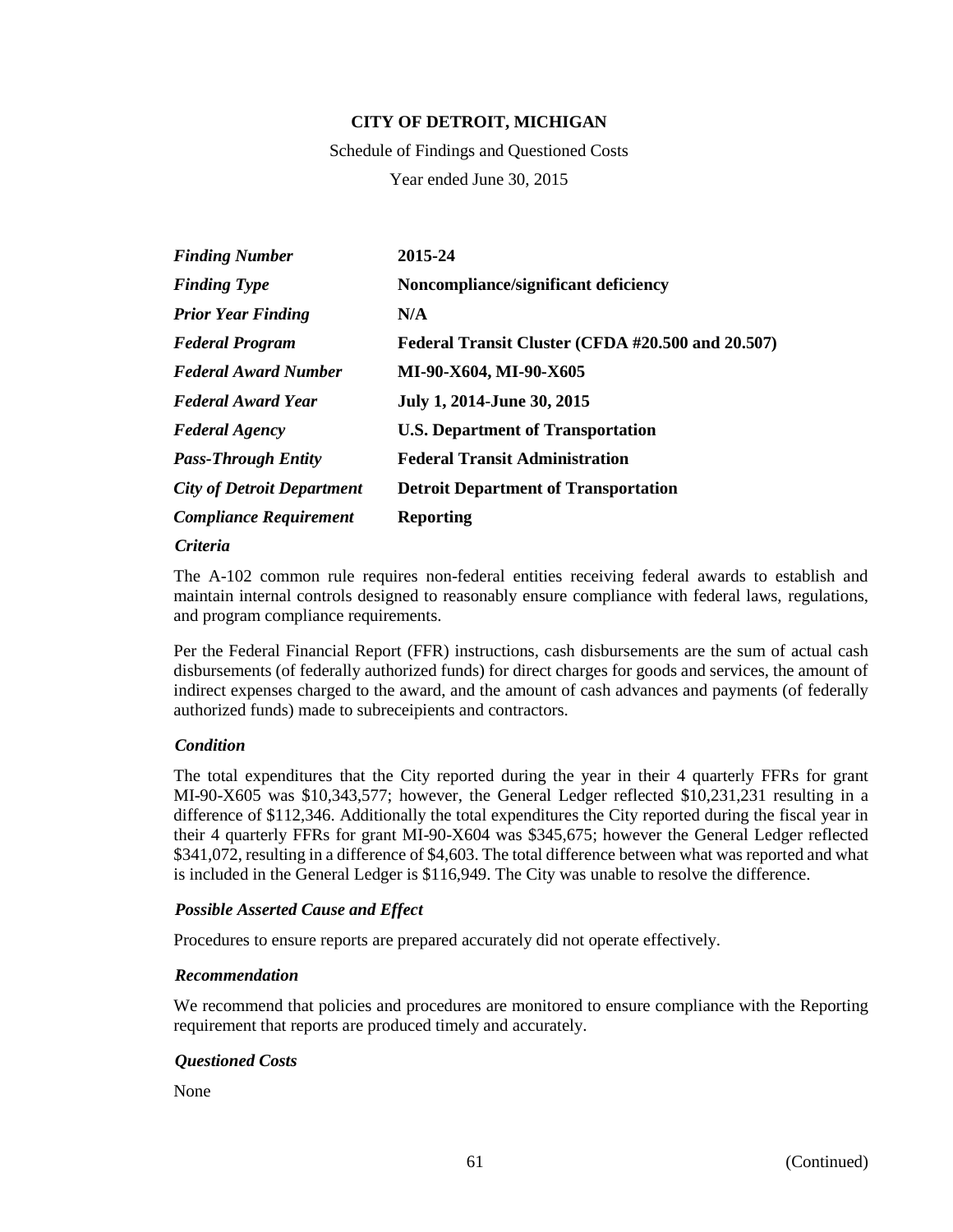Schedule of Findings and Questioned Costs Year ended June 30, 2015

*Views of Responsible Officials*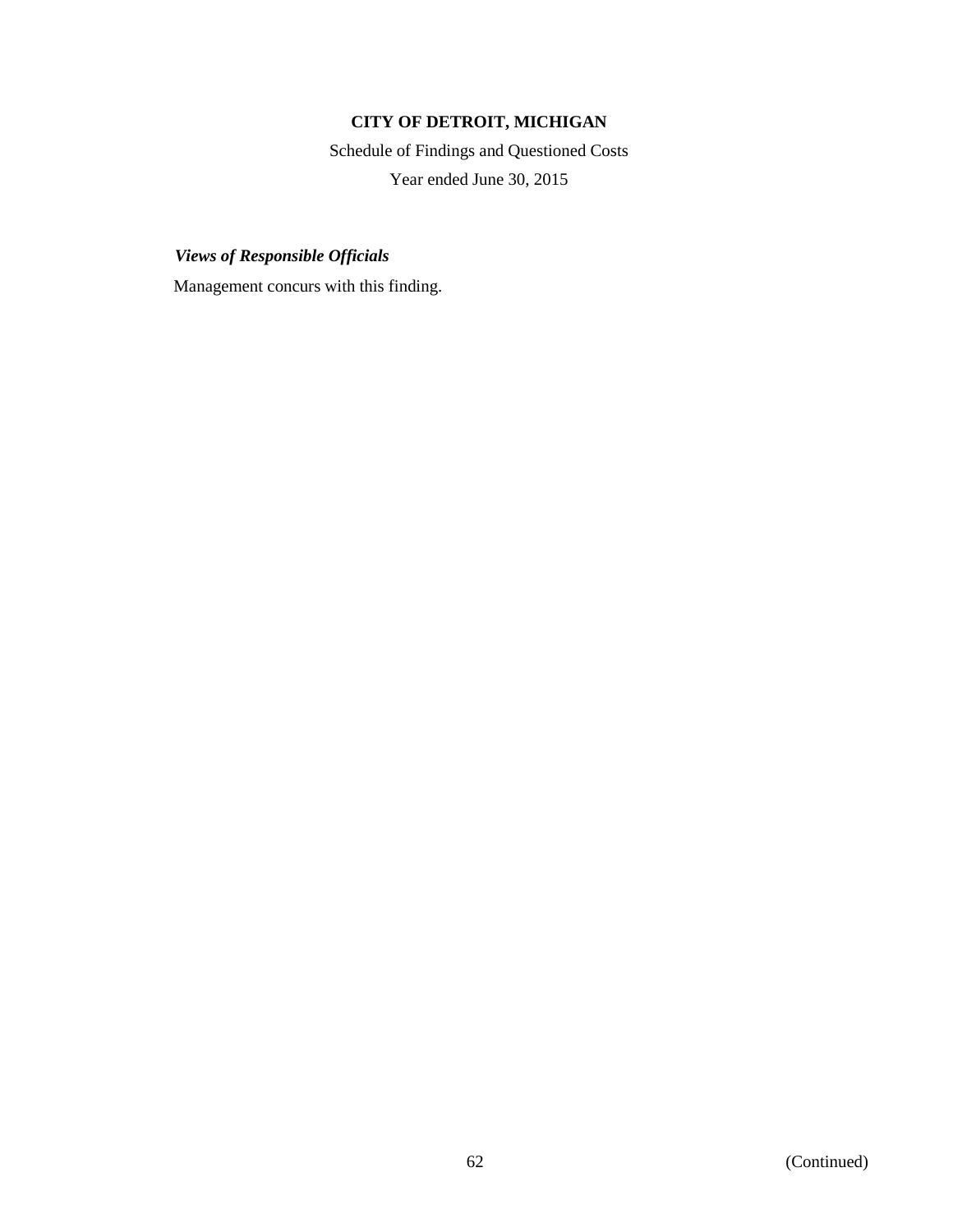Schedule of Findings and Questioned Costs Year ended June 30, 2015

| <b>Finding Number</b>             | 2015-25                                                             |
|-----------------------------------|---------------------------------------------------------------------|
| <b>Finding Type</b>               | <b>Material noncompliance/material weakness</b>                     |
| <b>Prior Year Finding</b>         | 2014-32                                                             |
| <b>Federal Program</b>            | <b>HIV Emergency Relief Project Grants (CFDA #93.914)</b>           |
| <b>Federal Award Number</b>       | H89HA00021-22, H89HA00021-23                                        |
| <b>Federal Award Year</b>         | March 1, 2014-February 29, 2015; March 1, 2015-February 28,<br>2016 |
| <b>Federal Agency</b>             | <b>U.S. Department of Health and Human Services</b>                 |
| <b>Pass-Through Entity</b>        | N/A                                                                 |
| <b>City of Detroit Department</b> | Department of Health & Wellness Promotion                           |
| <b>Compliance Requirement</b>     | <b>Cash Management</b>                                              |

#### *Criteria*

The A-102 common rule requires non-federal entities receiving federal awards to establish and maintain internal controls designed to reasonably ensure compliance with federal laws, regulations, and program compliance requirements.

Per 45 CFR 92.20(7), procedures for minimizing the time elapsing between the transfer of funds from the U.S. Treasury and disbursement by grantees and subgrantees must be followed whenever advance payment procedures are used. Grantees must establish reasonable procedures to ensure the receipt of reports on subgrantees' cash balances and cash disbursements in sufficient time to enable them to prepare complete and accurate cash transactions reports to the awarding agency.

Per OMB Circular A-102, Grants and Cooperative Agreements with State and Local Governments Attachment (1)(a), agency methods and procedures for transferring funds shall minimize the time elapsing between transfer to recipients of grants and cooperative agreements and the recipients' need for the funds.

### *Condition*

We selected a sample of 8 drawdowns for 7 of the 8 draws, the City did not minimize the time lapse between drawdown and payment to 3 days or less as required. Two draws exceeded time lapse by 5-10 days and five draws exceeded time lapse by 11-20 days.

## *Possible Asserted Cause and Effect*

Payment procedures utilized by the City do not allow for precision in determining the time lag between a request for payment and the payment being made. As a result, certain payments have a time lapse that exceeds the 3 day requirement.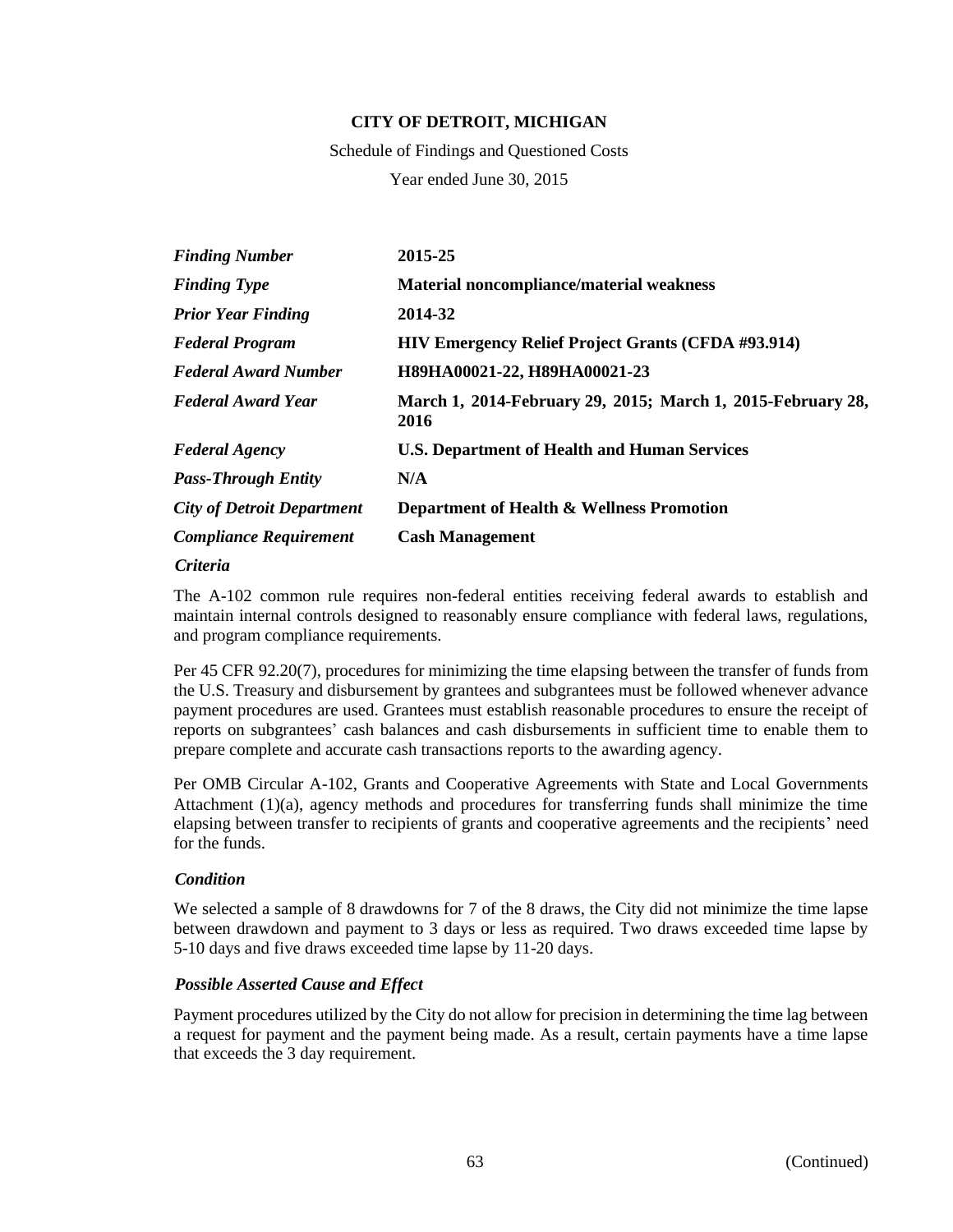Schedule of Findings and Questioned Costs

Year ended June 30, 2015

### *Recommendation*

We recommend policies and procedures are developed, implemented, and monitored to ensure that all funds are disbursed in accordance with regulations or the terms and conditions of the award.

*Questioned Costs*

None

## *Views of Responsible Officials*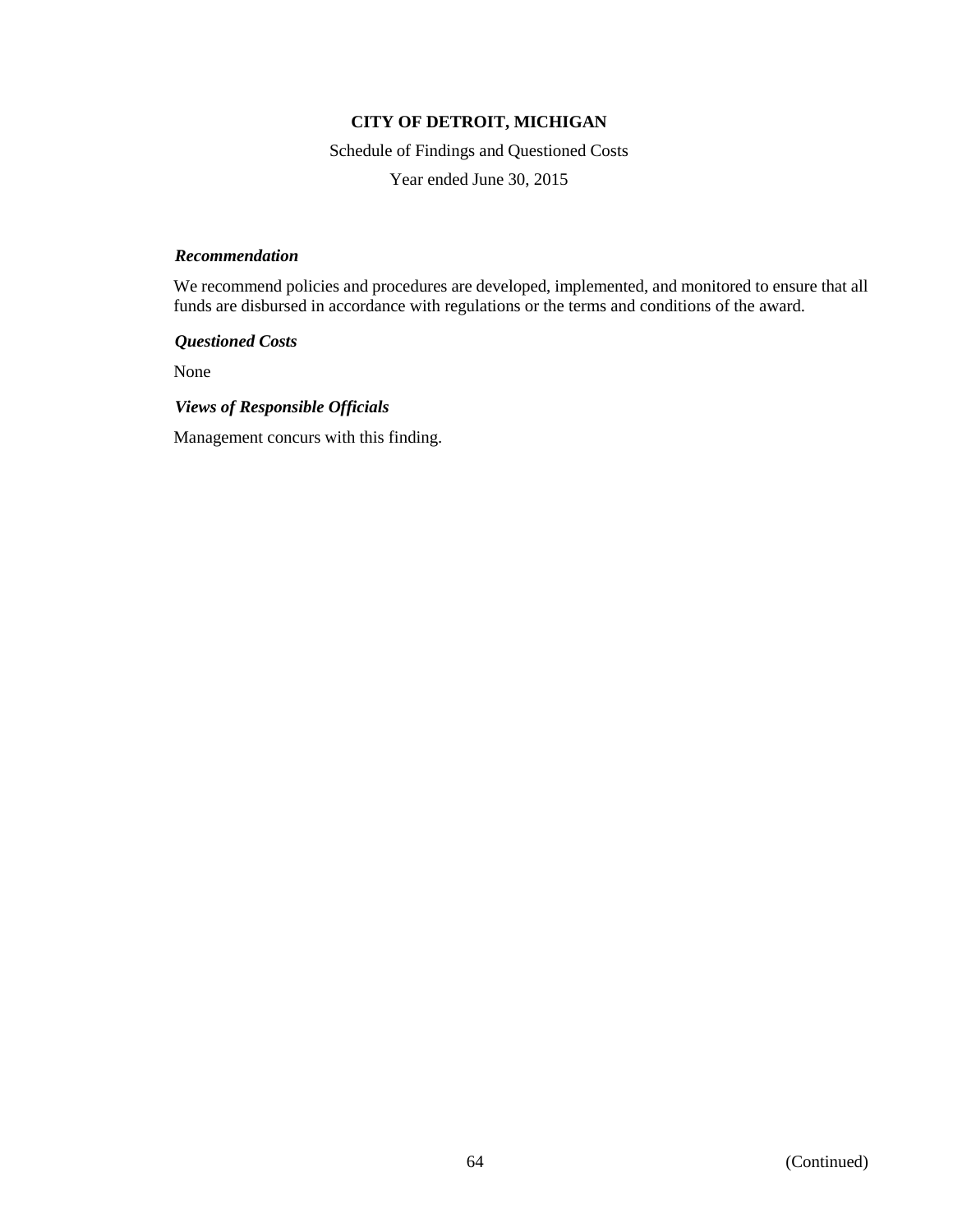Schedule of Findings and Questioned Costs Year ended June 30, 2015

| <b>Finding Number</b>             | 2015-26                                                             |
|-----------------------------------|---------------------------------------------------------------------|
| <b>Finding Type</b>               | Material noncompliance/material weakness                            |
| <b>Prior Year Finding</b>         | 2014-33                                                             |
| <b>Federal Program</b>            | <b>HIV Emergency Relief Project Grants (CFDA #93.914)</b>           |
| <b>Federal Award Number</b>       | <b>H89HA00022 and H89HA00023</b>                                    |
| <b>Federal Award Year</b>         | March 1, 2012-February 29, 2013; March 1, 2013-February 28,<br>2014 |
| <b>Federal Agency</b>             | <b>U.S. Department of Health and Human Services</b>                 |
| <b>Pass-Through Entity</b>        | N/A                                                                 |
| <b>City of Detroit Department</b> | <b>Department of Health and Wellness Promotion</b>                  |
| <b>Compliance Requirement</b>     | <b>Procurement, Suspension and Debarment</b>                        |

### *Criteria*

The A-102 common rule requires non-federal entities receiving federal awards to establish and maintain internal controls designed to reasonably ensure compliance with federal laws, regulations, and program compliance requirements.

Per 45 CFR Part 36(b)(9) and 2 CFR section 215.46, 45 CFR Part 92.36(b)(1) and (d)(4); and 2 CFR sections 215.43 and 215.44 $(e)$ , and 45 CFR 92.36 $(f)$  and 2 CFR section 215.45, contract files should contain documentation that includes the significant history of the procurement, including the rationale for the method of procurement, selection of contract type, contractor selection or rejection, the basis of contract price, the rationale to limit competition in those cases where competition was limited and ascertain if the limitation was justified, and cost or price analyses performed in connection with procurement actions, including contract modifications supporting the procurement action.

## *Condition*

We reviewed procurement of the sole contract greater than \$25,000 for the HIV program, which is the contract between the City and its subrecipient covering fiscal year 2015 to determine whether there was an adequate level of competition, or that there was justification for lack thereof. The City was unable to provide a contract file including the justification for the lack of competition related to the subcontractor.

## *Possible Asserted Cause and Effect*

Because no documentation was provided, we were not able to verify that there was no bias in the selection of the subrecipient and that the appropriate procurement procedures were followed.

## *Recommendation*

We recommend that policies and procedures are monitored to ensure compliance with procurement requirements.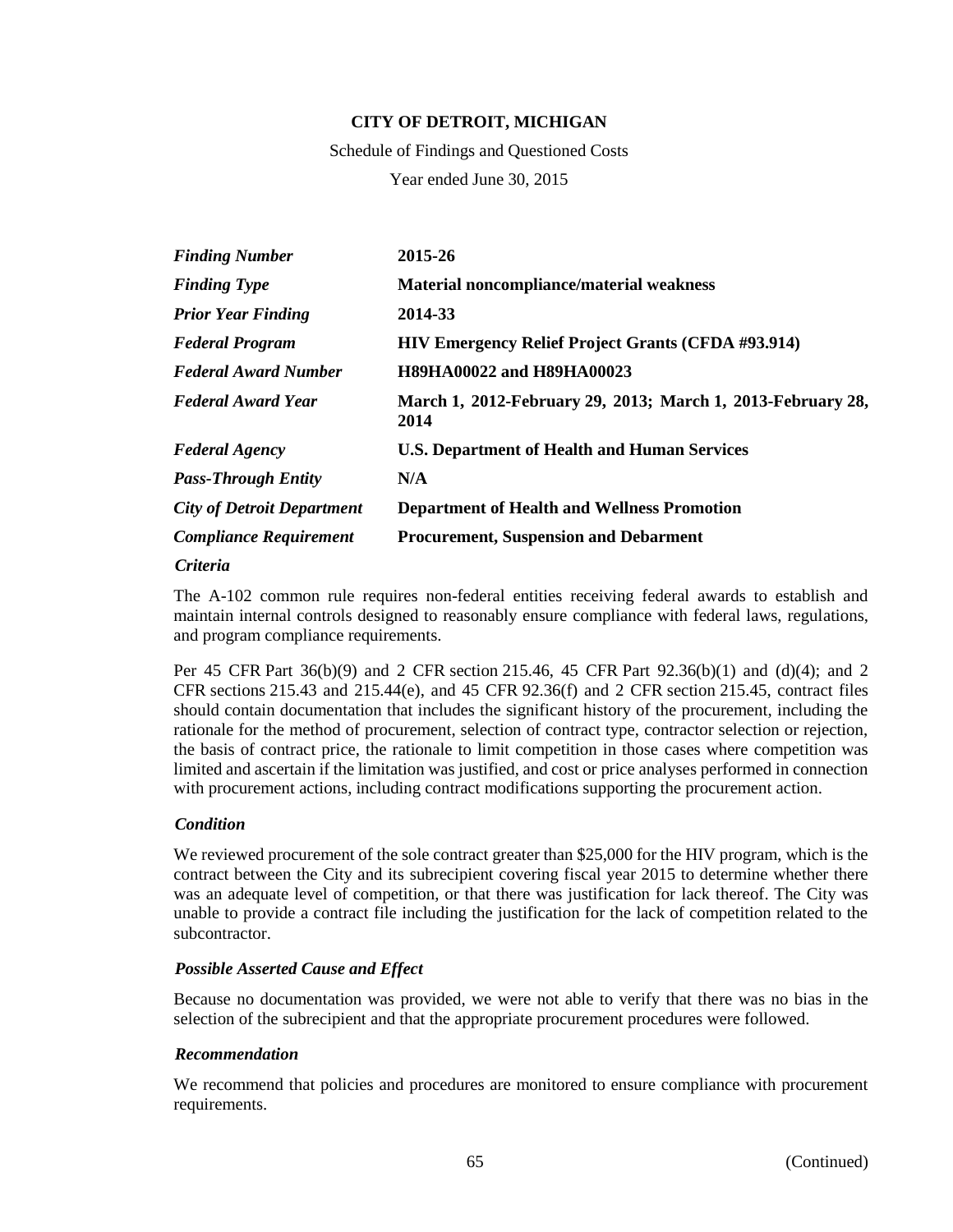Schedule of Findings and Questioned Costs Year ended June 30, 2015

*Questioned Costs*

Indeterminable

## *Views of Responsible Officials*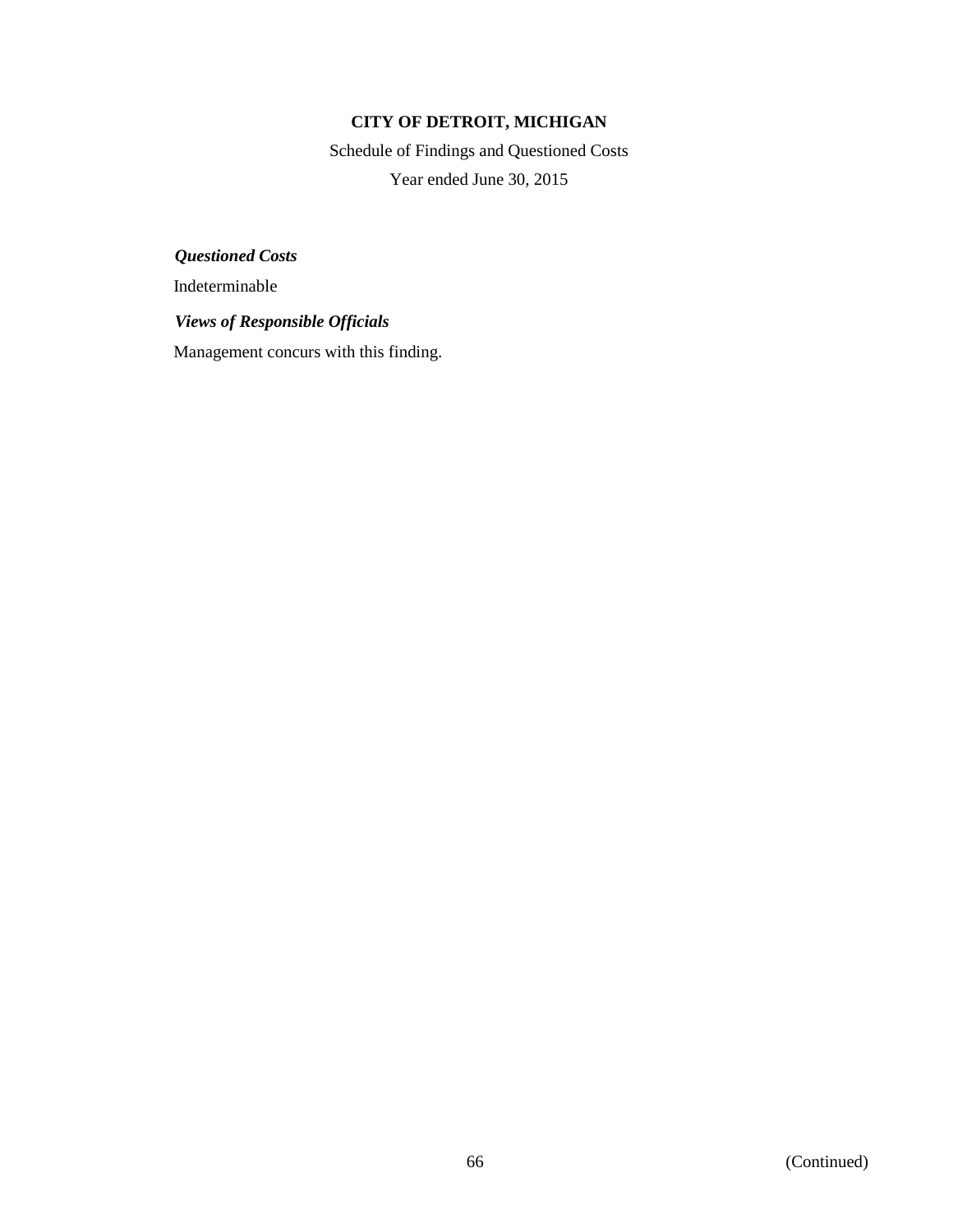Schedule of Findings and Questioned Costs Year ended June 30, 2015

| <b>Finding Number</b>             | 2015-27                                                             |
|-----------------------------------|---------------------------------------------------------------------|
| <b>Finding Type</b>               | <b>Material noncompliance/material weakness</b>                     |
| <b>Prior Year Finding</b>         | 2014-34                                                             |
| <b>Federal Program</b>            | <b>HIV Emergency Relief Project Grants (CFDA #93.914)</b>           |
| <b>Federal Award Number</b>       | <b>H89HA00022</b>                                                   |
| <b>Federal Award Year</b>         | March 1, 2012-February 29, 2013; March 1, 2013-February 28,<br>2014 |
| <b>Federal Agency</b>             | <b>U.S. Department of Health and Human Services</b>                 |
| <b>Pass-Through Entity</b>        | N/A                                                                 |
| <b>City of Detroit Department</b> | <b>Department of Health and Wellness Promotion</b>                  |
| <b>Compliance Requirement</b>     | <b>Procurement, Suspension and Debarment</b>                        |

### *Criteria*

The A-102 common rule requires non-federal entities receiving federal awards to establish and maintain internal controls designed to reasonably ensure compliance with federal laws, regulations, and program compliance requirements.

CFR 92.37(b) requires that subgrantees be subject to federal statutes and regulations and that those provisions are included in the subgrant agreement.

## *Condition*

We reviewed procurement of the sole contract greater than \$25,000 for the HIV program, the contract between the City and its subcontractor covering fiscal year 2015. We noted that the contract was approved at least two months after the effective date of the contract. The contract for the grant year March 1, 2013-February 28, 2016 was approved on May 1, 2013.

## *Possible Asserted Cause and Effect*

The contract between the City and its subcontractor was approved in May 2013, which is after the start of the grant year. This allowed the subcontractor to operate without an approved contract for more than 2 months.

### *Recommendation*

We recommend that policies and procedures are monitored to ensure compliance with procurement requirements.

## *Questioned Costs*

Indeterminable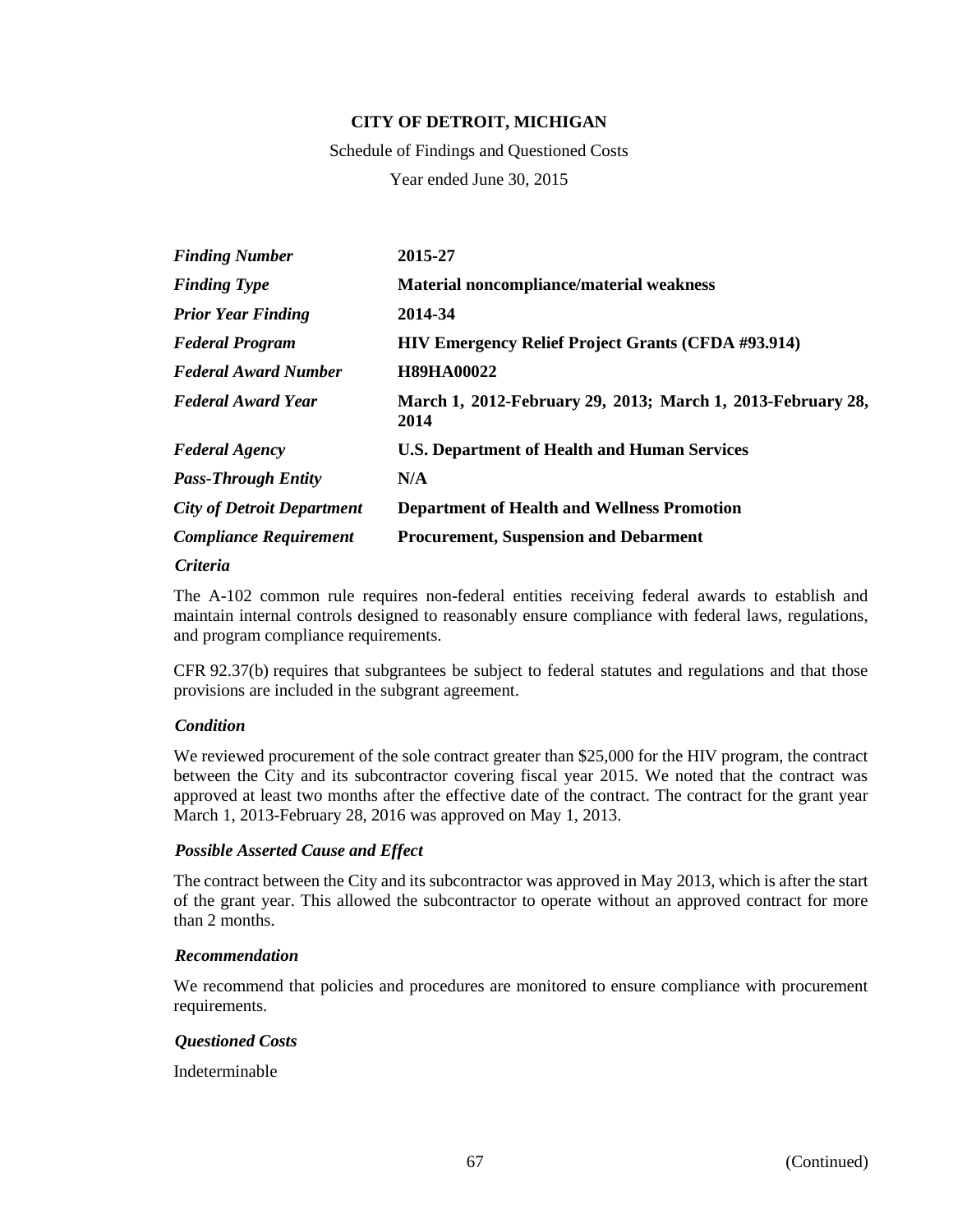Schedule of Findings and Questioned Costs Year ended June 30, 2015

*Views of Responsible Officials*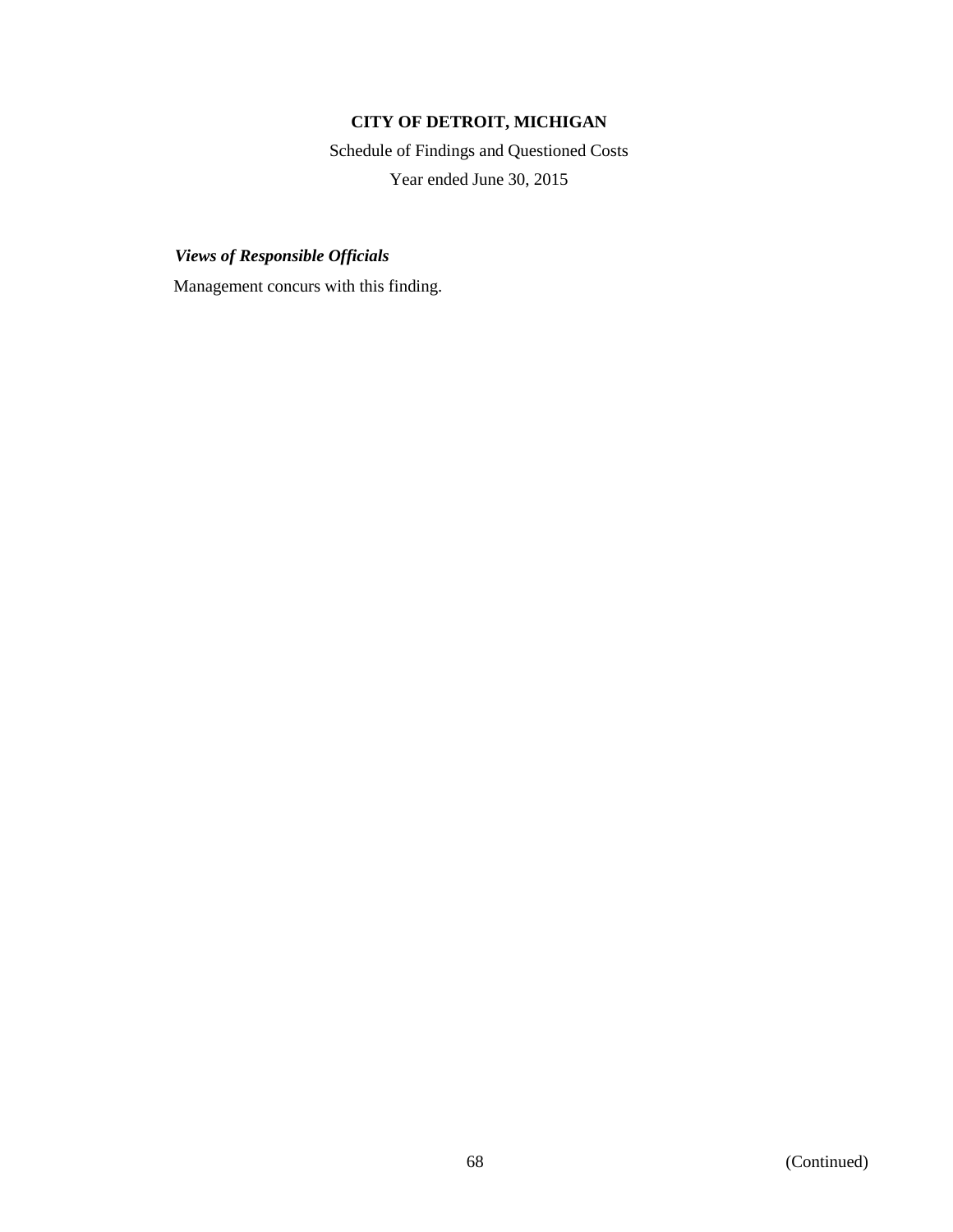Schedule of Findings and Questioned Costs

Year ended June 30, 2015

| <b>Finding Number</b>             | 2015-28                                                                                                              |
|-----------------------------------|----------------------------------------------------------------------------------------------------------------------|
| <b>Finding Type</b>               | <b>Material noncompliance/material weakness</b>                                                                      |
| <b>Prior Year Finding</b>         | 2014-37                                                                                                              |
| <b>Federal Program</b>            | <b>Staffing for Adequate Fire and Emergency Response (SAFER)</b><br>(CFDA #97.083)                                   |
| <b>Federal Award Number</b>       | EMW-2011-FH-00489,<br>EMW-2012-FH-00665,<br>and<br><b>EMW-2013-FH-00613</b>                                          |
| <b>Federal Award Year</b>         | $2012 -$<br>September 22, 2012-March 29, 2015; December 28,<br>October 21, 2015; February 22, 2014-February 21, 2016 |
| <b>Federal Agency</b>             | <b>U.S. Department of Homeland Security</b>                                                                          |
| <b>Pass-Through Entity</b>        | N/A                                                                                                                  |
| <b>City of Detroit Department</b> | <b>Detroit Fire Department</b>                                                                                       |
| <b>Compliance Requirement</b>     | Activities Allowed or Unallowed, and Allowable Costs/Cost<br><b>Principles</b>                                       |

### *Criteria*

The A-102 common rule requires non-federal entities receiving federal awards to establish and maintain internal control designed to reasonably ensure compliance with federal laws, regulations, and program compliance requirements.

Code of Federal Regulations Part 225 Appendix B, paragraph 8(h)(3) states that: Where employees are expected to work solely on a single federal award or cost objective, charges for their salaries and wages will be supported by periodic certifications that the employees worked solely on that program for the period covered by the certification. These certifications will be prepared at least semiannually and will be signed by the employee or supervisory official having firsthand knowledge of the work performed by the employee.

### *Condition*

We noted that all employees charged to the grant were not originally supported with the required semiannual time certification. However, 14 months after year-end, management certified that these employees worked solely on the SAFER grant. The required certifications were not performed semiannually or timely for employees charged to the SAFER grant.

Additionally we were originally provided with a time certification for SAFER 2013, which certified time from February 22, 2014 through February 21, 2016. The individual that signed the certification signed on December 1, 2015 and thereby certified future periods.

## *Possible Asserted Cause and Effect*

Management was unaware of the requirement to prepare time certifications.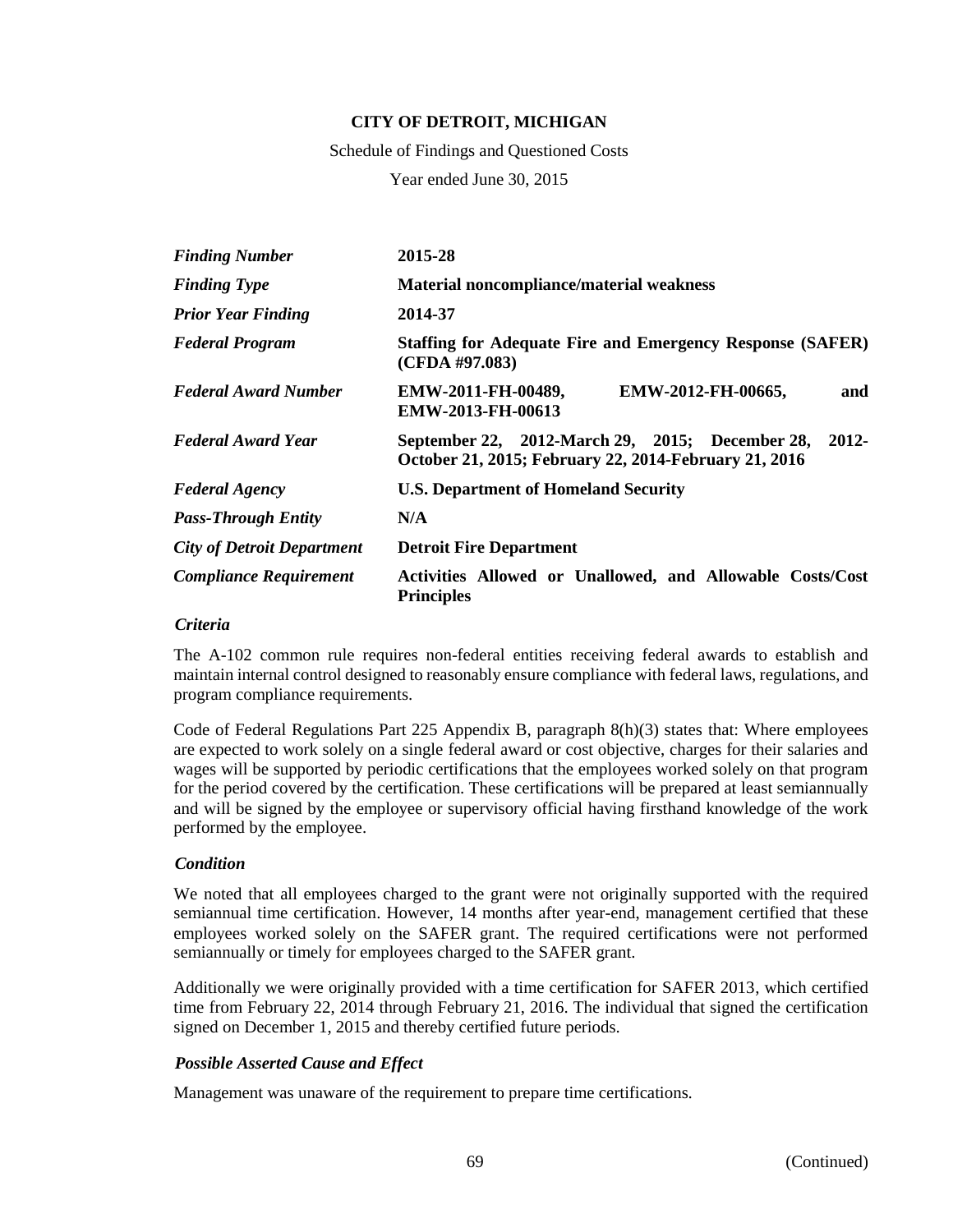Schedule of Findings and Questioned Costs

Year ended June 30, 2015

### *Recommendation*

We recommend that management attains a full understanding of the grant requirements and completes payroll certifications in a timely manner.

### *Questioned Costs*

None

## *Views of Responsible Officials*

Management concurs with this finding, noting that the original documents submitted were completed erroneously.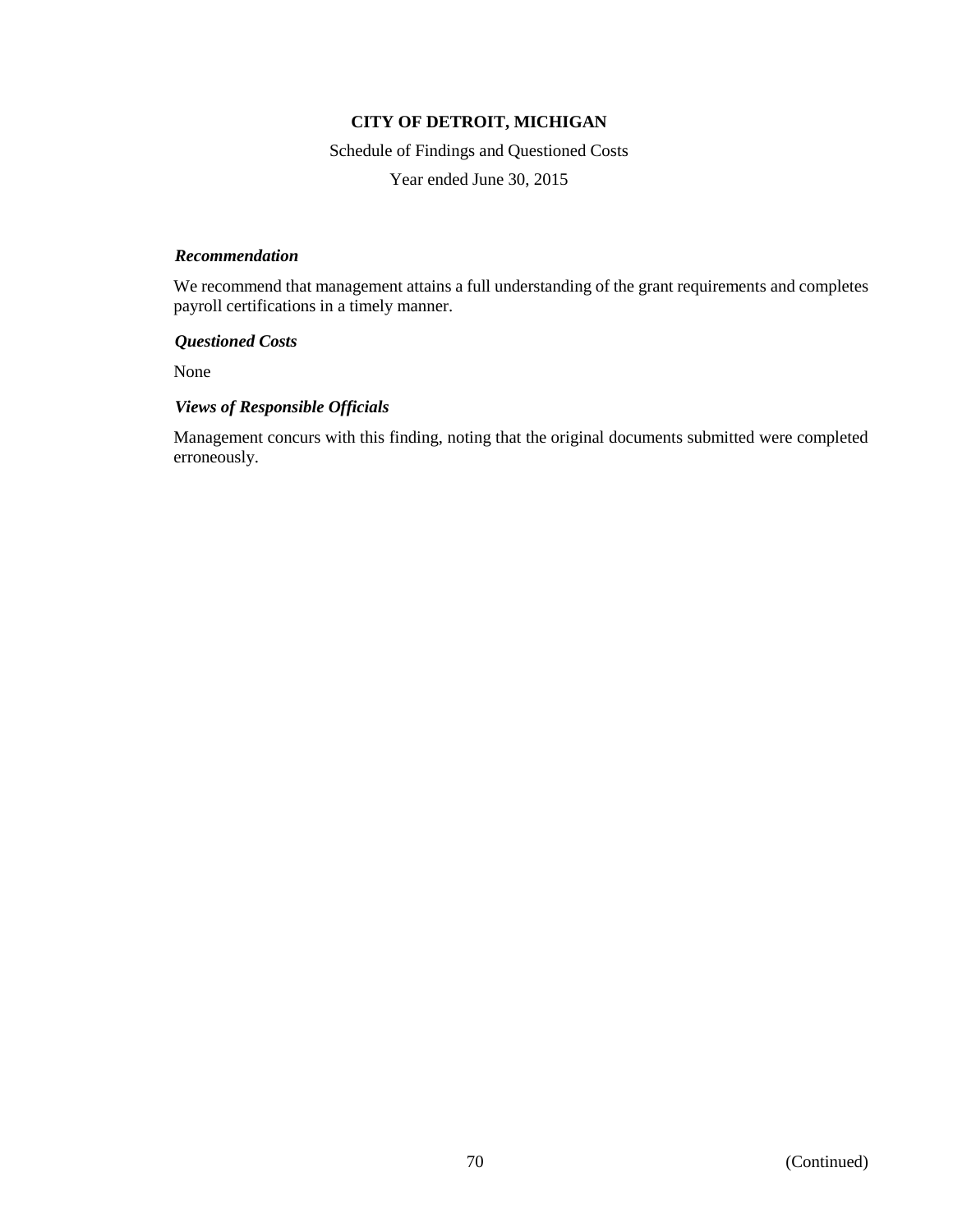Schedule of Findings and Questioned Costs

Year ended June 30, 2015

| <b>Finding Number</b>             | 2015-29                                                                                                              |  |  |
|-----------------------------------|----------------------------------------------------------------------------------------------------------------------|--|--|
| <b>Finding Type</b>               | <b>Material noncompliance/material weakness</b>                                                                      |  |  |
| <b>Prior Year Finding</b>         | 2014-38                                                                                                              |  |  |
| <b>Federal Program</b>            | Staffing for Adequate Fire and Emergency Response (CFDA<br>#97.083)                                                  |  |  |
| <b>Federal Award Number</b>       | EMW-2011-FH-00489,<br>EMW-2012-FH-00665,<br>and<br><b>EMW-2013-FH-00613</b>                                          |  |  |
| <b>Federal Award Year</b>         | $2012 -$<br>September 22, 2012-March 29, 2015; December 28,<br>October 21, 2015; February 22, 2014-February 21, 2016 |  |  |
| <b>Federal Agency</b>             | <b>U.S. Department of Homeland Security</b>                                                                          |  |  |
| <b>Pass-Through Entity</b>        | N/A                                                                                                                  |  |  |
| <b>City of Detroit Department</b> | <b>Detroit Fire Department</b>                                                                                       |  |  |
| <b>Compliance Requirement</b>     | Activities Allowed or Unallowed, and Allowable Costs/Cost<br><b>Principles</b>                                       |  |  |

#### *Criteria*

The A-102 common rule requires non-federal entities receiving federal awards to establish and maintain internal control designed to reasonably ensure compliance with federal laws, regulations, and program compliance requirements.

To be allowable under federal awards, costs must meet the following general criteria: Be necessary and reasonable for proper and efficient performance and administration of federal awards, be allocable to federal awards under the provisions of this Circular, be authorized or not prohibited under state or local laws or regulations, conform to any limitations or exclusions set forth in these principles, federal laws, terms and conditions of the federal award, or other governing regulations as to types or amounts of cost items, be consistent with policies, regulations, and procedures that apply uniformly to both federal awards and other activities of the governmental unit, be accorded consistent treatment, and be adequately documented (2 CFR Part 225 Appendix A).

#### *Condition*

The City was unable to provide adequate supporting documentation for the fringe benefits charged for individual firefighters related to the SAFER grant.

## *Possible Asserted Cause and Effect*

Management charged the grant for budgeted fringe rate percentages that did not represent individual firefighter fringe benefits, nor had the City obtained approval from the awarding agency to use a cost allocation plan related to fringe benefits. As a result, the City was unable to substantiate the amount of fringe benefits charged to the grant.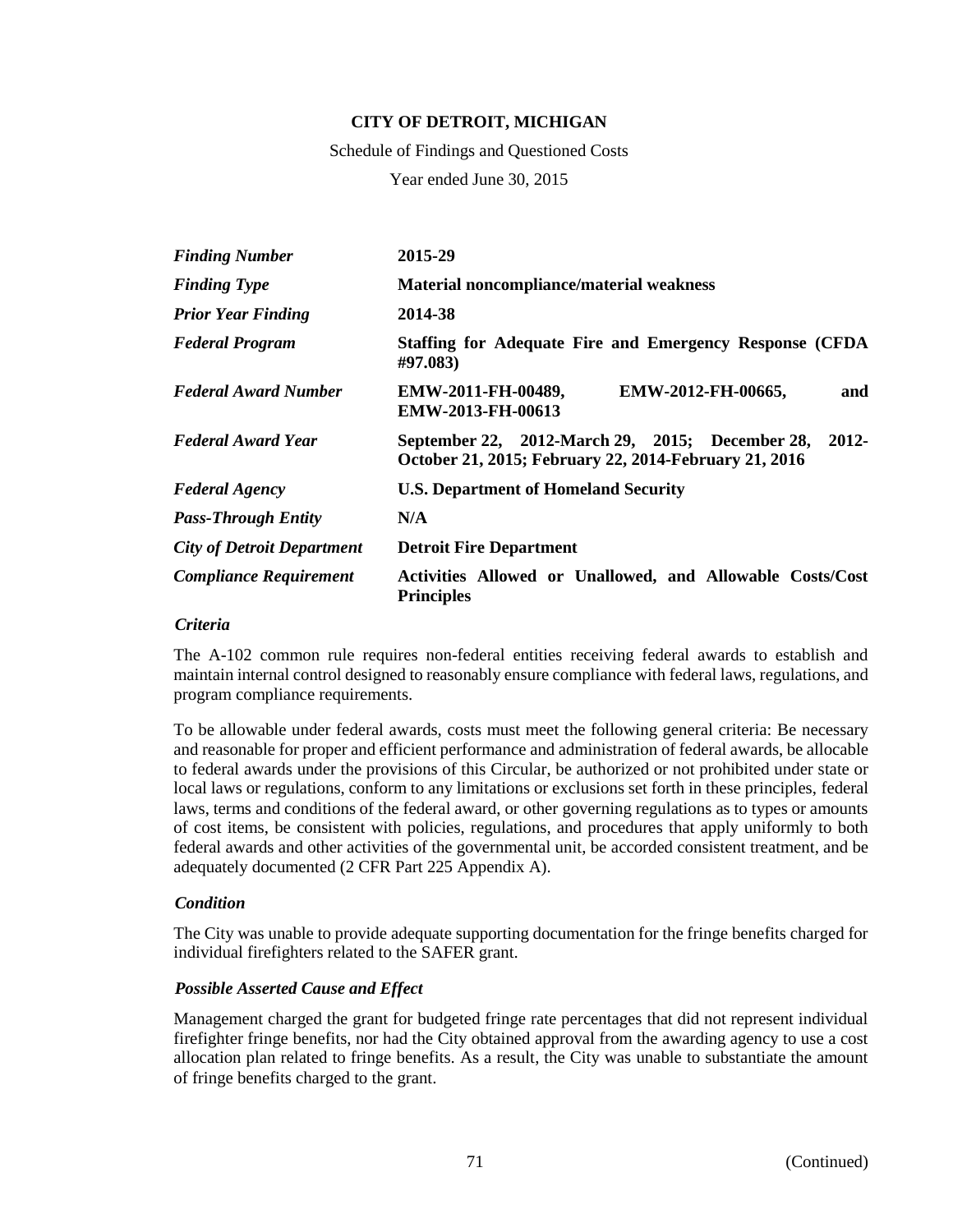Schedule of Findings and Questioned Costs

Year ended June 30, 2015

## *Recommendation*

We recommend implementing a cost allocation plan regarding fringe benefits or obtaining approval from the awarding agency to utilize budgeted fringe rates for grant expenses.

### *Questioned Costs*

Indeterminable

### *Views of Responsible Officials*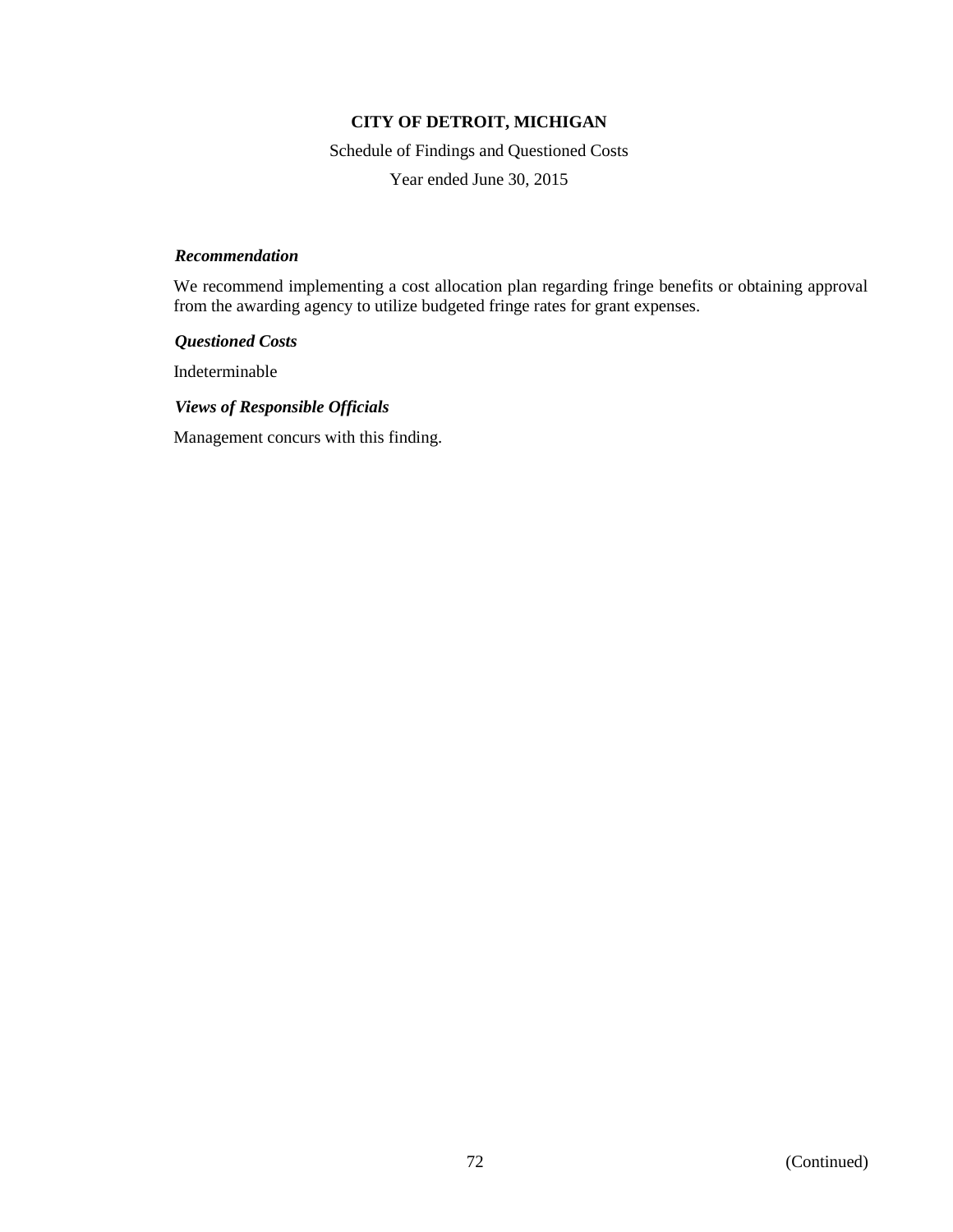Schedule of Findings and Questioned Costs

Year ended June 30, 2015

| <b>Finding Number</b>             | 2015-30                                                                                                                                        |  |  |
|-----------------------------------|------------------------------------------------------------------------------------------------------------------------------------------------|--|--|
| <b>Finding Type</b>               | <b>Material weakness</b>                                                                                                                       |  |  |
| <b>Prior Year Finding</b>         | 2014-39                                                                                                                                        |  |  |
| <b>Federal Program</b>            | Staffing for Adequate Fire and Emergency Response (CFDA<br>#97.083)                                                                            |  |  |
| <b>Federal Award Number</b>       | EMW-2011-FH-00489,<br>EMW-2012-FH-00665,<br>and<br><b>EMW-2013-FH-00613</b>                                                                    |  |  |
| <b>Federal Award Year</b>         | September 22, 2012-March 29, 2015; December 28,<br>2012-<br>October 21, 2015; February 22, 2014-February 21, 2016                              |  |  |
| <b>Federal Agency</b>             | <b>U.S. Department of Homeland Security</b>                                                                                                    |  |  |
| <b>Pass-Through Entity</b>        | N/A                                                                                                                                            |  |  |
| <b>City of Detroit Department</b> | <b>Detroit Fire Department</b>                                                                                                                 |  |  |
| <b>Compliance Requirement</b>     | Activities Allowed or Unallowed, and Allowable Costs/Cost<br>Cash Management, Period of Performance,<br><b>Principles;</b><br><b>Reporting</b> |  |  |

#### *Criteria*

The A-102 common rule requires non-federal entities receiving federal awards to establish and maintain internal control designed to reasonably ensure compliance with federal laws, regulations, and program compliance requirements.

## *Condition*

The City implemented internal control procedures related to the SAFER program related to management review and segregation of duties during the 2015 fiscal year. We reviewed documentation indicating that segregation of duties existed. We obtained and reviewed the "Salary and Fringe" spreadsheet utilized to track grant expenditures and calculate reimbursement requests to the Federal Emergency Management Agency (FEMA), reimbursement requests and financial and performance reports submitted to FEMA and noted no evidence of management review or approval. KPMG inquired of the individual responsible for management review who indicated that review was performed but the review was not documented.

## *Possible Asserted Cause and Effect*

Internal controls were not properly designed or implemented to ensure effectiveness.

#### *Recommendation*

We recommend that policies and procedures are implemented to leave an appropriate audit trail regarding evidence of review.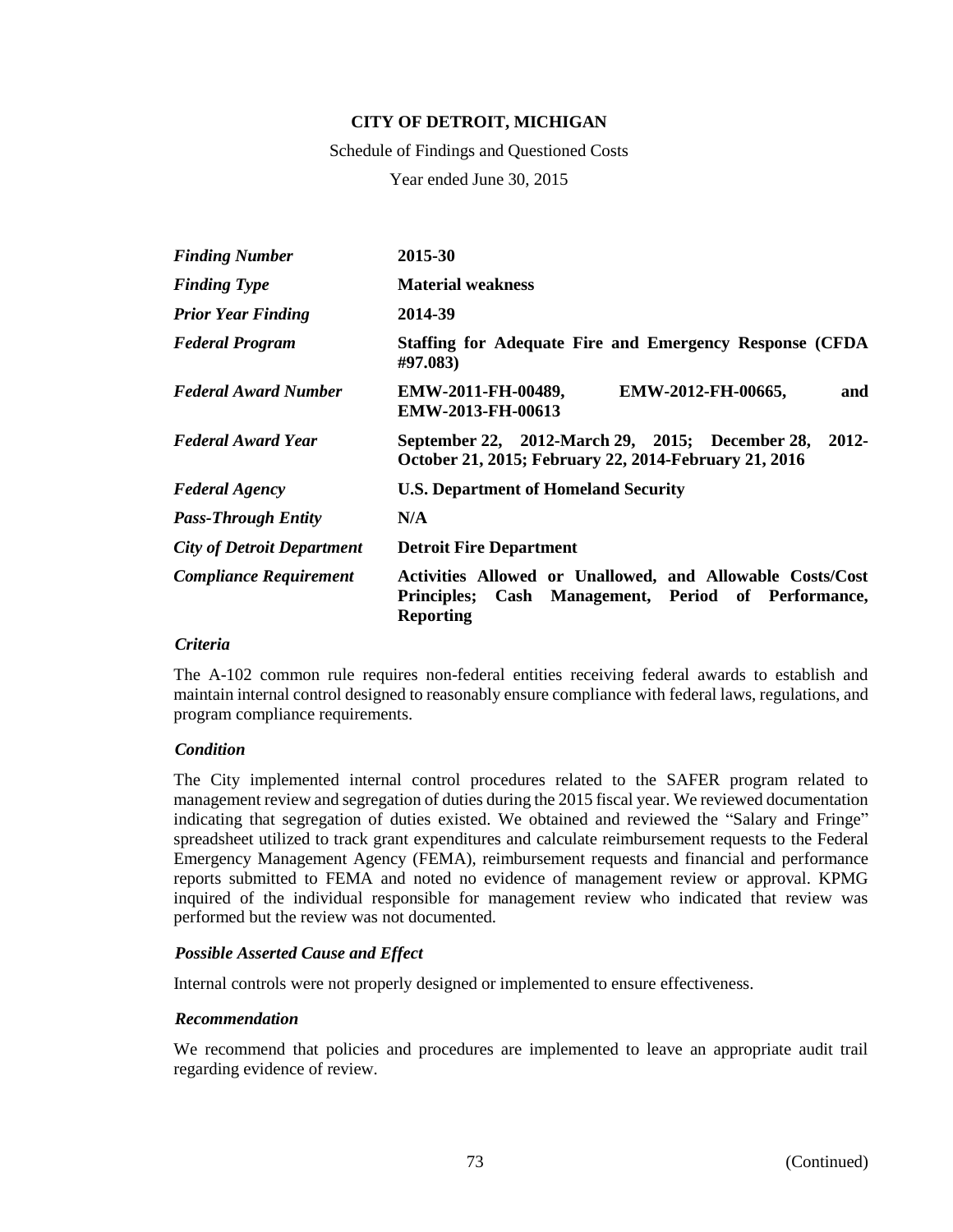Schedule of Findings and Questioned Costs Year ended June 30, 2015

*Questioned Costs*

None

*Views of Responsible Officials*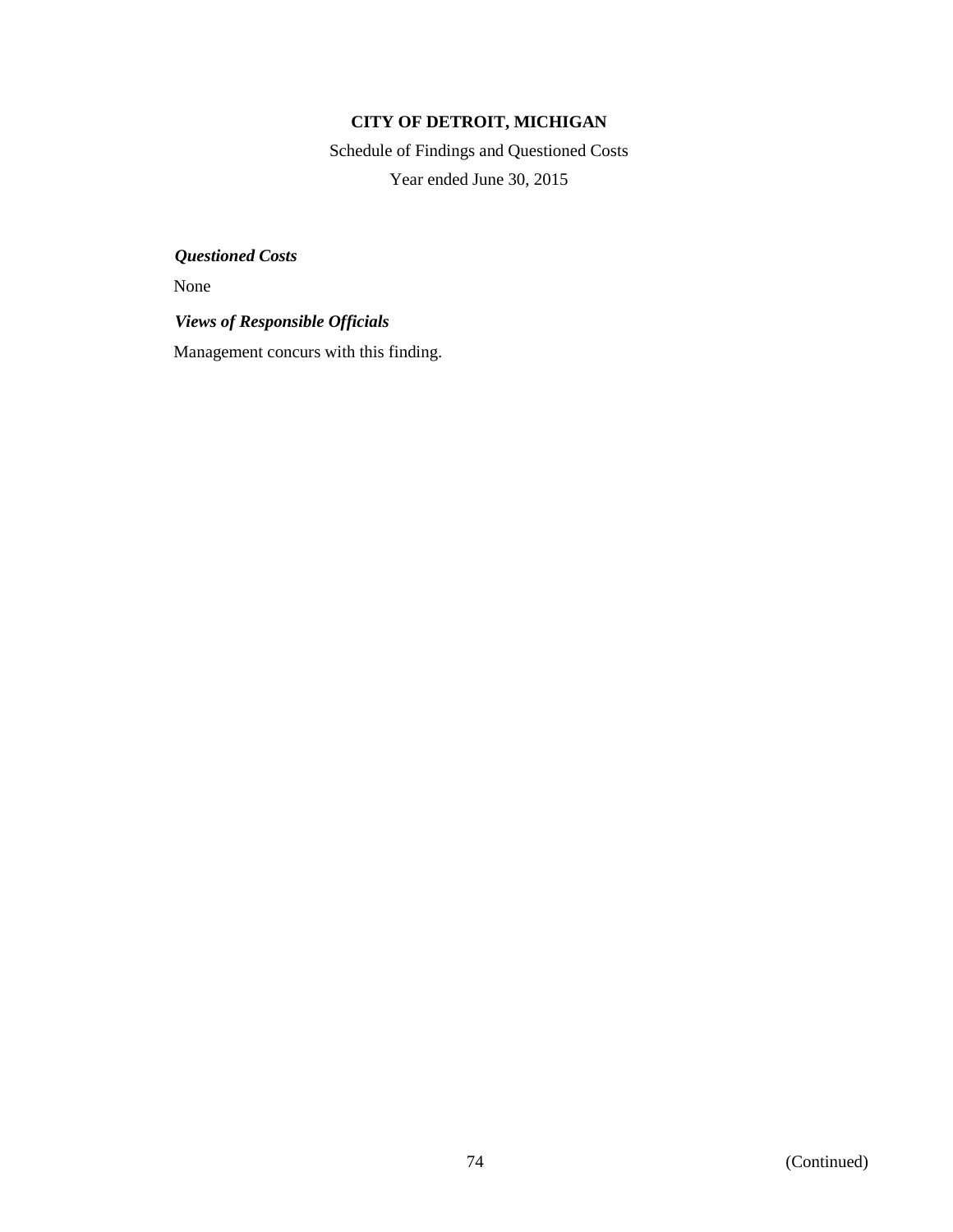Schedule of Findings and Questioned Costs Year ended June 30, 2015

| <b>Finding Number</b>             | 2015-31                                                              |  |  |
|-----------------------------------|----------------------------------------------------------------------|--|--|
| <b>Finding Type</b>               | <b>Material noncompliance/material weakness</b>                      |  |  |
| <b>Prior Year Finding</b>         | 2014-40                                                              |  |  |
| <b>Federal Program</b>            | Staffing for Adequate Fire and Emergency Response (CFDA)<br>#97.083) |  |  |
| <b>Federal Award Number</b>       | EMW-2011-FH-00489                                                    |  |  |
| <b>Federal Award Year</b>         | September 22, 2012-March 29, 2015                                    |  |  |
| <b>Federal Agency</b>             | <b>U.S. Department of Homeland Security</b>                          |  |  |
| <b>Pass-Through Entity</b>        | N/A                                                                  |  |  |
| <b>City of Detroit Department</b> | <b>Detroit Fire Department</b>                                       |  |  |
| <b>Compliance Requirement</b>     | <b>Reporting</b>                                                     |  |  |

#### *Criteria*

The A-102 common rule requires non-federal entities receiving federal awards to establish and maintain internal control designed to reasonably ensure compliance with federal laws, regulations, and program compliance requirements.

Per Appendix II Part 1 (B)(3) of the SAFER 2011 Grant Guidance and Application Kit, Grantees under the Hiring of Firefighters Activity must agree to maintain the SAFER funded positions as well as the number of positions declared at the time of award throughout the two-year commitment unless the grantee has been afforded a waiver of this requirement.

## *Condition*

The Detroit Fire Department (DFD) did not maintain the 909 operational/frontline positions declared at the time of the award for the 2011 SAFER grant. The most recent 2011 SAFER quarterly performance report (period ended March 21, 2015) indicates only 873 operational/frontline positions were employed. The department did not obtain a waiver related to this requirement.

## *Possible Asserted Cause and Effect*

Internal controls were not properly designed, executed, or monitored to ensure compliance with reporting requirements. As a result, management did not comply.

#### *Recommendation*

We recommend that DFD maintains the number of operational/frontline positions or obtains a waiver for this requirement if DFD cannot maintain the positions.

#### *Questioned Costs*

None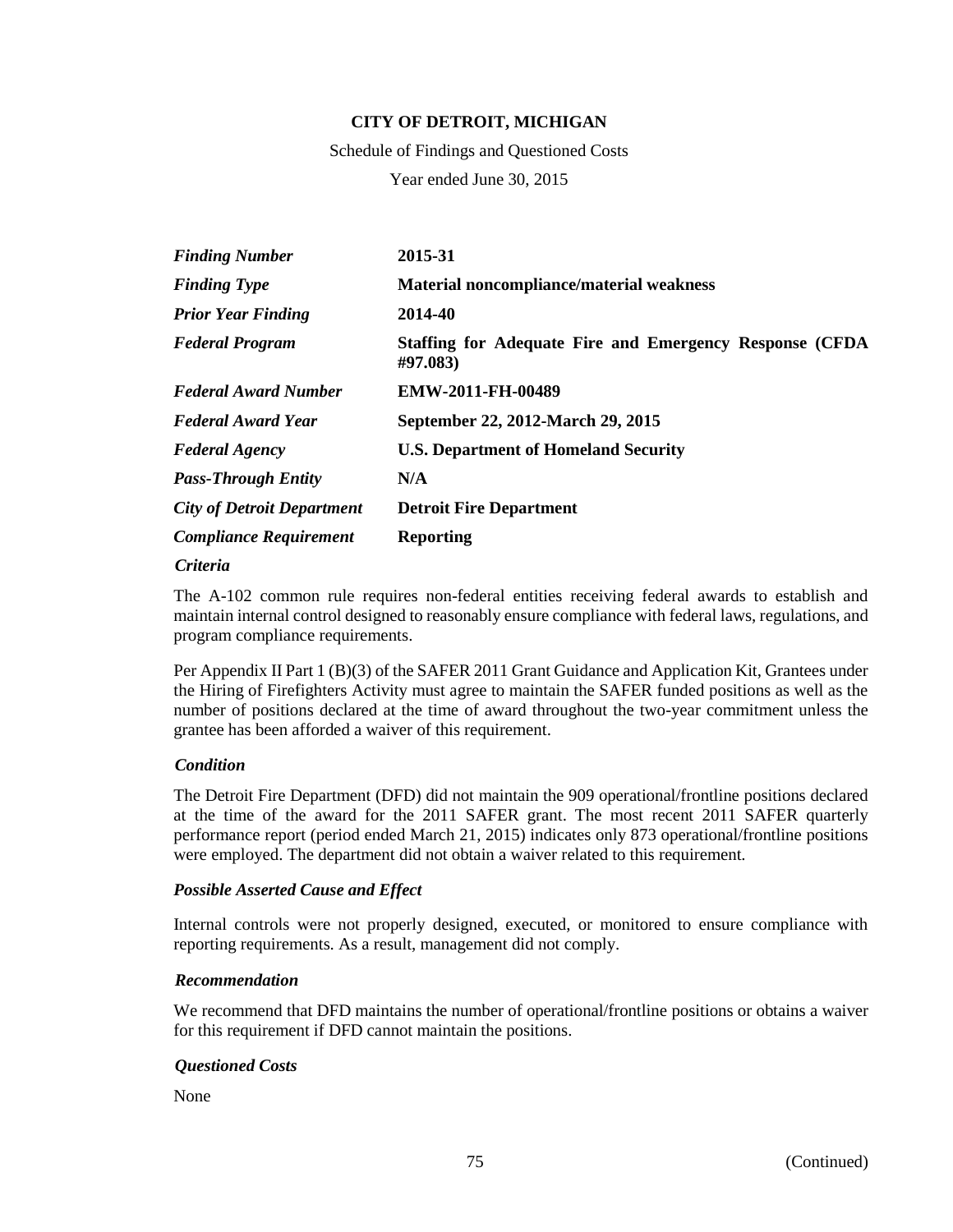Schedule of Findings and Questioned Costs Year ended June 30, 2015

*Views of Responsible Officials*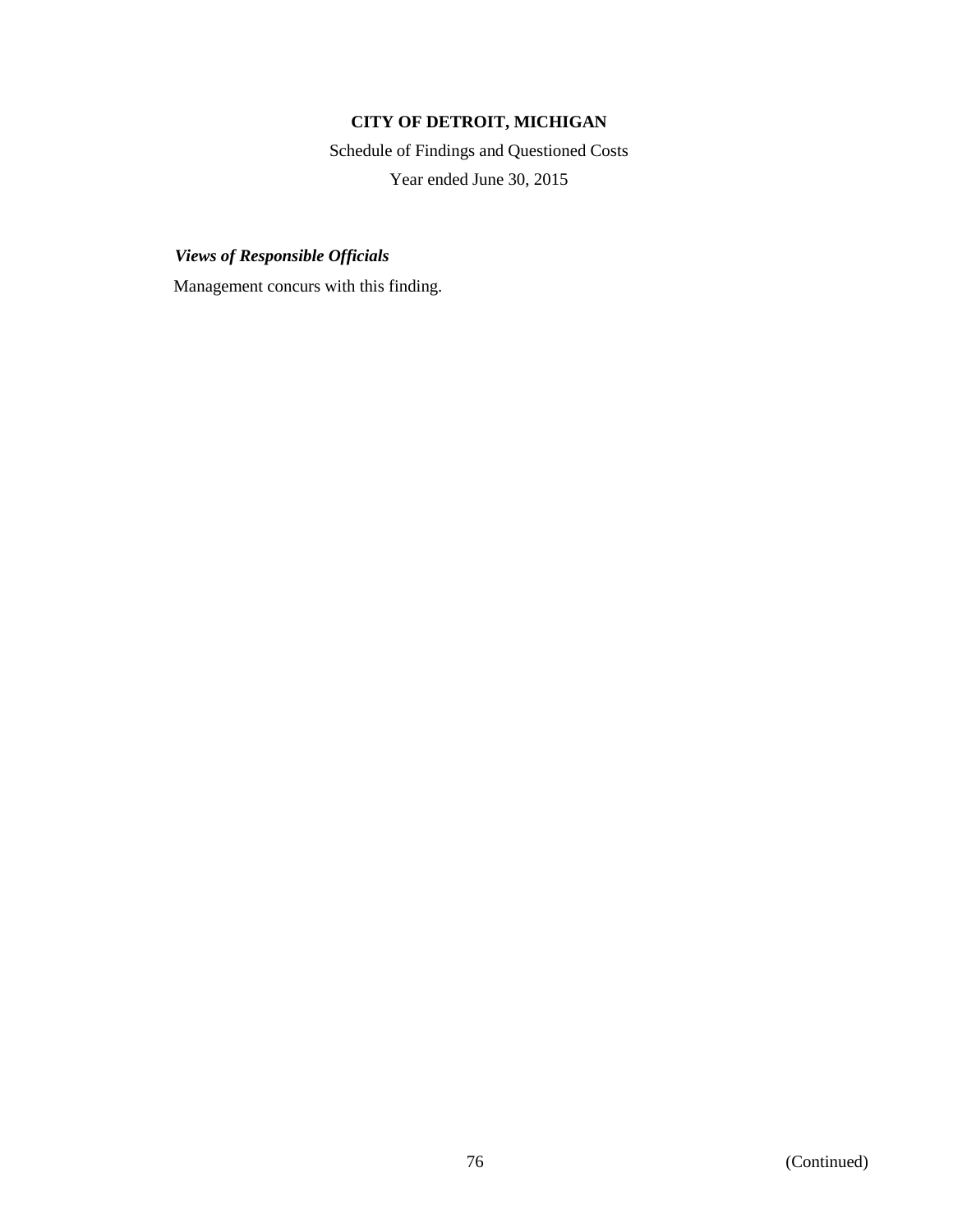Schedule of Findings and Questioned Costs

Year ended June 30, 2015

| <b>Finding Number</b>             | 2015-32                                                                              |  |  |  |
|-----------------------------------|--------------------------------------------------------------------------------------|--|--|--|
| <b>Finding Type</b>               | Material noncompliance/material weakness                                             |  |  |  |
| <b>Prior Year Finding</b>         | 2014-41                                                                              |  |  |  |
| <b>Federal Program</b>            | Staffing for Adequate Fire and Emergency Response (CFDA)<br>#97.083)                 |  |  |  |
| <b>Federal Award Number</b>       | EMW-2011-FH-00489 and EMW-2013-FH-00613                                              |  |  |  |
| <b>Federal Award Year</b>         | September 22, 2012-March 29, 2015; February 22,<br>2014-<br><b>February 21, 2016</b> |  |  |  |
| <b>Federal Agency</b>             | <b>U.S. Department of Homeland Security</b>                                          |  |  |  |
| <b>Pass-Through Entity</b>        | N/A                                                                                  |  |  |  |
| <b>City of Detroit Department</b> | <b>Detroit Fire Department</b>                                                       |  |  |  |
| <b>Compliance Requirement</b>     | <b>Reporting</b>                                                                     |  |  |  |
| $\sim\cdot\cdot\cdot$             |                                                                                      |  |  |  |

*Criteria*

The A-102 common rule requires non-federal entities receiving federal awards to establish and maintain internal control designed to reasonably ensure compliance with federal laws, regulations, and program compliance requirements.

Per Section VI of the SAFER 2013 Grant Guidance and Application Kit, the applicant is responsible for completing and submitting a programmatic performance report using the e-Grants system. The programmatic performance report is due within 30 days of the end of each of the grant's quarters.

Per Appendix II (D)(1) of the SAFER 2013 Grant Guidance and Application Kit, and Appendix II (D)(5) of the SAFER 2011 Grant Guidance and Application Kit, recipients of any SAFER grants awarded on or after October 1, 2009 are required to submit a semiannual Federal Financial Report (FFR, SF-425). The FFR, to be submitted using the online e-Grant system, will be due semiannually based on the calendar year beginning with the period after the award is made. Grant recipients will be required to submit an FFR throughout the entire period of performance of the grant.

Reporting periods and due dates are January 1-June 30; due July 30; and July 1-December 31; due January 30.

Per Appendix II (D)(8) of the SAFER 2011 Grant Guidance and Application Kit, within 90 days after the end of the period of performance, grantees must submit a final FFR and final progress report detailing all accomplishments throughout the period of performance.

#### *Condition*

During our testwork over the Reporting compliance requirements we selected 3 SF-425s and 3 quarterly performance reports for testing and noted the following: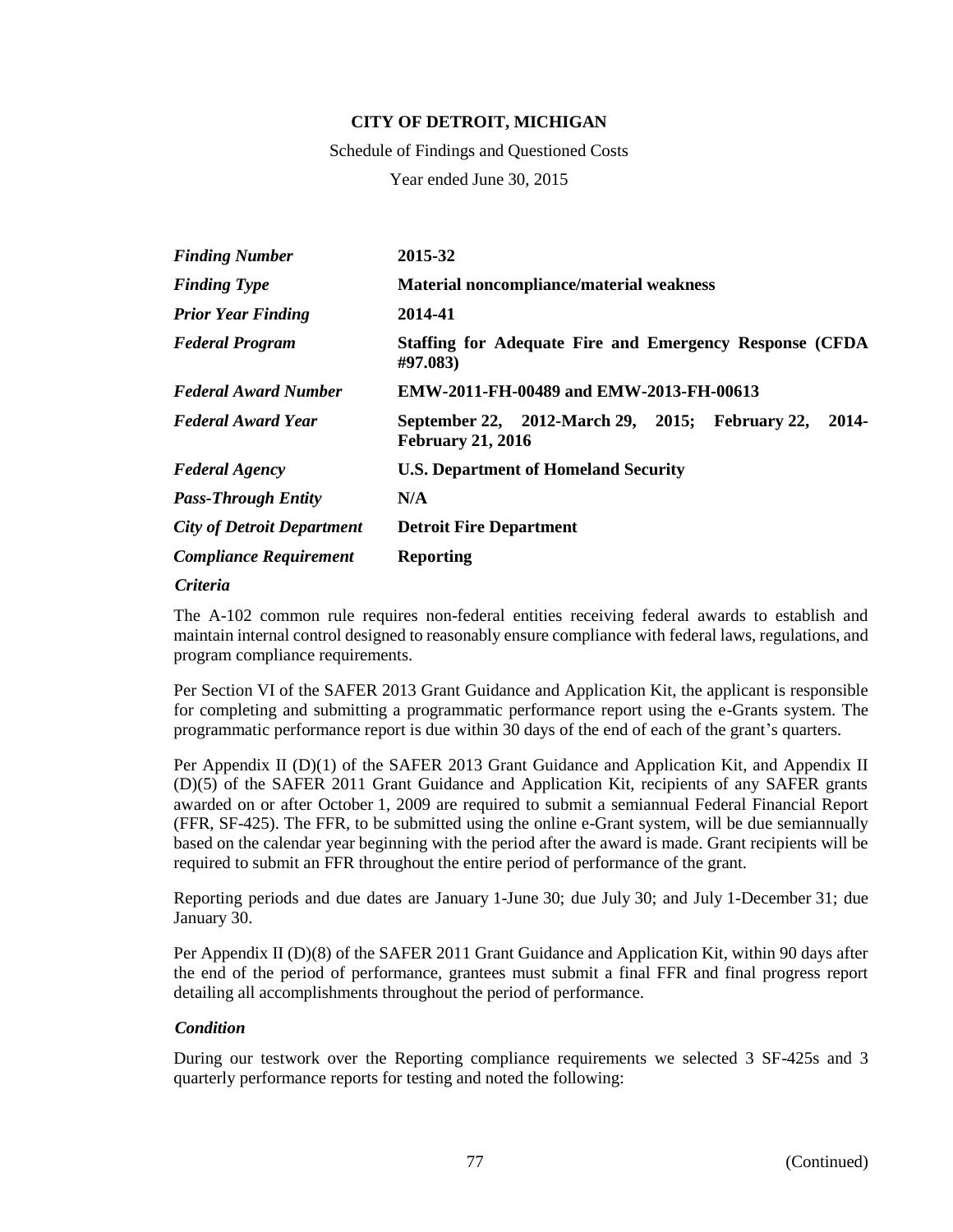Schedule of Findings and Questioned Costs

Year ended June 30, 2015

The 2013 SAFER (EMW-2012-FH-00613) quarterly performance report for the grant quarter ended May 21, 2015 was due on June 20, 2015; it was submitted on June 30, 2015.

The 2011 SAFER (EMW-2011-FH-00489) federal financial report for the period ended December 31, 2014 was due on January 30, 2015; it was submitted on March 29, 2015.

The DFD did not submit the final FFR and final progress report for the 2011 SAFER grant within 90 days of the end of the period of performance. The period of performance ended March 29, 2015 and the final reports were submitted approximately 16 months later.

## *Possible Asserted Cause and Effect*

The City's policy to submit reports timely was not followed.

## *Recommendation*

We recommend that DFD/Grants management implement procedures to submit the reports by the required date.

### *Questioned Costs*

None

## *Views of Responsible Officials*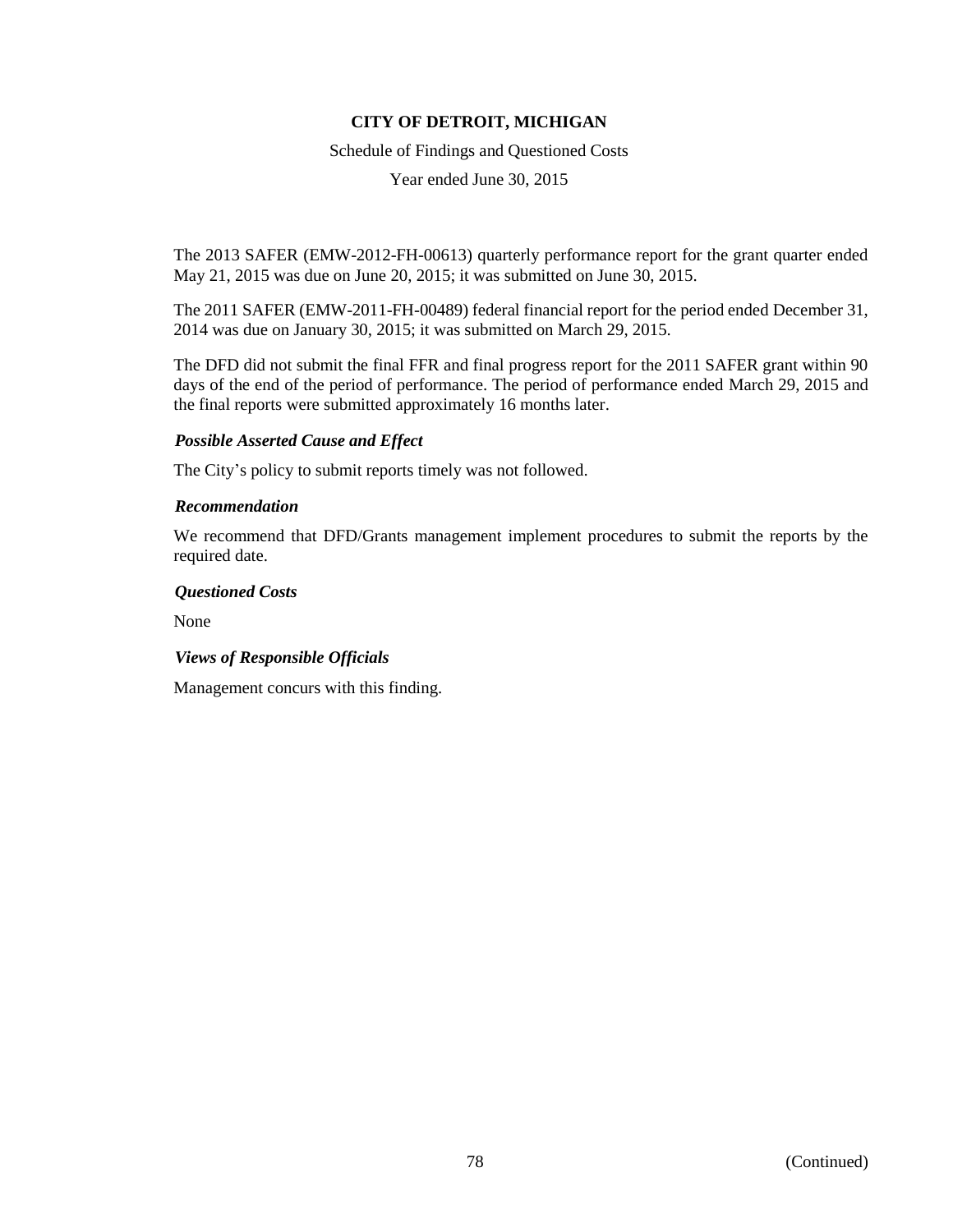Schedule of Findings and Questioned Costs

Year ended June 30, 2015

| <b>Finding Number</b>             | 2015-33                                                                                                           |  |  |  |
|-----------------------------------|-------------------------------------------------------------------------------------------------------------------|--|--|--|
| <b>Finding Type</b>               | Material noncompliance/material weakness                                                                          |  |  |  |
| <b>Prior Year Finding</b>         | N/A                                                                                                               |  |  |  |
| <b>Federal Program</b>            | Staffing for Adequate Fire and Emergency<br><b>Response</b><br>(CFDA #97.083)                                     |  |  |  |
| <b>Federal Award Number</b>       | EMW-2011-FH-00489,<br>EMW-2012-FH-00665,<br>and<br><b>EMW-2013-FH-00613</b>                                       |  |  |  |
| <b>Federal Award Year</b>         | 2012-<br>September 22, 2012-March 29, 2015; December 28,<br>October 21, 2015; February 22, 2014-February 21, 2016 |  |  |  |
| <b>Federal Agency</b>             | <b>U.S. Department of Homeland Security</b>                                                                       |  |  |  |
| <b>Pass-Through Entity</b>        | N/A                                                                                                               |  |  |  |
| <b>City of Detroit Department</b> | <b>Detroit Fire Department</b>                                                                                    |  |  |  |
| <b>Compliance Requirement</b>     | <b>Reporting</b>                                                                                                  |  |  |  |

*Criteria*

The A-102 common rule requires non-federal entities receiving federal awards to establish and maintain internal control designed to reasonably ensure compliance with federal laws, regulations, and program compliance requirements.

Per the Federal Financial Report (FFR) instructions, Cash Disbursements (line 10(b)) and the Federal Share of Expenditures (line  $10(e)$ ) should be reported cumulatively from the date of the inception of the award through the end date of the reporting period specified in line 9.

#### *Condition*

During our testwork over the Reporting compliance requirements, we selected the June 30, 2015 FFR for the 2012 SAFER grant and the 2013 SAFER grant and the December 31, 2014 FFR for the 2011 SAFER Grant, which is the last FFR submitted under the 2011 SAFER grant. During our review, we noted that line 10(b) of the 2011 SAFER FFR did not correctly state the cumulative cash disbursements spent from the amounts the City drew down. Additionally, the City did not provide a reconciliation of the total expenditures noted on line 10(e) of each FFR to the SEFA. The table below shows the total cumulative expenditures on the prior year FFR, the total expenditures on the current year FFR, and the total expenditures on the current year SEFA and general ledger.